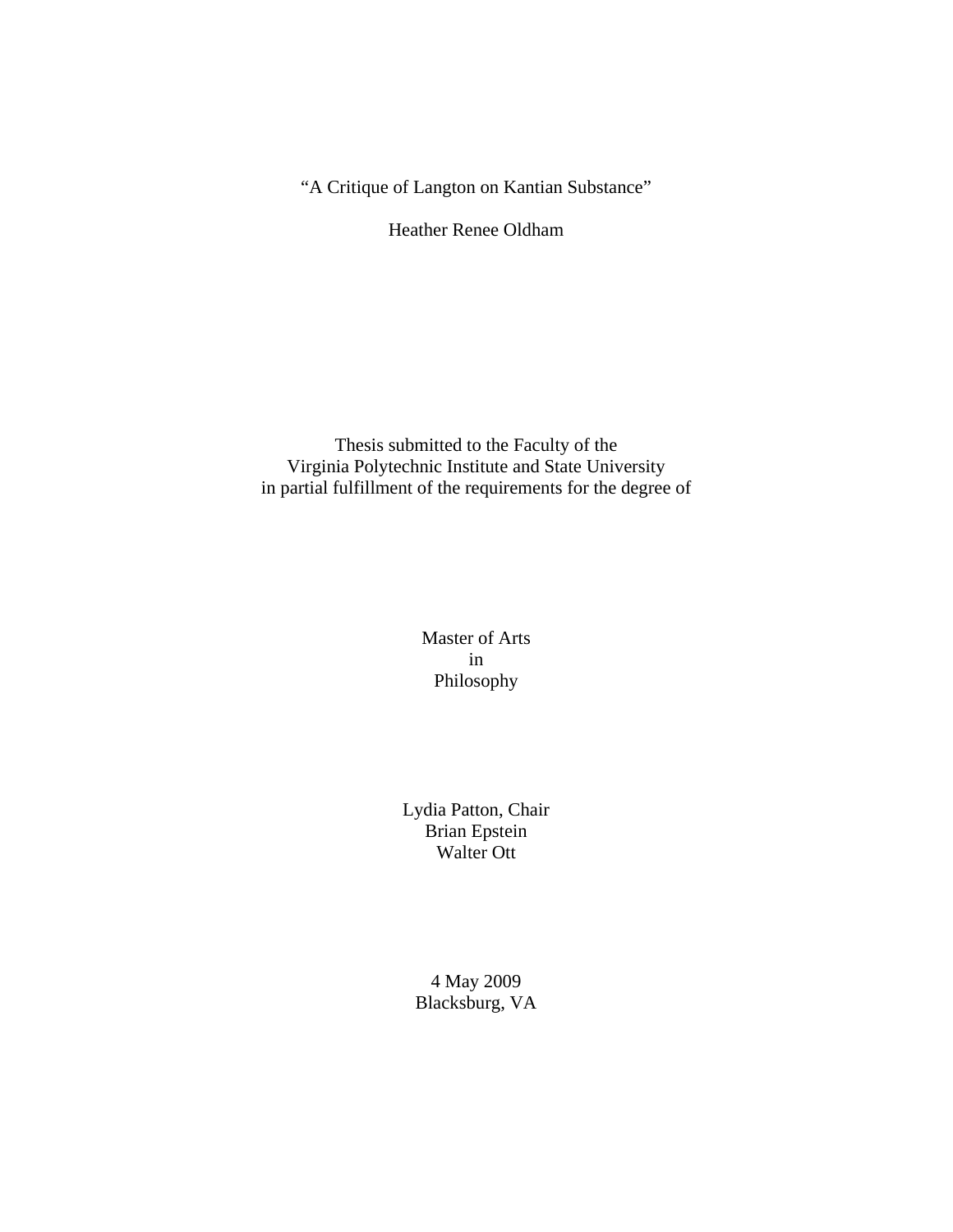## Table of Contents

| §2 The Problem of Things in Themselves and Double Affection12         |  |
|-----------------------------------------------------------------------|--|
|                                                                       |  |
|                                                                       |  |
|                                                                       |  |
|                                                                       |  |
|                                                                       |  |
|                                                                       |  |
| §2 Langton's Definition of the Pure Concept of Substance in General34 |  |
| §3 Langton's Definition of the Schematized Concept of Substance38     |  |
| §4 Contextualizing the Concept of Substance in the First Analogy41    |  |
|                                                                       |  |
|                                                                       |  |
|                                                                       |  |
|                                                                       |  |
|                                                                       |  |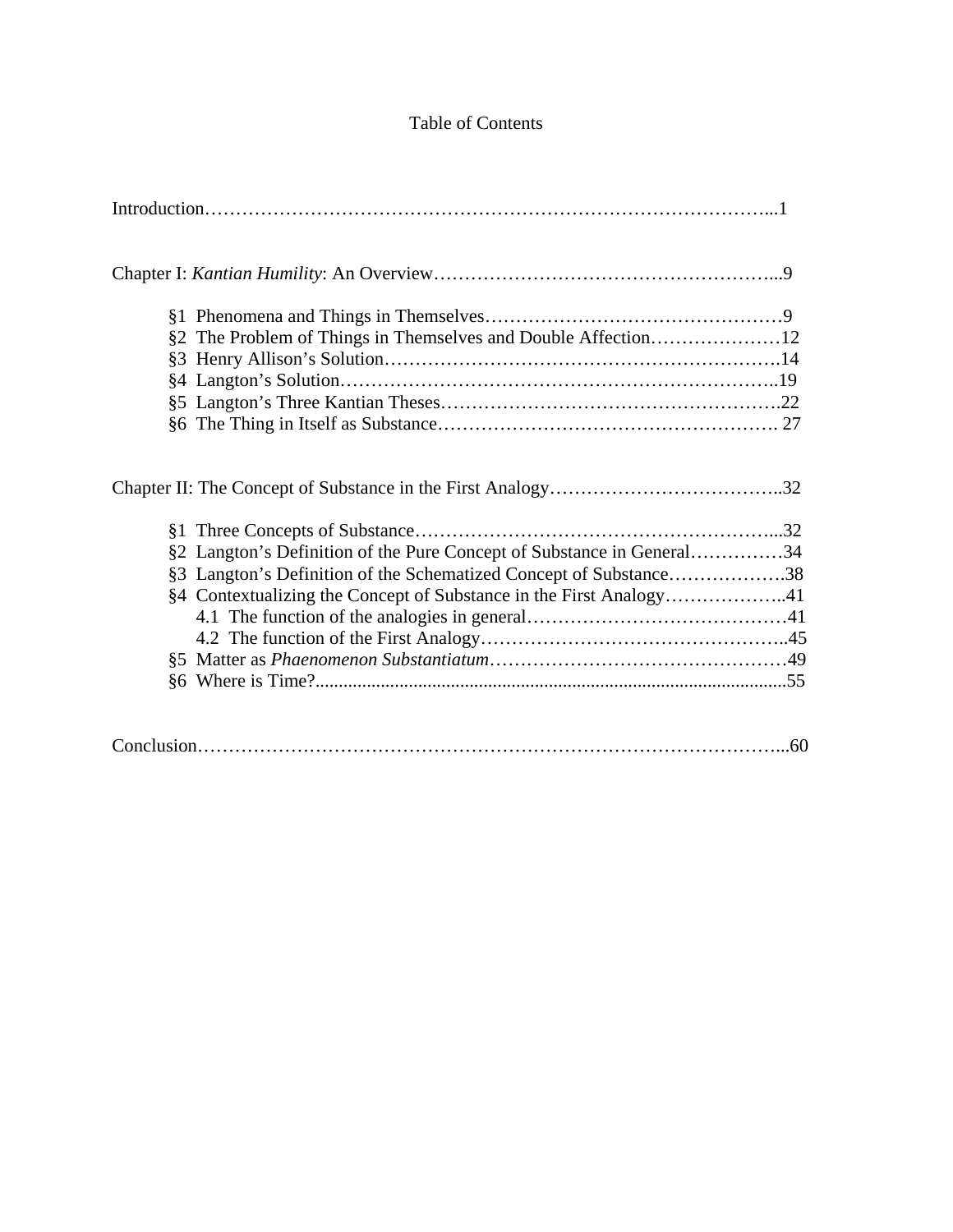## Acknowledgements

I first became interested in Kant's metaphysics in the fall of 2007, when I took Lydia Patton's stimulating seminar on the *Critique of Pure Reason*. Under Dr. Patton's guidance, I continued to study Kant's *Critique* and its exegesis. I am greatly indebted to her guidance, as well as the guidance of Drs. Brian Epstein and Walter Ott, who also assisted in the development of this project, both in content and form. As such, any remaining errors or oversights are entirely my own.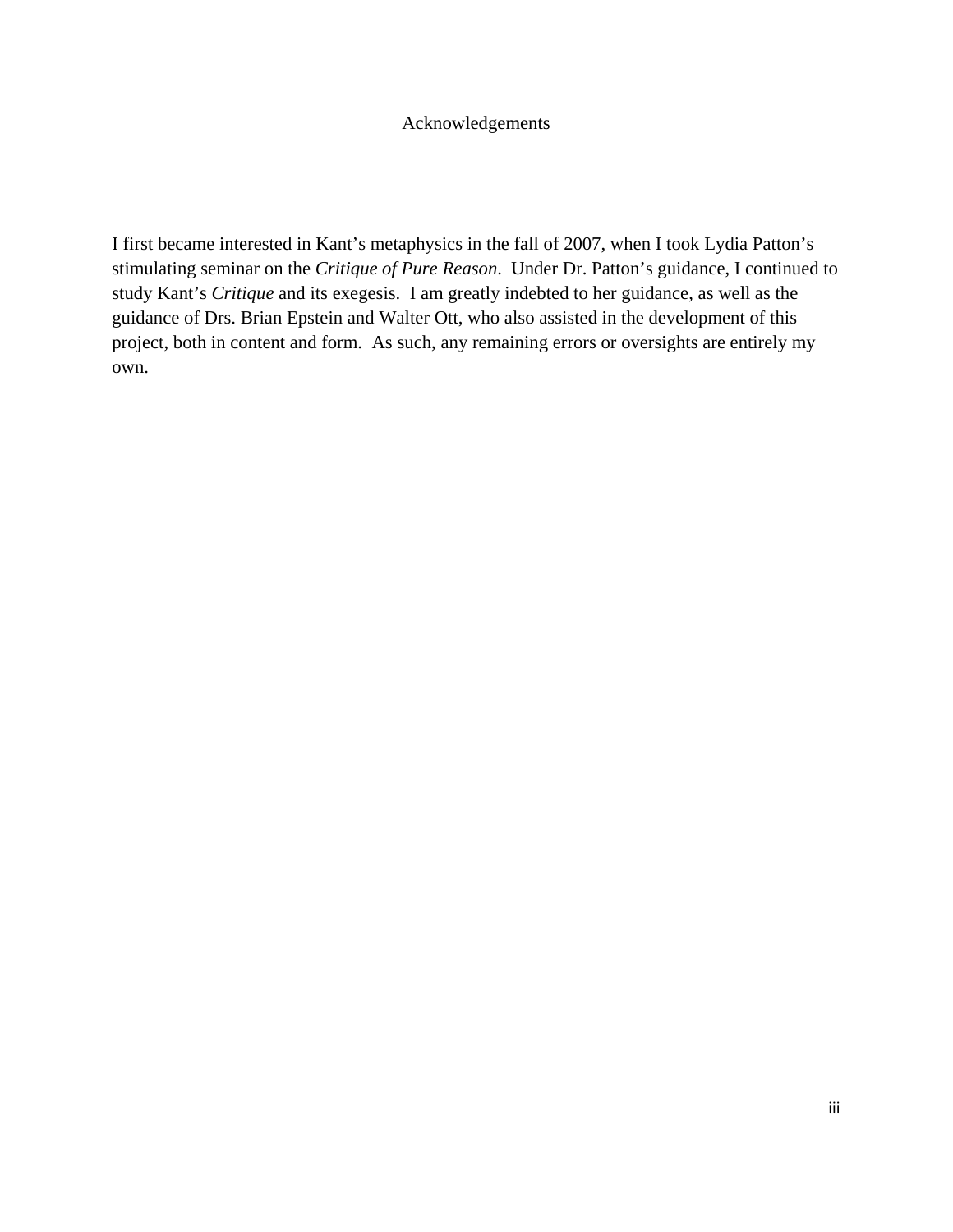#### **Introduction**

Current criticism and exegesis of Kant's *Critique of Pure Reason* mainly focuses on what Kant could have possibly meant by the assertion that we have no knowledge of things in themselves, particularly when this assertion is combined with other passages that seem to assert that we do indeed have knowledge—albeit limited knowledge—of things in themselves. For instance, we know that they exist and are somehow the grounds of the appearances given to our sensible intuition.

One of the most innovative and appealing interpretations of Kant's philosophy in recent years is presented by Rae Langton, who asserts in *Kantian Humility* that Kant's story of things in themselves and phenomenal appearances can be made coherent if we think of Kant's distinction between them not as being a distinction between particular entities, but between two types of properties. According to Langton, phenomena are the extrinsic or relational properties of things in themselves, and things in themselves are the intrinsic properties of those same phenomena.<sup>[1](#page-3-0)</sup> In interpreting Kant's distinction in this manner, Langton dissolves the age-old tension between one-world and two-world interpretations of Kant's transcendental idealism and attempts to make sense of Kant's commitment to both our ignorance and (seemingly limited) knowledge of things in themselves.

Most interpretations of Kant's distinction fall into two camps, the first of which is noumenalism. Noumenalism posits the existence of supersensible entities entirely

<span id="page-3-0"></span><sup>1</sup> Rae Langton, *Kantian Humility: Our Ignorance of Things in Themselves* (Oxford: Clarendon Press, 1998), 49. Hereafter referenced parenthetically.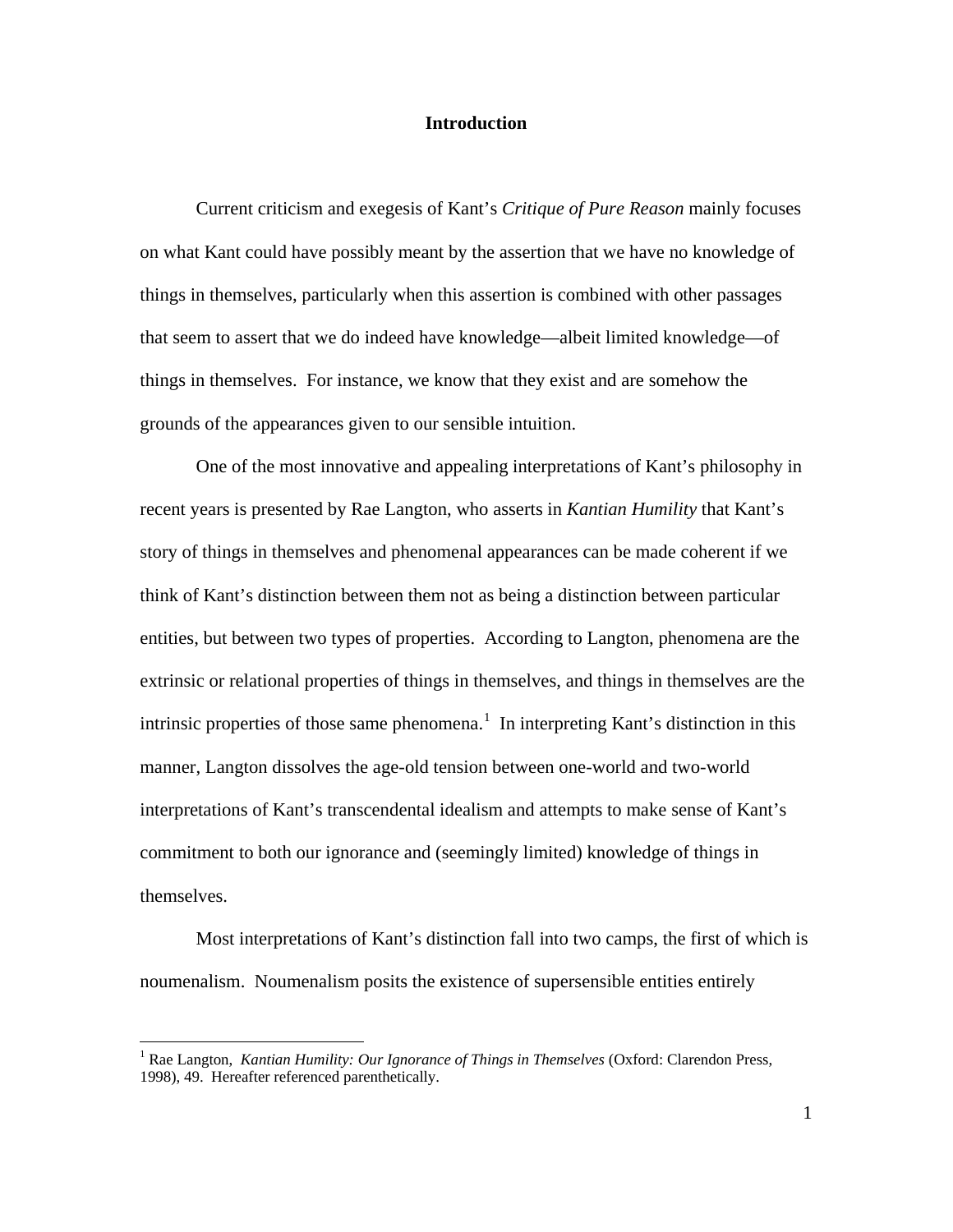distinct from the things of everyday experience that make up our knowledge. This twoworld view is best-articulated by P.F. Strawson in *The Bounds of Sense*. On Strawson's view, we have no knowledge of things in themselves because they exist outside of the sensible constraints of space and time. $<sup>2</sup>$  $<sup>2</sup>$  $<sup>2</sup>$  This view is beset by problems, particularly</sup> when we consider Kant's "Refutation of Idealism" and the third chapter of the Analytic of Principles, in which Kant seems to claim that we do have *some* knowledge of things in themselves—we know that they must exist if we are to have an experience of objects at all, and we also know that they are somehow foundational for phenomena.<sup>[3](#page-4-1)</sup> The extreme opposite of this view is one that interprets Kant's notion of things in themselves as merely a "limiting notion"—things in themselves are literally incomprehensible, indescribable, and unthinkable, so it probably best not to discuss them at all.<sup>[4](#page-4-2)</sup>

Of course between these extremes are a myriad of interpretations of Kant's distinction, but I will mainly be focusing on Rae Langton's because it has been one of the most influential in recent years. Like Henry Allison, Langton dissolves common problems with two-world interpretations by offering a one-world interpretation of things in themselves and phenomena. However, like Guyer before her, Langton believes that epistemic interpretations of the distinction such as Allison's tend to trivialize Kant's humility, or our ignorance of things in themselves. On her view, by contrast, Kant can say that we have no knowledge of things in themselves, because what is really meant by

<span id="page-4-0"></span><sup>2</sup> P.F. Strawson, *The Bounds of Sense: An Essay on Kant's Critique of Pure Reason* (New York: Routledge, 1966), 236: "There exists the sphere of supersensible reality, of things, neither spatial nor temporal, as they are in themselves."

<span id="page-4-2"></span><span id="page-4-1"></span><sup>&</sup>lt;sup>3</sup> Also entitled, "On the ground of the distinction of all objects in general into phenomena and noumena."  $4$  Lucy Allais gives excellent summaries of both of these views in her article "Kant's One World: Interpreting 'Transcendental Idealism," *British Journal for the History of Philosophy* 12 (4) 2004: 655-684. See particularly pgs. 657-658. Hereafter referenced parenthetically. Matthews and Melnick are proponents of the "limiting notion" conception of noumena. Henry Allison's view is probably closer to their interpretation than Strawson's.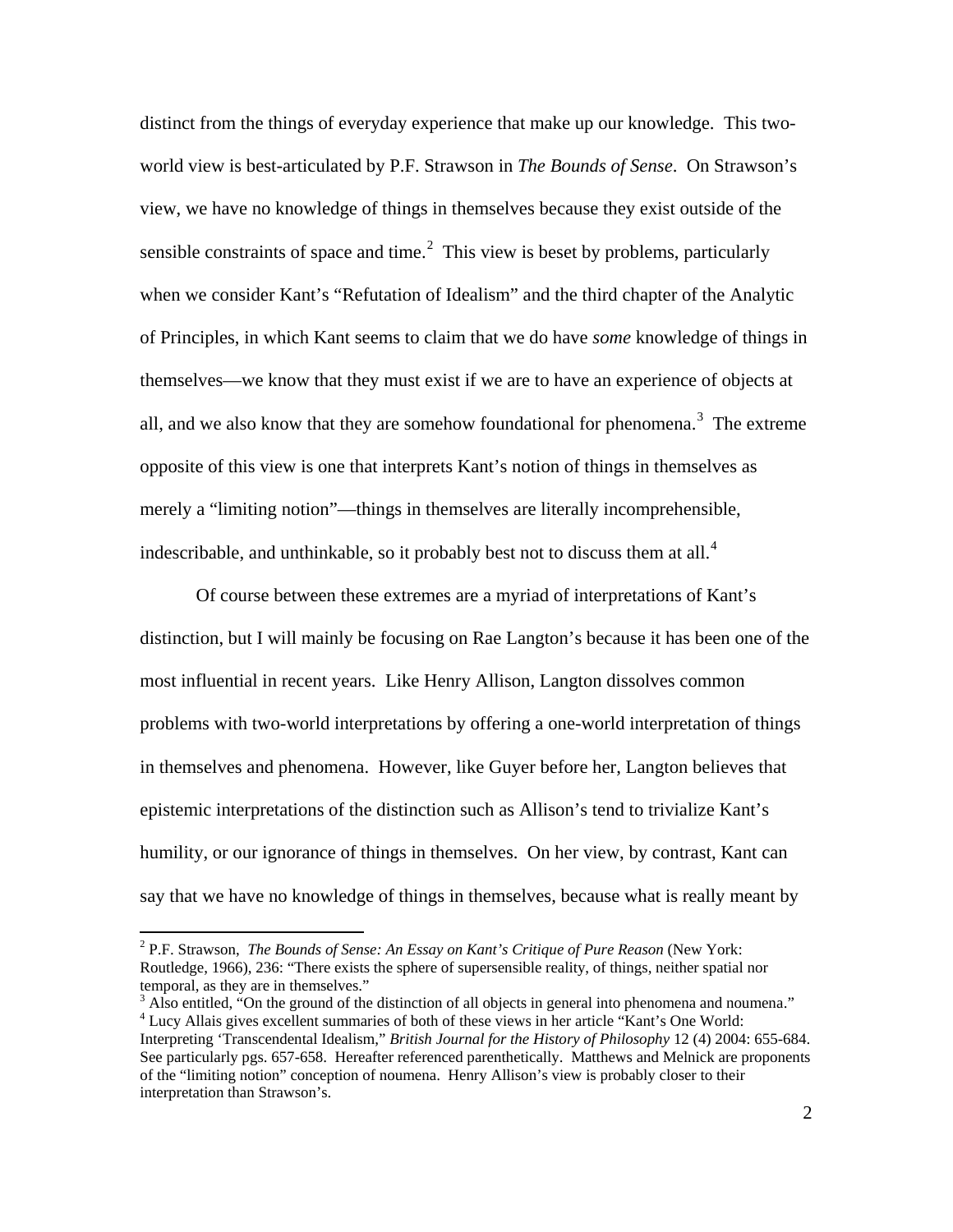this is that we have no knowledge of the intrinsic nature of things. Yet he can also assert without incoherence that things in themselves are the grounds of appearances, because phenomena are the relational properties of things in themselves. According to Langton we are not asserting too much of things in themselves on her interpretation because we are still precluded from a considerable amount of knowledge, and thus we have considerable reason to feel loss.<sup>[5](#page-5-0)</sup> One could argue that we could have knowledge of the intrinsic properties of things (things in themselves) were we not limited by the categories, but Langton does not take this approach. Instead, she says that our ignorance of things in themselves originates from the fact that they are causally inert and cannot affect us. I will argue that this interpretation misdiagnoses the source of Kant's humility and that it completely ignores the constraining nature of the categories, particularly those related to time.

As for the structure of the following discussion, my first chapter is largely focused on the distinction between things in themselves and phenomena. After a brief exploration of the failures of previous interpretations to make Kant's distinction coherent, I explore the advantages of Langton's one-world view and her interpretation of the distinction between intrinsic properties and relational properties, which has distinct advantages over Allison's epistemological thesis. While it will become evident that I am most sympathetic to Henry Allison's view, there are several inconsistencies and problems with it that Langton's interpretation solves—though, I think, at considerable cost to Kant's

<span id="page-5-0"></span> $<sup>5</sup>$  Both Langton and Lucy Allais treat Henry Allison's inability to account for Kant's "mourning" as the</sup> main disadvantage of his interpretation, although Allais' interpretation is, like Allison's, an attempt to reconcile Kant's transcendental idealism with his empiricism. Consider the following: "We are indeed missing out on something. It may be a trivial, analytic thesis to say, with Allison, that we can have no knowledge of things in abstraction from the conditions of knowledge. It is by no means trivial, analytic, that we have 'no insight whatsoever into the intrinsic nature of things' (A277/B333). That is a substantial philosophical discovery, and, in Kant's eyes, a case for mourning" (Langton 14).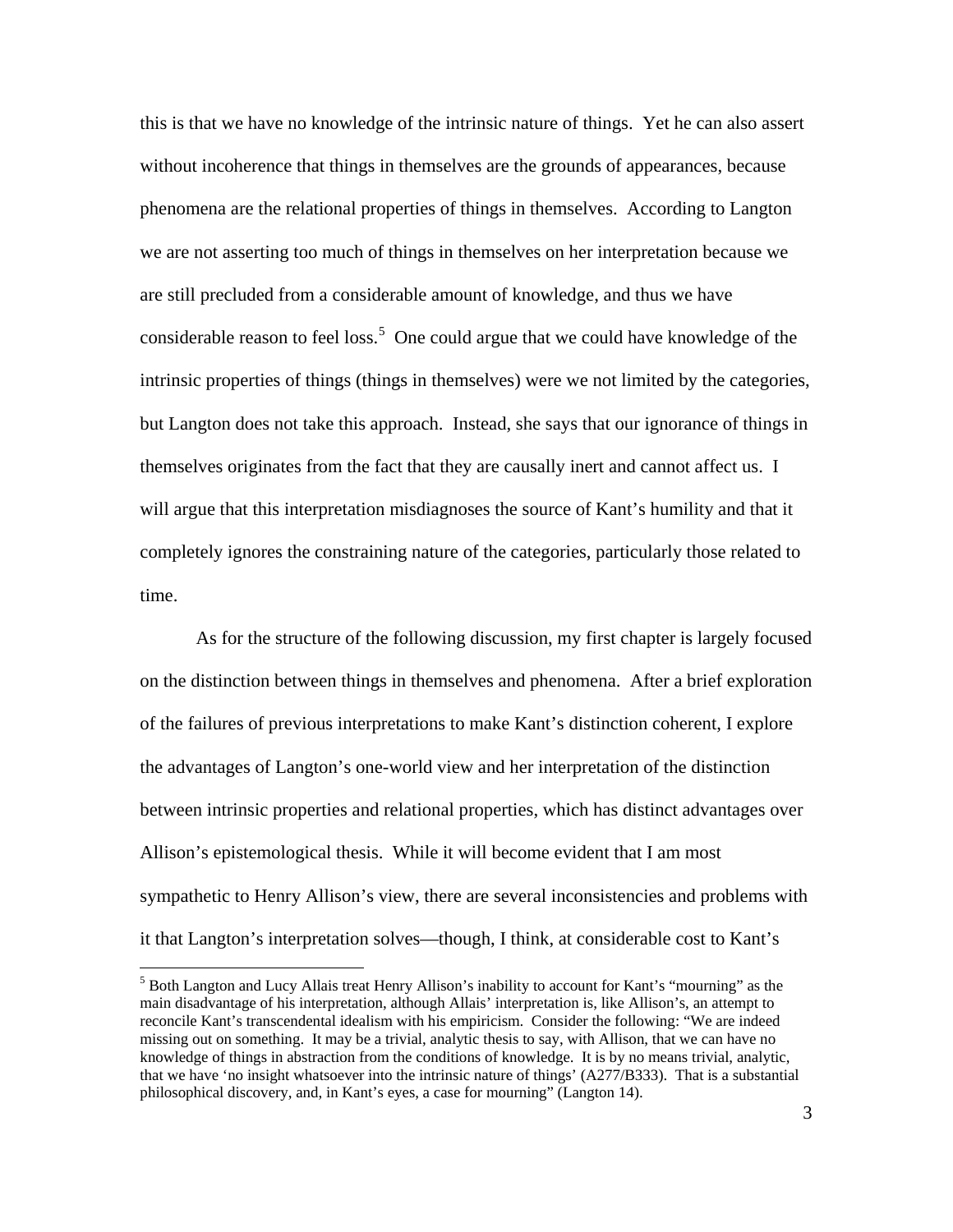metaphysics as a whole. However, the sole goal of the first chapter will be to offer a charitable interpretation of Langton's main theses and to situate her work within the breadth of literature on Kant's distinction.

My second chapter contains the main argument of my thesis and my critique of Langton's interpretation of substance. Langton identifies three concepts of substance in Kant's *Critique*, which correspond to only two types of substance (one concept of substance is not a relevant separate type because it is fulfilled by one of the other types of substance). In my concluding chapter, I will discuss several problematic implications for Langton's discussion of substance, and, by extension, her interpretation of the general distinction between phenomena and things in themselves on which it is based.

In the first chapter, I will outline the basic distinction between things in themselves and phenomena and Langton's unique interpretation of this distinction. I will then discuss the three concepts of substance that complement her distinction and which provide the basis for my main critique of Langton's interpretation. The first concept of substance that Langton identifies is the thing in itself, which satisfies the "pure concept of substance" and has no accompanying intuition. The thing in itself, or the collective intrinsic properties of objects, is substance proper because it is the ultimate substratum of phenomena, or is the ground of phenomena.<sup>[6](#page-6-0)</sup> The second type of substance is matter, which satisfies the "schematized pure concept of substance" found in the First Analogy. Langton says that this type of substance is distinct from phenomenal substance itself

<span id="page-6-0"></span><sup>&</sup>lt;sup>6</sup> Langton seems to support a bundle theory of intrinsic and extrinsic properties, in that the collection of the intrinsic properties of an object is the thing in itself (substance proper) and the collection of the extrinsic properties of an object is phenomena (*phenomena substantiatum*). She specifically argues that intrinsic properties are the substratum of objects, and argues against a bare substratum view, so intrinsic properties are not properties of anything else. See Langton, pg.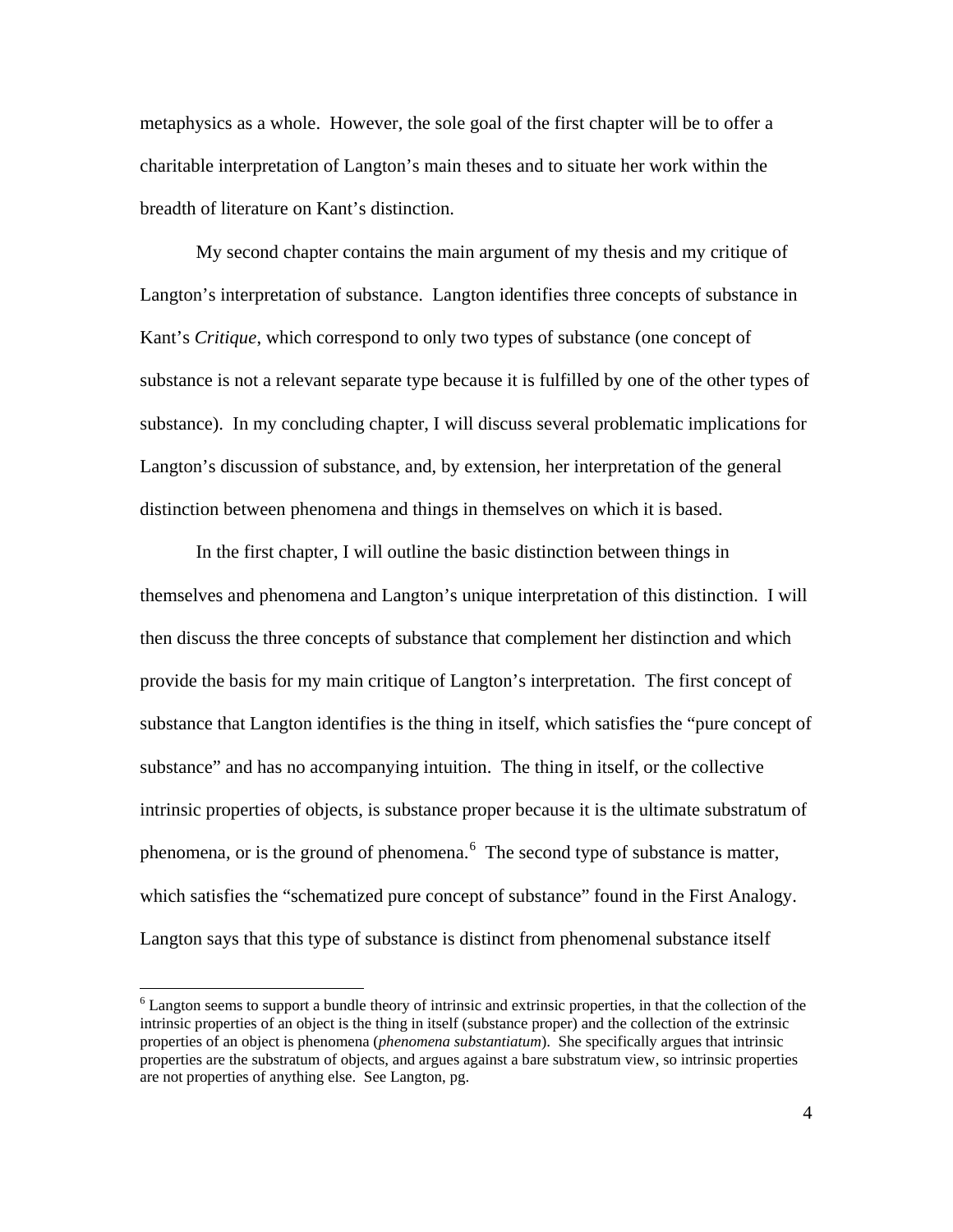because it endures. However, she also says that matter is an instance of phenomenal substance in general (the third concept of substance), since it is not the ultimate substratum, but merely *phaenomenon substantiatum*. The third concept of substance is phenomenal substance in general, which is exemplified by any sort of material object or part of an object, be it water molecules or entire forests.

Langton determines from these three concepts that there are two *types* of substance—phenomenal substance, and things as they are in themselves. Thus we might consider intrinsic properties as being substances that lack a further substratum or bearer of properties, while phenomenal substance, which is composed of relational properties, is borne by intrinsic properties (things in themselves). Langton speaks of phenomenal substance as being a poor replacement for things in themselves, in that we treat bodies as subjects in a *grammatical* sense when we say phrases such as, "The book is thick" or "The team won the game." Matter, while it can certainly be used as a subject in a grammatical sense as well, is different from bodies like books and coffee mugs in the sense that it is a better replacement for substance proper (the intrinsic properties of a thing) because it persists, and can thus function both as a bearer of properties and as an enduring substratum that never alters.

My second chapter focuses more on the pure concept of substance as the thing in itself, and the schematized concept of substance as matter. With the latter, I particularly discuss the role of the Analogies in determining experience, and the role of the First Analogy in particular. I acknowledge that while Langton's interpretation of things in themselves and phenomena seems attractive, her ultimate identification of matter with phenomenal substance is problematic, in that matter is supposed to represent the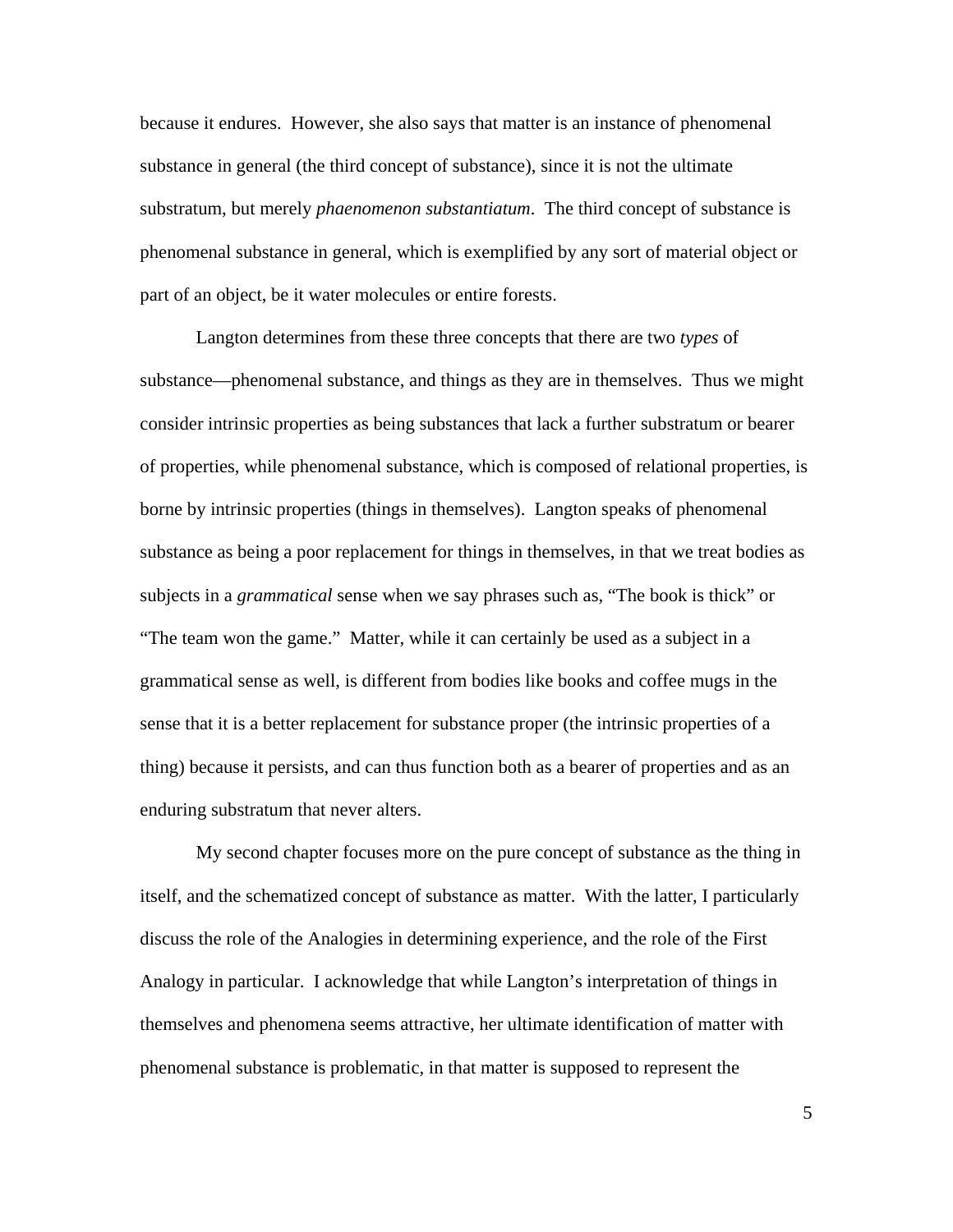permanent *in appearance* so that objects can be united in one general time-order. Without further discussion of how matter relates to the schema of persistence, it is impossible to see how we could have cognition of objects in time, and therefore phenomenal substance in general. The Analogies are *synthetic* in that they do not determine individual perceptions, but the relations between individual perceptions (their synthesis). They are also rules under the category of relation, which refers not to relation to *us*, but relations between appearances. As such, they are regulative rather than constitutive because by being given two qualitative relations between three members, we can "give *a priori* only the relation to a fourth member but not this fourth member itself, although [we] have a rule for seeking it in experience and a mark for discovering it there"  $(A180)$ .<sup>[7](#page-8-0)</sup> The schema of the First Analogy is the "persistence of the real in time, i.e., the representation of the real as a substratum of empirical time determination in general, which therefore endures while everything else changes" (A144/B184).

The role of the schema is to connect appearances of a successive time order with general time order itself, or time as the form of inner sense. Without the schematism, such a synthesis of appearances is impossible because it only leaves us with two options: a) appearances are connected in our experience only by regularity and observation or b) appearances are connected in our experience because we can perceive time itself, and see that they are related to time in a certain, determinate matter. The second option is eliminated when Kant says that we cannot perceive time itself. The first option is eliminated because we know that Kant's Transcendental Aesthetic was written in order to

<span id="page-8-0"></span><sup>7</sup> Unless otherwise stated, all passages from the *Critique* come from the Guyer & Wood translation. Immanuel Kant, *Critique of Pure Reason*, ed. and trans. Paul Guyer and Allen Wood (New York: Cambridge University Press, 1998).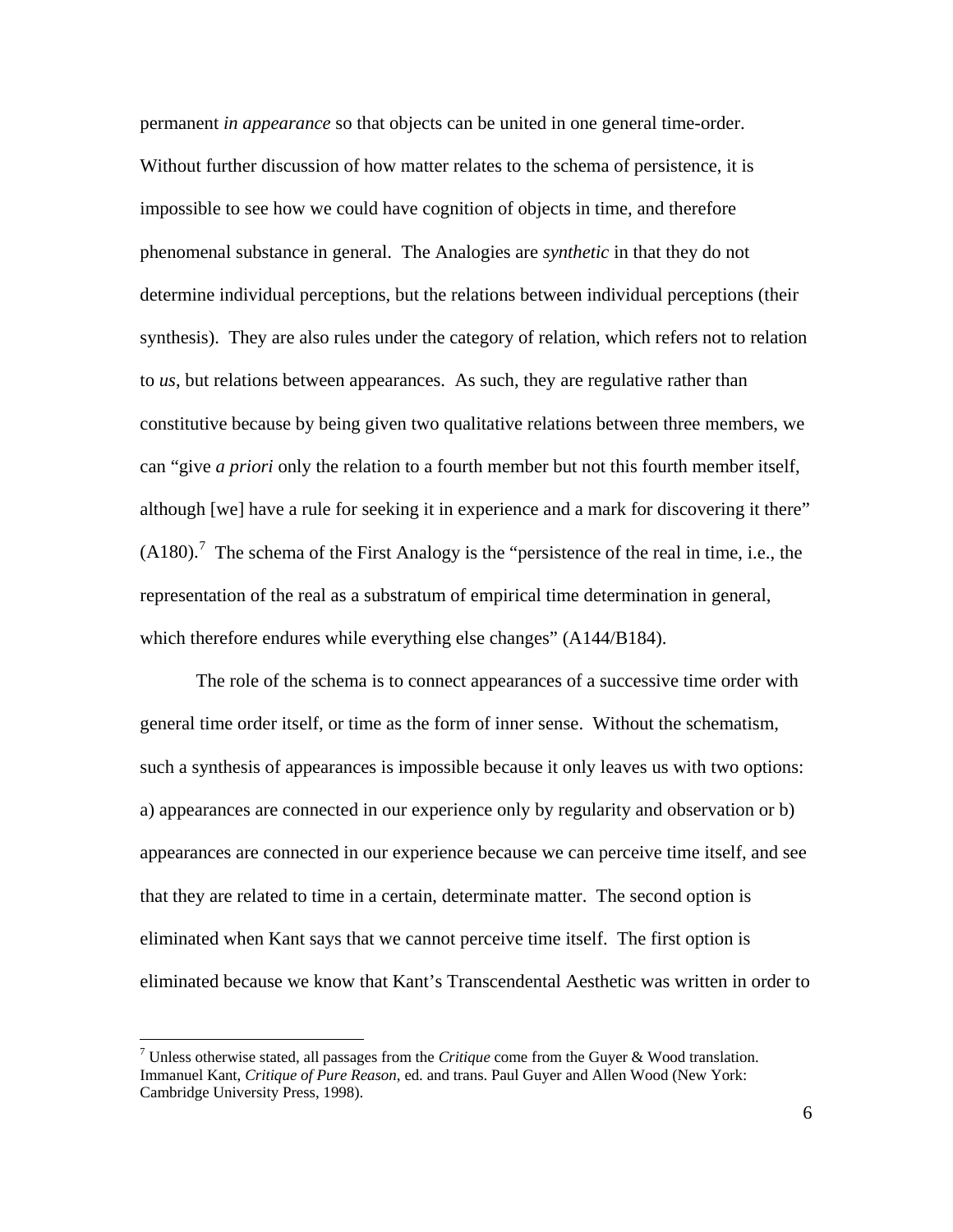improve upon Hume, and give space and time the status of a priori intuitions rather than subjective connections between appearances.

As I indicate at the end of Chapter 2, Langton could in principle give us a plausible explanation of how appearances are related together in one time (or even one space), but she explicitly says that such discussion of space and time is irrelevant to her discussion:

Suppose we are interested in the question of why Kant believes we have no knowledge of things as they are in themselves. If humility is supposed to follow from receptivity, then it should be possible to explore this question without exploring in detail the arguments about space, time, and the categories (Langton 3).

Langton goes on in the introduction to state that arguments from the Aesthetic and Analytic are "separable from the conclusion about our ignorance," or her main thesis of Kantian humility (Langton 3). Having established in Chapter 2 that significant problems arise by leaving out a discussion of time and by diminishing matter to the status of phenomenal substance, I turn to this question of receptivity in Chapter 3—is our ignorance of things in themselves in fact separable from discussions about time and the categories? Or is our humility—that we have no knowledge of the intrinsic properties of substances—due in fact to the constraints of time and the categories?

In Chapter 3, I outline a brief answer to this question by appealing to my earlier discussion of substance, and conclude that speaking of things in themselves as substances entirely misses the point of the First Analogy, which asserts that the concept of substance applies only to intuitions. Interpreting the pure concept of substance as being satisfied by "the thing in itself" is an incoherent, or at the very least, an unproductive endeavor. For Kant, the concept of "substance" never applies to that which lies beyond experience.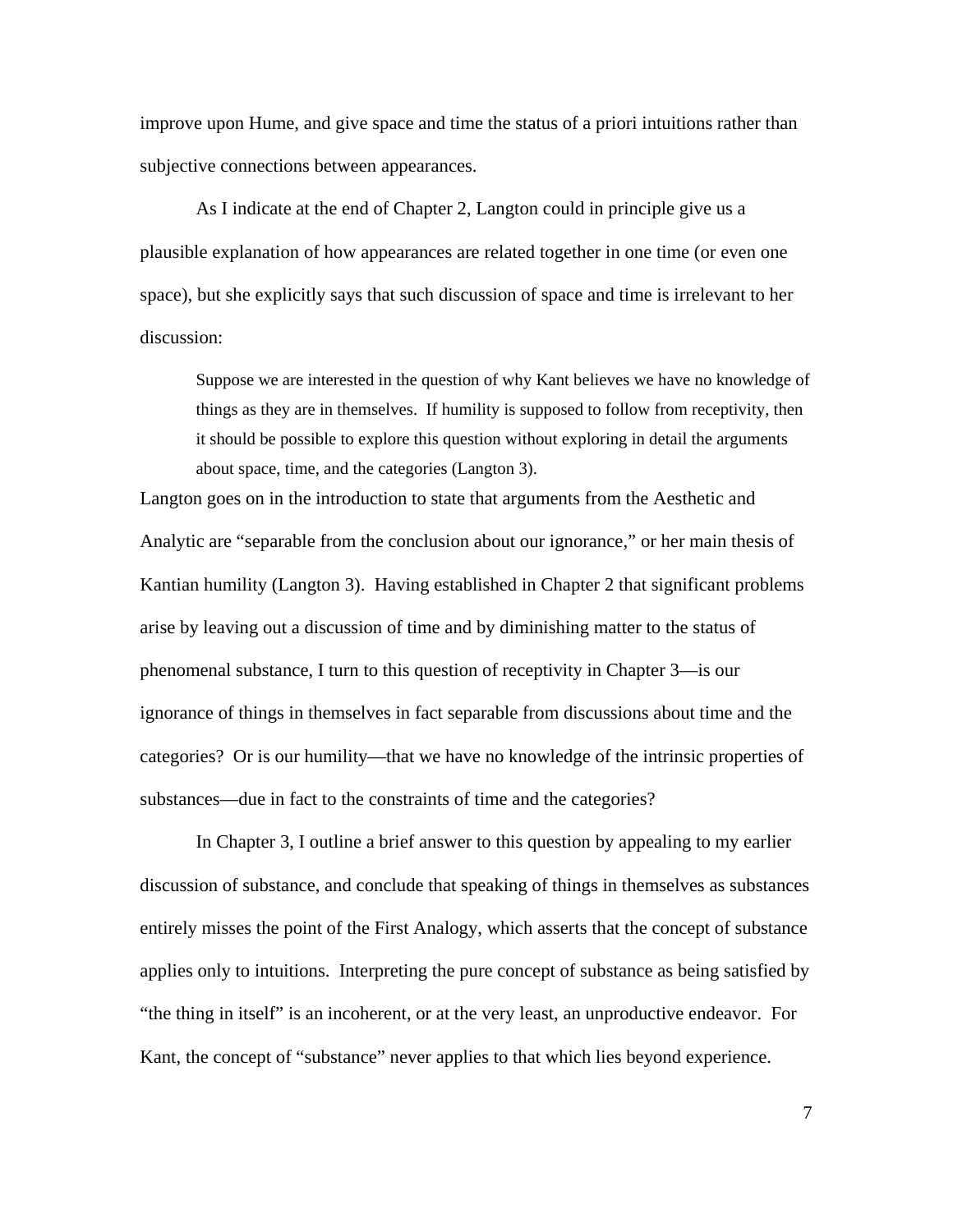Kant in fact warned his readers repeatedly of reason's tendency to misapply pure concepts such as substance to special metaphysical entities like things in themselves, the soul, and God.

It is undeniable that Langton's demotion of matter to the status of phenomenal substance and her determination of things in themselves as substance proper dissolves some common interpretative problems that many philosophers encounter in reconciling things in themselves with phenomena—as such, her discussion of Kantian humility is considerably attractive. However, such an interpretation does not acknowledge the limitations of pure reason Kant carefully delineated in his *Critique*; thus if Langton were to provide a truly holistic account of Kant's distinction she must reconcile this account with Kant's severe prohibition against applying pure concepts to non-intuited entities.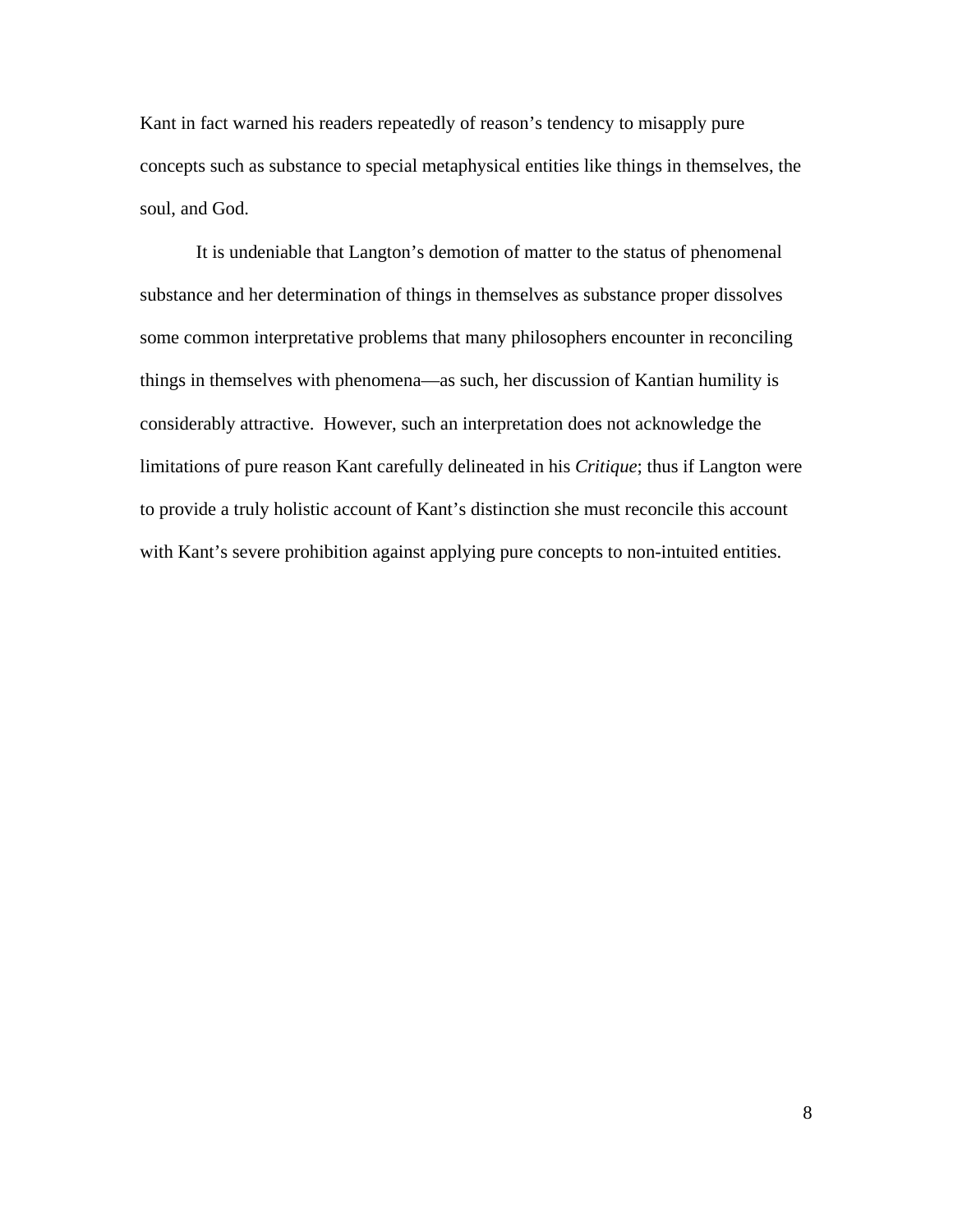#### *Kantian Humility***: An Overview**

#### **§1 Phenomena and Things in Themselves**

One of the main features of Kant's critical philosophy and the subject matter of much of Kantian exegesis is the distinction between things in themselves, or noumena, and appearances, or phenomena. Kant grants that things in themselves exist and are related in some way to their appearances, so that the latter are not merely illusive nonentities as they were for Berkeley. There are several problems associated with Kant's distinction between phenomena and things in themselves; in this chapter I will focus on the problem of double-affection, which was most fully developed by Erich Adickes. $8$ While several solutions to the problem of double-affection have been offered, Rae Langton's is one of the most innovative and appealing solutions in the current literature. In this chapter, I will outline the problem of double-affection stimulated by certain passages from the *Critique of Pure Reason*, and will offer a traditional way of solving this problem. Then I will outline Rae Langton's interpretation of the main theses attributed to Kant by traditional interpretations of the distinction between phenomena and things in themselves, as well as her solution to the double-affection problem. Lastly, I will discuss Langton's interpretation of things in themselves as substances.

From Kant's *Critique* we know that we are affected by objects, but what Kant meant by this source of affection ("objects") is controversial and the source of much

**I**

<span id="page-11-0"></span><sup>8</sup> As discussed in his *Kant's Lehre von der dopelten Affecktion unseres Ich als Schlsüsel zu seiner Erkenntnistheorie* (Tübingen: J. C. B. Mohr, 1929).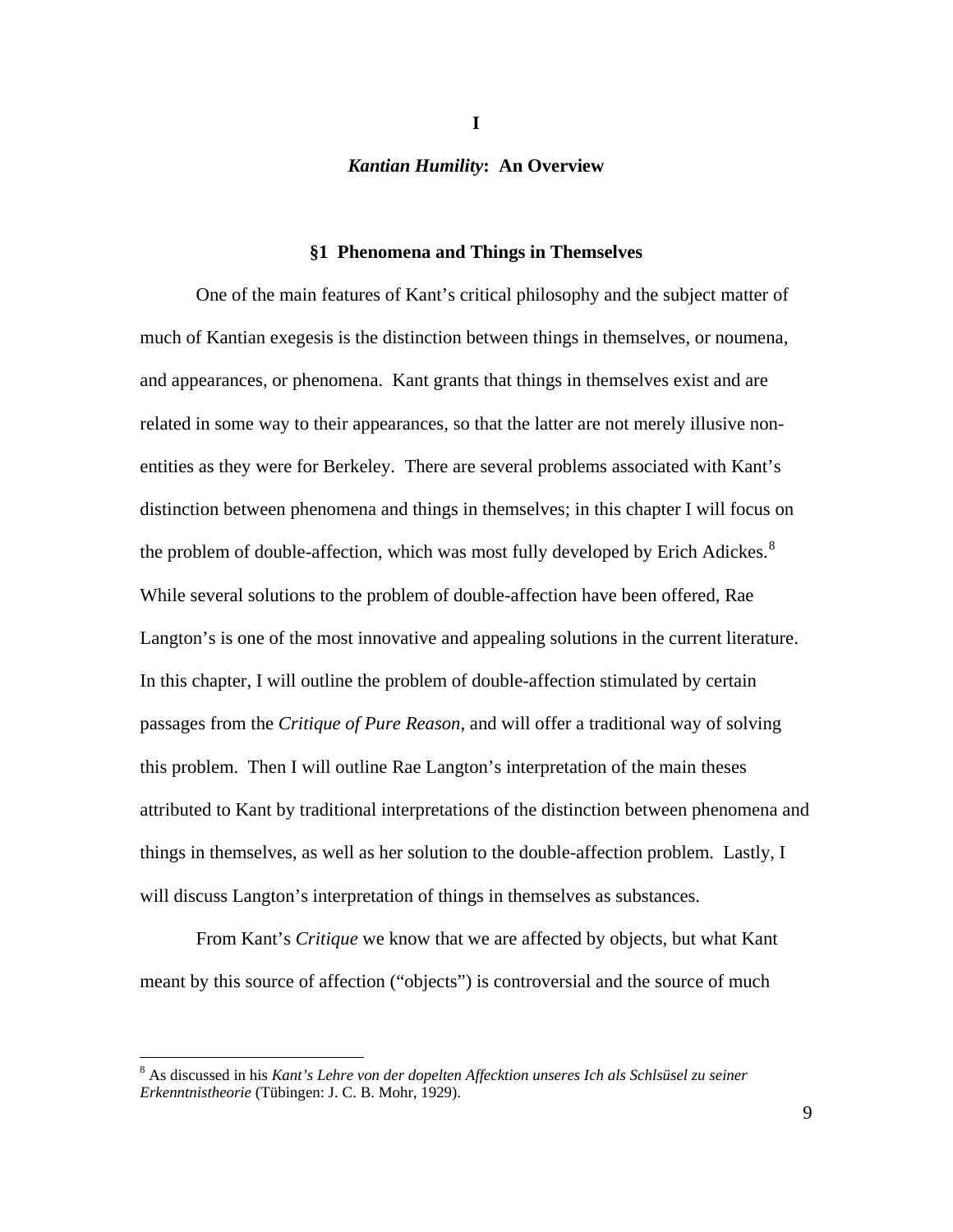debate. We can derive three possible meaning of the source of affection from Kant's *Critique*. These are commonly referred to as Vaihinger's "trilemma":<sup>[9](#page-12-0)</sup>

(1) We are only affected by the thing in itself (transcendental affection).

(2) We are only affected by the objects in space (empirical affection).

(3) We are affected by both the thing in itself and objects in space (1 and 2).

As Pliché points out, choices (1) and (2) seem problematic; if we are affected only by the thing in itself, then it seems we are employing the pure concept of causality outside of sensible intuition, which Kant does not permit. If we are only affected by objects in space, then it seems that something that is merely a representation in us must somehow affect us. Choice (3) is intended to surmount these difficulties, but it is problematic because it inherits all the problems of (1) and (2).

The following passages, taken together, illuminate the problem that arises from Kant's distinction between things in themselves and phenomena:

(1) Appearances, to the extent that as objects they are thought in accordance with the unity of the categories, are called phaenomena. If, however, I suppose there to be things that are merely objects of the understanding and that, nevertheless, can be given to an intuition, although not to sensible intuition (as *coram intuiti intellectuali*), then such things would be called noumena (*intelligibilia*) (A249).

(2) The perception of this persistent thing is possible only through a thing outside me and not through the mere representation of a thing outside me. Consequently, the determination of my existence in time is possible only by means of the existence of actual things that I perceive outside myself (B276).

(3) All our representations are in fact related to some object through the understanding, and, since appearances are nothing but representations, the understanding thus relates

<span id="page-12-0"></span><sup>&</sup>lt;sup>9</sup> These are outlined and discussed in great detail in Claude Piché's informative article, "Kant and the Problem of Affection" in *Symposium: Canadian Journal of Philosophy*. 8 (2) 2004: 275-297.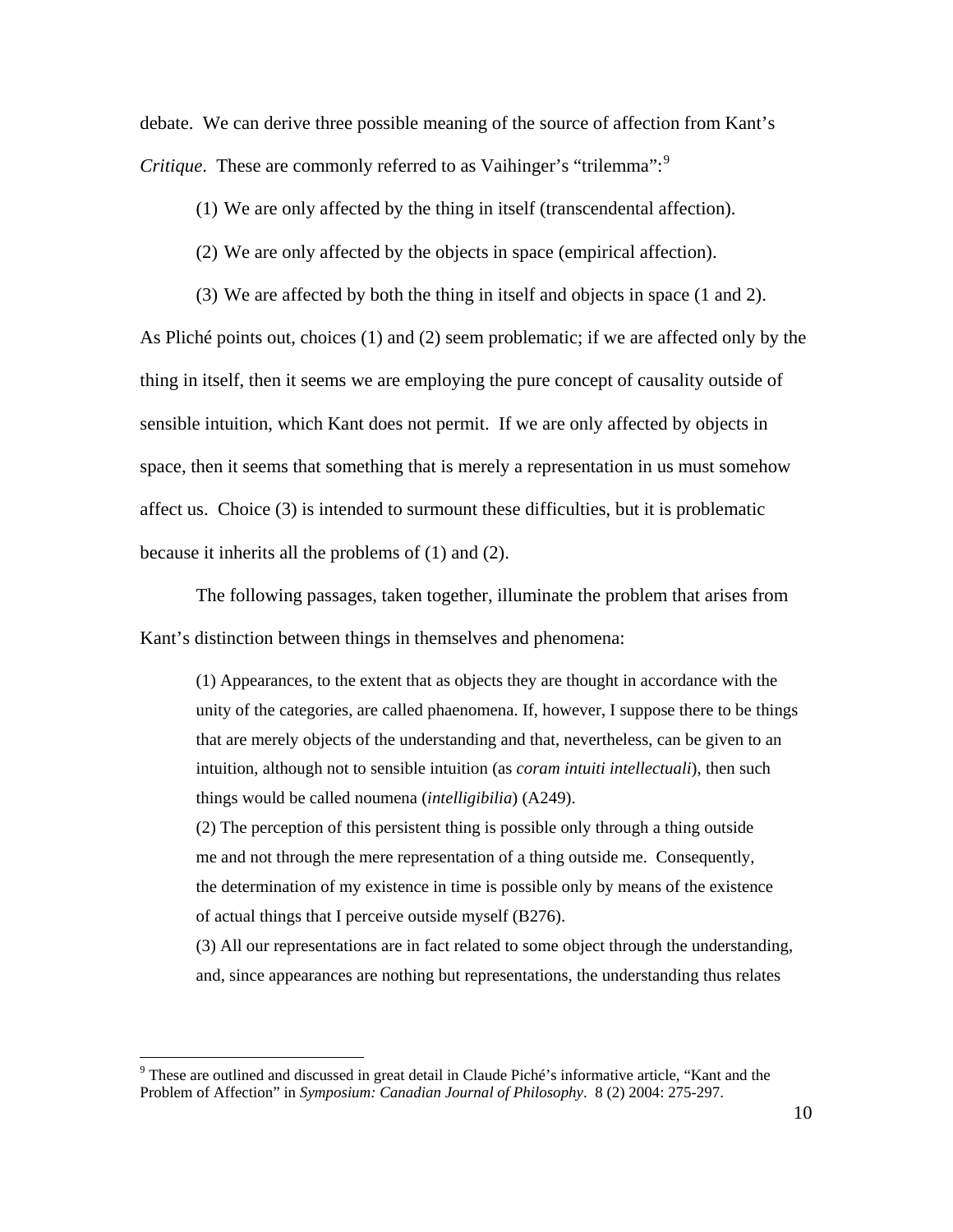them to something, as the object of sensible intuition: but this something is to that extent only the transcendental object (A251).

The first thing to be noted about passage (1) is the conditional language Kant uses—if noumena were to exist, we would have knowledge of them through non-sensible intuition. He goes on further after that passage to say that such intuition does not exist, and that the concept of noumena thus has no content except as being "the entirely undetermined thought of something in general" (A253). Kant was prompted to write Passage (2) in response to some of his critics who, after reading the *A* edition of the *Critique*, accused him of Berkeleyan idealism. In response, Kant makes a far stronger claim: things in themselves (objects divorced from our representation of them) do exist, and are the means by which the individual's own existence in time is determined. Passage (3) is a compromise between the two passages in that it does not posit the actual existence of the thing in itself at all, but rather makes an epistemological claim: we relate our representations to something, a something which is devoid of content and is merely called the "transcendental object."<sup>[10](#page-13-0)</sup>

Langton notes that much of Kantian explication in recent years has been an exercise in rational reconstruction, which requires "seeing beyond what the philosopher said, to what he really meant to say" (Langton 1). We can see from these three passages alone how scholars enamored with Kant's critical philosophy have the near-impossible task of articulating what Kant said without falling into contradictions. However, Langton

<span id="page-13-0"></span><sup>&</sup>lt;sup>10</sup> It is outside the scope of this thesis to reconcile these passages with each other and offer my own interpretation. I am merely outlining them here to show that the interpretative difficulty of such a reconciliation. These passages demonstrate more than merely an apparent contradiction—it is entirely possible that Kant's own thoughts were not completely settled on the how to interpret the distinction, and perhaps passages like these led him to write the *Prolegomena* in an attempt at clarification.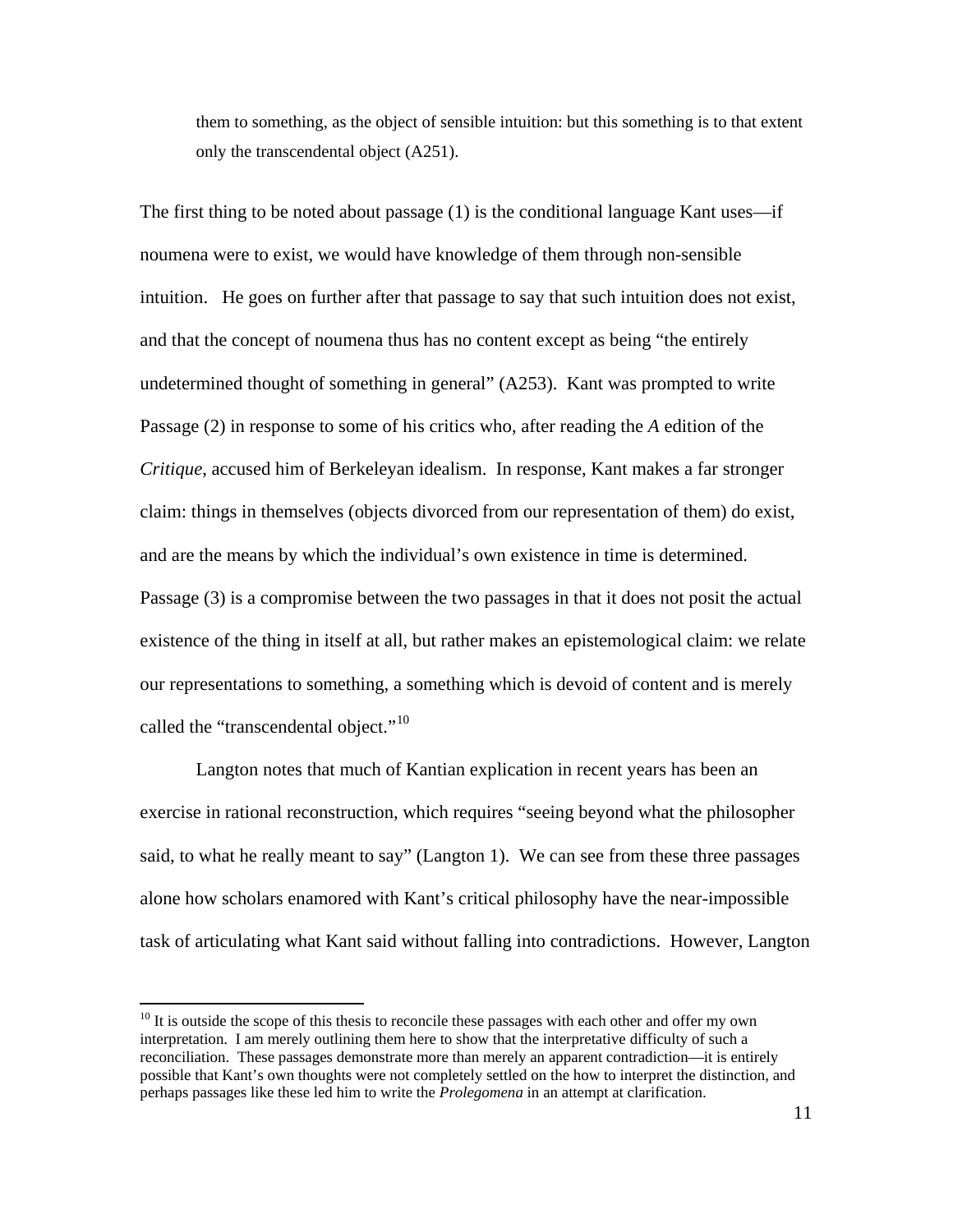wants to find an alternative that balances both interpretive fidelity and charity: we can accept that Kant wrote the passages above, and many more of the like, that he said what he meant to say, and that taken together they need not be nonsensical. Such an alternative interpretation requires new insight into the old problem of double-affection.

#### **§2 The Problem of Things in Themselves and Double-Affection**

According to Kant, humans do not have intuition of things in themselves. This is entirely what "things in themselves" are—things without relation to human sensibility.<sup>[11](#page-14-0)</sup> Knowledge, for Kant, is the product of the sensibility and the understanding in concert with one another. Since sensible intuition is a pre-requisite for obtaining knowledge of objects, we therefore have no knowledge of things in themselves. However, it is obvious from the passages above, as well as a host of others in the *Critique*, that things in themselves exist, and that there is an intimate relationship between things in themselves and their appearances. Merely saying "their appearances" denotes a causal relationship between the two; this is a common way to view the distinction, and is the interpretation Langton adopts: things in themselves are the causes of phenomena. At the very least, we can say that Kant saw things in themselves as the correlates of phenomena:

what we call outer objects are nothing other than mere representations of our sensibility, whose form in space, but whose true correlate, i.e. the thing in itself, is not and cannot be cognized through them, but is also never asked after in experience  $(A45/B30)$ .<sup>[12](#page-14-1)</sup>

<span id="page-14-0"></span><sup>&</sup>lt;sup>11</sup> Henry Allison, *Kant's Transcendental Idealism: An Interpretation and Defense*. (New Haven: Yale University Press, 2004), 14-15. Hereafter referenced parenthetically. While this definition has been interpreted as denying the possibility of the existence of things "transcending the conditions of human cognition," Allison interprets it merely to mean that "such things cannot count as *objects* for us" (Allison 12).

<span id="page-14-1"></span> $12$ <sup>12</sup> The "two-world" or "two-aspect" view of phenomena and things in themselves is often elicited by passages like this one. It is difficult to imagine that one thing's "correlate" would be that same thing, even if it is merely that same thing merely "considered" in a different way.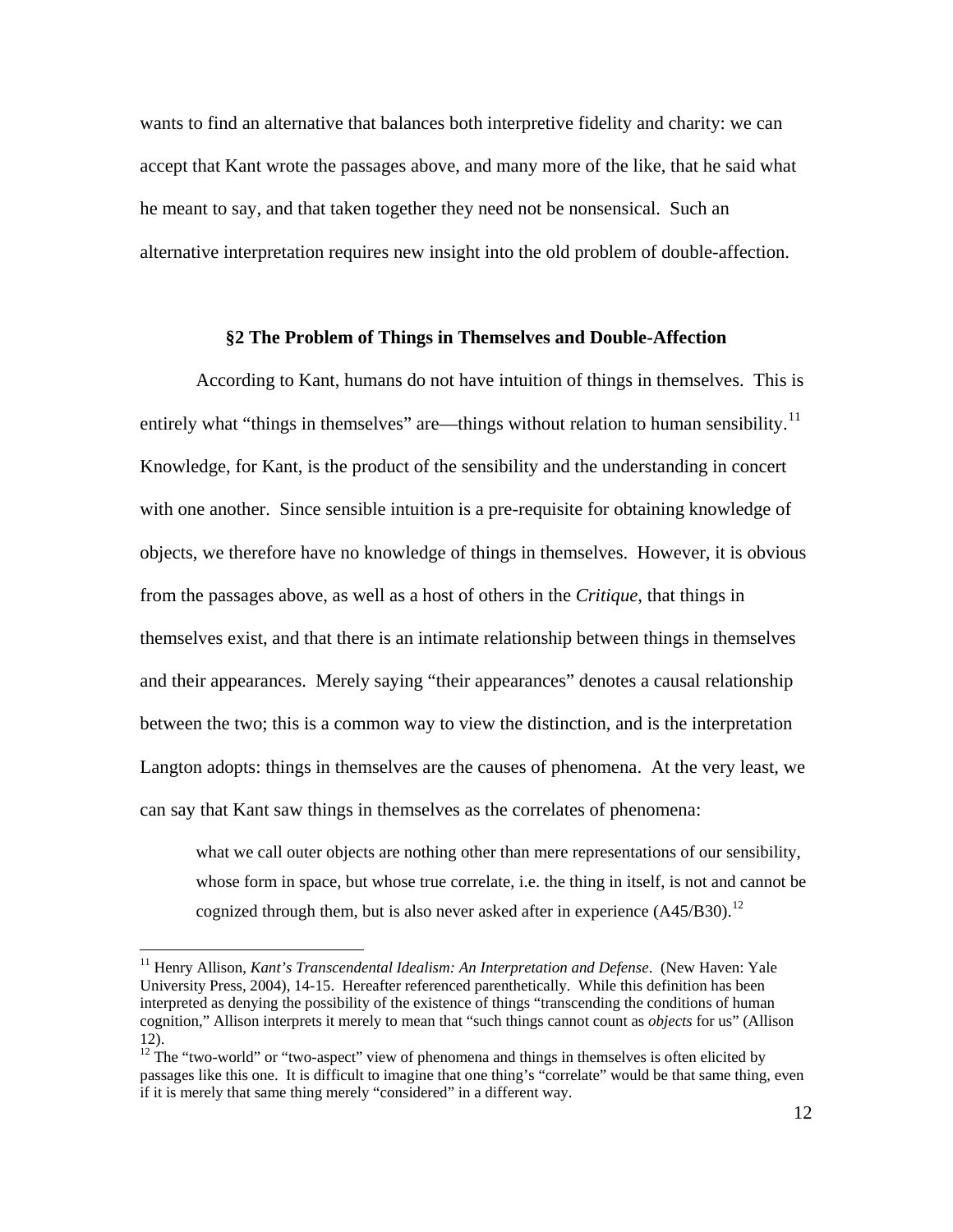For interpretive parsimony, I will adopt Langton's articulation of this problem, which is an attempt to reconcile the following theses typically attributed to Kant (Langton 7). The first two theses are metaphysical and the third is epistemological:

K1. Things in themselves exist.

- K2. Things in themselves are the causes of phenomenal appearances.
- K3. We can have no knowledge of things in themselves.

If we can have no knowledge of things in themselves  $(K3)$ , then, so the argument goes, we certainly cannot posit their existence  $(K1)$ , nor can we say that they are the cause of anything (K2). Langton says that K3 renders K1 and K2 impossible, but I think only K2 directly conflicts with K3. As he demonstrated in his critique of the ontological proof of the existence of God, Kant did not believe that existence was a predicate (A585/B613). Therefore, he could simultaneously say that we can have no knowledge of things in themselves, and that we know that things in themselves exist, where the latter statement is rather redundant since it is already assumed in  $K3$ .<sup>[13](#page-15-0)</sup> Nevertheless, the doubleaffection problem remains—that is, we seem to be affected both by empirical objects and transcendental objects (we are affected by the latter indirectly, since these are the causes of the empirical objects). Langton focuses on the problem of the existence of things in themselves, which is raised by these contradictory theses; the problem of doubleaffection is closely linked, and is resolved if the problem of things in themselves is resolved. Following Langton, I will address the theses' seemingly incompatible implications for the ontological status of things in themselves. I will not be addressing

<span id="page-15-0"></span> $13$  For example, I could say, "I don't know your mother," but am not thereby doubting that you have a mother. Kant in fact presumed the existence of things in themselves and thought they were necessary in order to ground the phenomena, which can best be seen in his "Refutation of Idealism."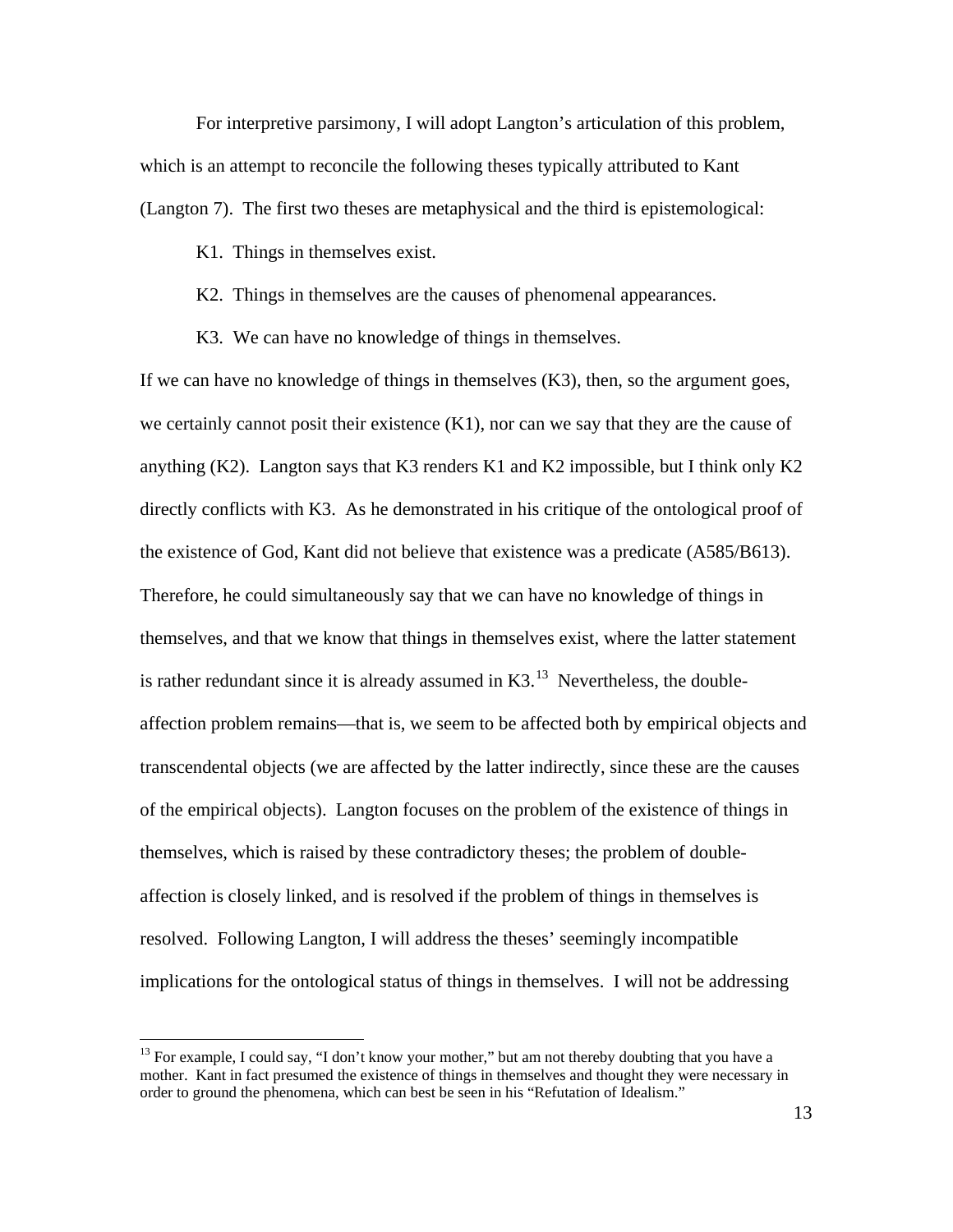the problem of how we can be affected by empirical objects, since this is only a problem for Kant construed as Berkeley, and such an interpretation, against which Kant expressly defends himself, will not be sanctioned in the following discussion.

#### **§3 Henry Allison's Solution**

There is an obvious way of reading the above theses: there are two sets of entities, and one set of objects somehow causes the other set of objects to affect us. Thus there are two worlds—the phenomenal world to which we have access, and the noumenal world, to which we have only limited access but which nevertheless affects us in some manner. This is the "double-affection" interpretation put forth by Adickes, and because of the epistemological thesis K3, it is not very appealing. We can certainly be affected by something of which we have no knowledge, but as I mentioned above, the idea that things in themselves affect us requires us the application of the pure concept of causation to entities outside of intuited experience. This is why Allison states that we can speak of things in themselves, but that such entities will not count as objects for us. We cannot know that we are affected by something of which we are supposed to have no knowledge. Allison argues that there are not two worlds, but one world *considered in two ways*: in relation to our sensibility, and the same world considered in abstraction from our sensibility (Langton 9).

On Allison's interpretation, the three theses attributed to Kant become the following (Langton 9):  $14$ 

<span id="page-16-0"></span><sup>&</sup>lt;sup>14</sup> While I do not find Langton's version of Allison's view to be entirely charitable or correct, I want to keep the focus of the thesis on Langton's solution to the problem of double-affection and will accept, for this chapter, her version of Allison's interpretation.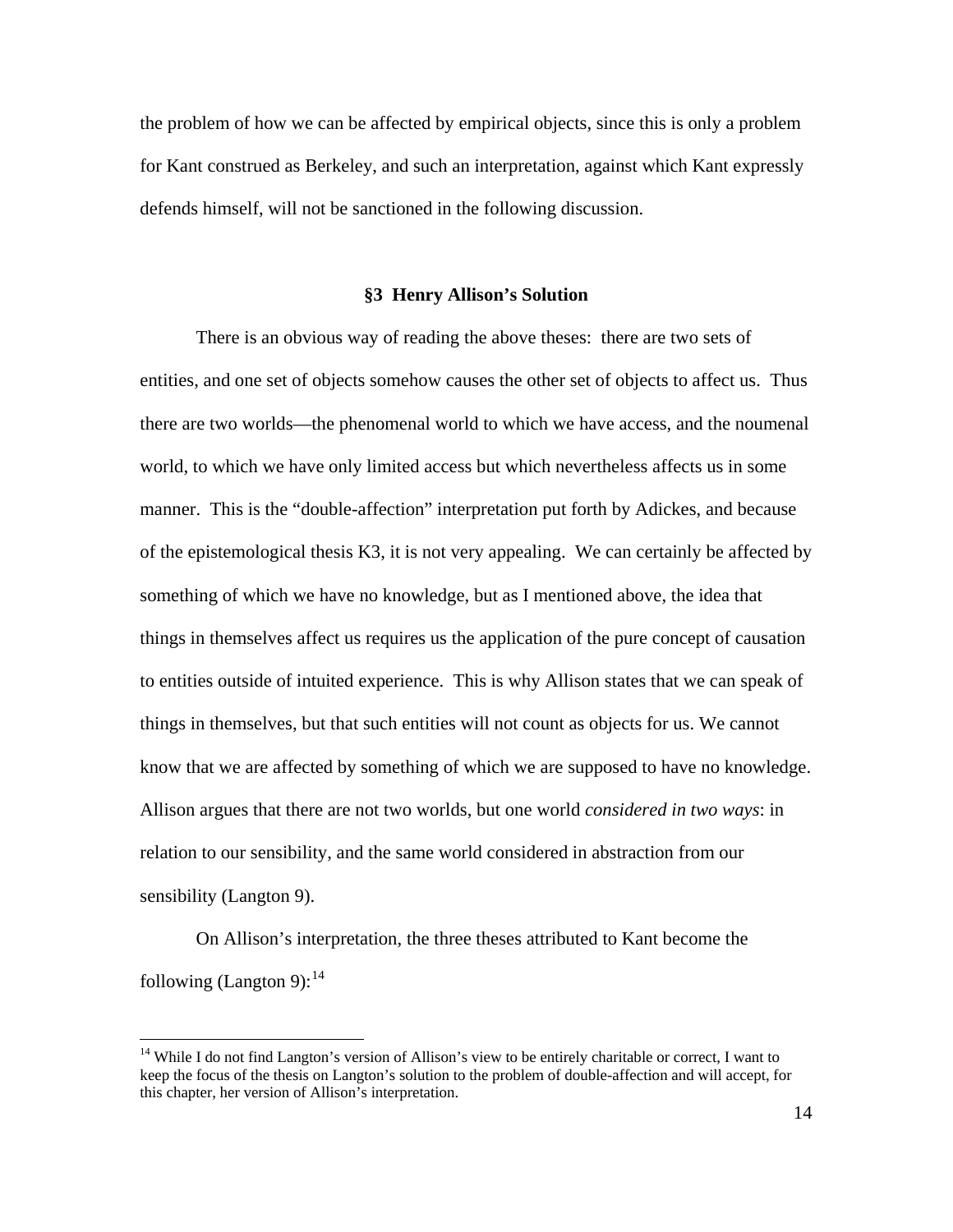A1. We can consider things 'in themselves,' i.e. in abstraction from the conditions of our sensibility.

A2. Things considered in abstraction from the conditions of our sensibility can be considered only as something that affects the mind.

A3. Things considered in abstraction from their relation to our sensibility are things considered in abstraction from their relation to our sensibility.

A1 has extensive support throughout the *Critique*. In "On the Ground of the Distinction of all objects in general into phenomena and noumena," Kant says that the transcendental use of a concept is related to things in general and in themselves, whereas the empirical use of a concept is related "merely to appearances, i.e. objects of a possible experience" (A239/B298). However, when we abstract from conditions of sensibility, we still cannot render a positive definition of the thing in itself, since this would require another intuition lying "absolutely outside our faculty of cognition," and "the use of the categories can by no means reach beyond the boundaries of our objects of experience" (B309). Thus the concept of a noumenon is that which is not an object of our sensible intuition, and nothing else can be said of it. This makes A1 seem plausible.

A2 is an epistemological thesis, in that it says nothing about what is "supposed to affect the mind," but only what we consider as affecting the mind. It is entirely possible that this consideration is necessary for a coherent experience of phenomenal objects, but that the actual existence of an entity (the thing in itself) affecting the mind is not. Langton notes that, "A2 does not require a causal relationship between our minds and some non-spatial, atemporal, unknowable existents" (Langton 11). However, as she points out, and I think quite rightly, even if we merely consider things in themselves as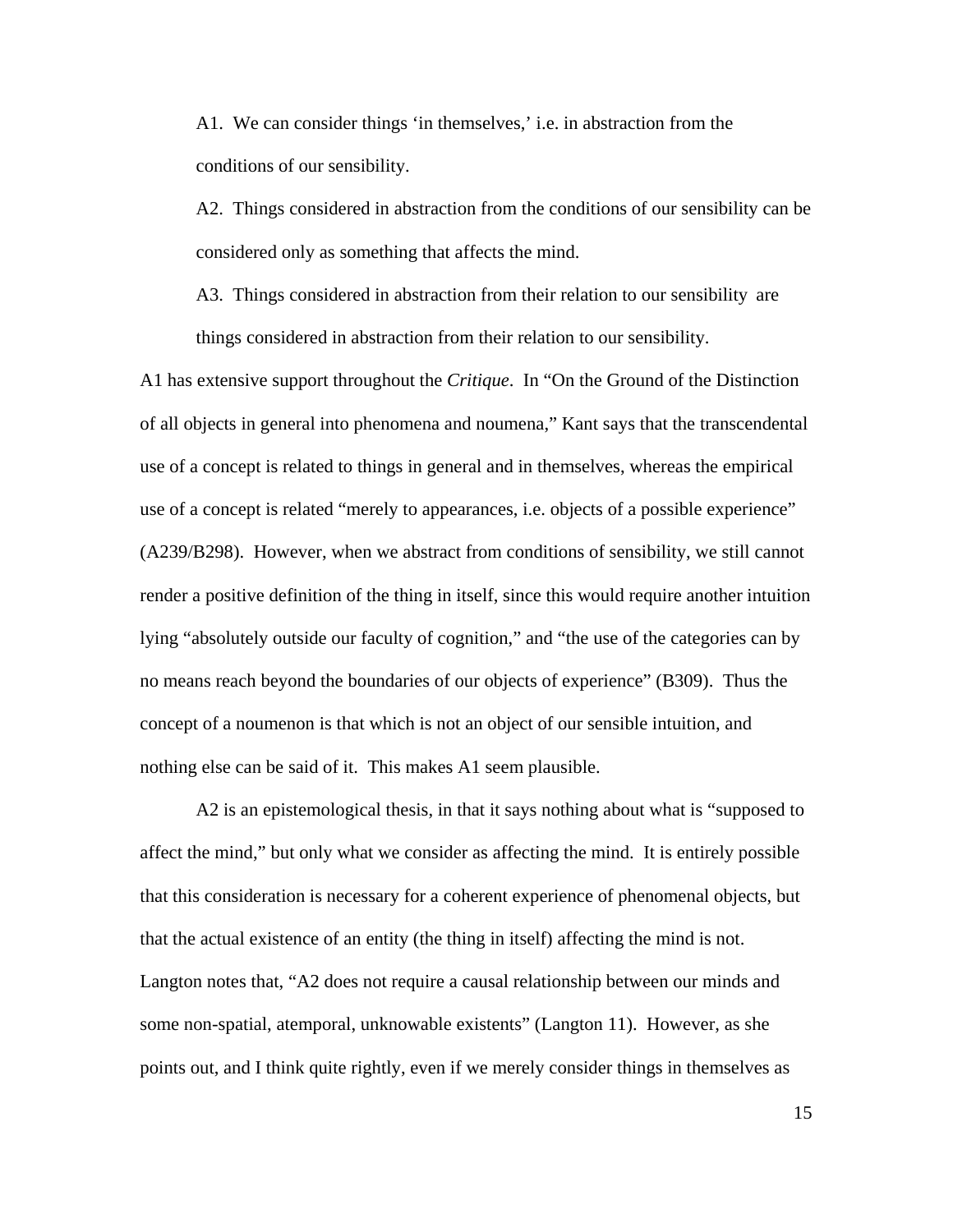affecting the mind, this involves the concept of causality, which is contained in the understanding and is directly and only applicable to sensory intuition and thus cannot be abstracted from such intuitions. Kant's adage that thoughts without concepts are empty is apropos here.

We may consider things in abstraction from our sensibility and we may consider them as things that affect the mind, but what is the justification for this claim of affection if affection requires the application of the concept of causality? Langton says that Allison tries to solve this problem by asserting that the

'something' in A2 is not something over and above the familiar phenomenal objects: it is identical with the class of phenomenal objects 'referred to collectively'. It is the class of those objects, considered in an abstract way (Langton 9).

If we grant Langton's interpretation of Allison, it still seems that Allison's A2 is unnecessary—if "our answer to the question 'What affects the mind?' must be an empirical answer," then A2 seems irrelevant to the problem of affection (Langton 9). One could say that A2 is not necessarily a causal claim, but that it should be interpreted psychologically: we happen to consider things in X manner, but what *really* affect the mind are empirical objects. Langton does not entertain this option, but it seems to be the only one left for Allison (on Langton's interpretation of him) if abstraction from the categories is impermissible.<sup>[15](#page-18-0)</sup>

Langton also finds A3 problematic in that it is tautological and does not reflect the fact that Kant thought there *was* something worth knowing beyond sensible intuition, and that we have an "unquenchable desire to find firm footing somewhere beyond the bounds

<span id="page-18-0"></span><sup>&</sup>lt;sup>15</sup> Langton's objection to Allison's extrapolation from the categories is strange, considering the fact that such extrapolation is necessary for her own interpretation of affection. I will discuss this later.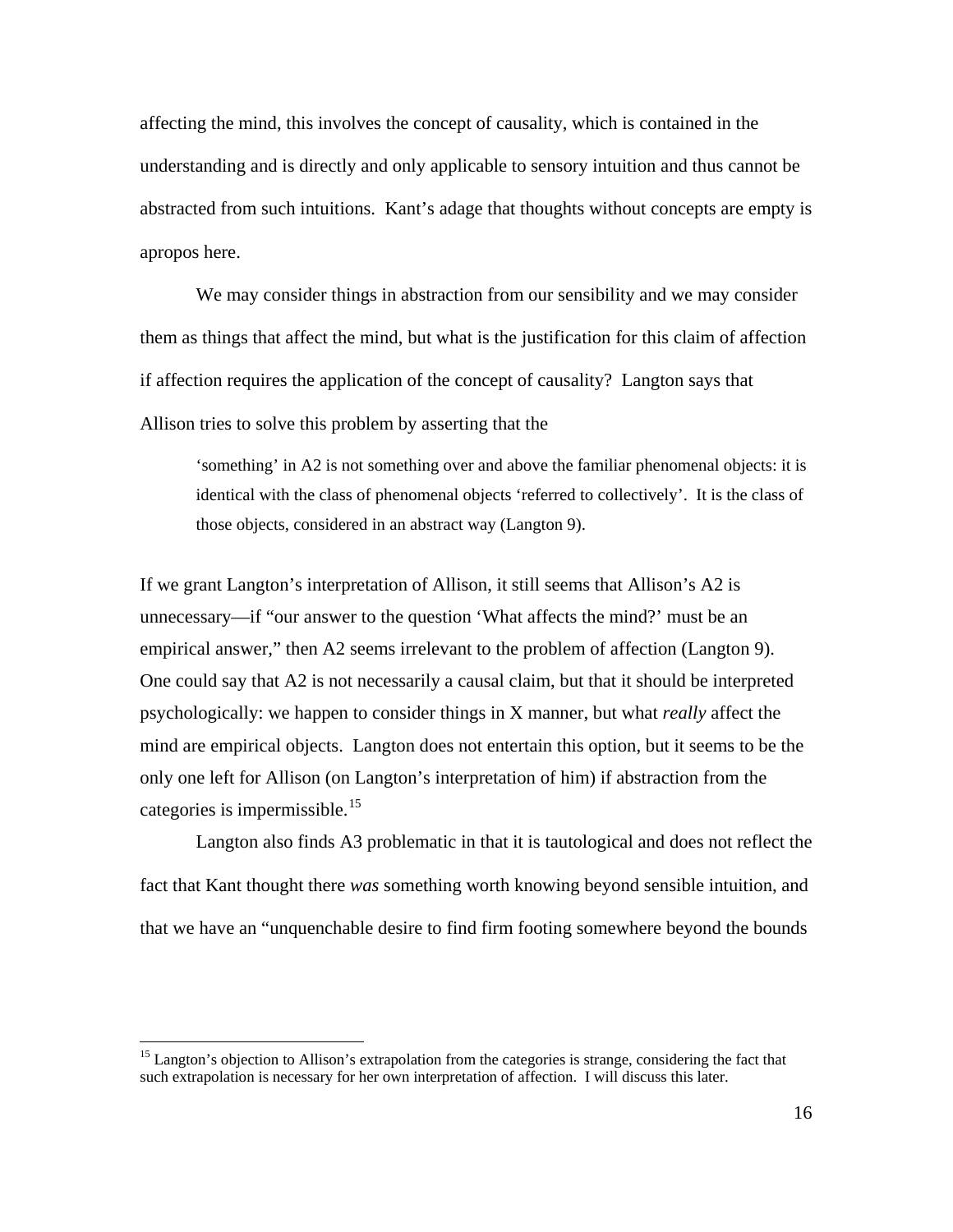of experience" (A96/B824).<sup>[16](#page-19-0)</sup> Langton follows Paul Guyer in thinking that Allison's interpretation of things in themselves is "deflationary" and "anodyne," in that it abandons any metaphysical commitments which are, as we have seen, problematic and which can lead to a "two-world" view of things in themselves and phenomena (Langton 12). In particular, Langton thinks that Allison's alteration of K3 into A3 is uninteresting and does not capture the sense of epistemological loss that Kant seems to have when considering things in themselves. For Langton, it

is by no means trivial, analytic, that we have 'no insight whatsoever into the intrinsic nature of things' (A277/B333). That is a substantial philosophical discovery, and, in Kant's eyes, a cause for mourning (Langton 14).

Although Allison's interpretation of things in themselves, like Langton's, neutralizes the two-world problem, Langton believes it puts forward three epistemological theses that do not capture the distinction Kant makes between what affects the mind and what does not. She thinks Allison's interpretation also does not explain why Kant thought that we lack knowledge of what would quench our philosophical curiosity—knowledge of the intrinsic nature of things. The lack of knowledge of things in themselves which Langton finds lamentable is, from Allison's

<span id="page-19-0"></span><sup>&</sup>lt;sup>16</sup> First of all, if one of Langton's main problems with Allison's interpretation of the distinction is that it does not give warrant for Kant's mourning of our lack of knowledge, then I would think that a tautology would be even more cause for mourning. Secondly, Kant often says we can consider things as noumena, but that such a consideration is rather unhelpful. Consider the following, in which Kant is discussing the transcendental object: "If we want to call this object a noumenon because the representation of it is nothing sensible, we are free to do so. But since we cannot apply any of our concepts of the understanding to it, this representation still remains empty for us, and serves for nothing but to designate the boundaries of our sensible cognition and leave open a space *that we can fill up neither through possible experience nor through the pure understanding*" (B345, my emphasis).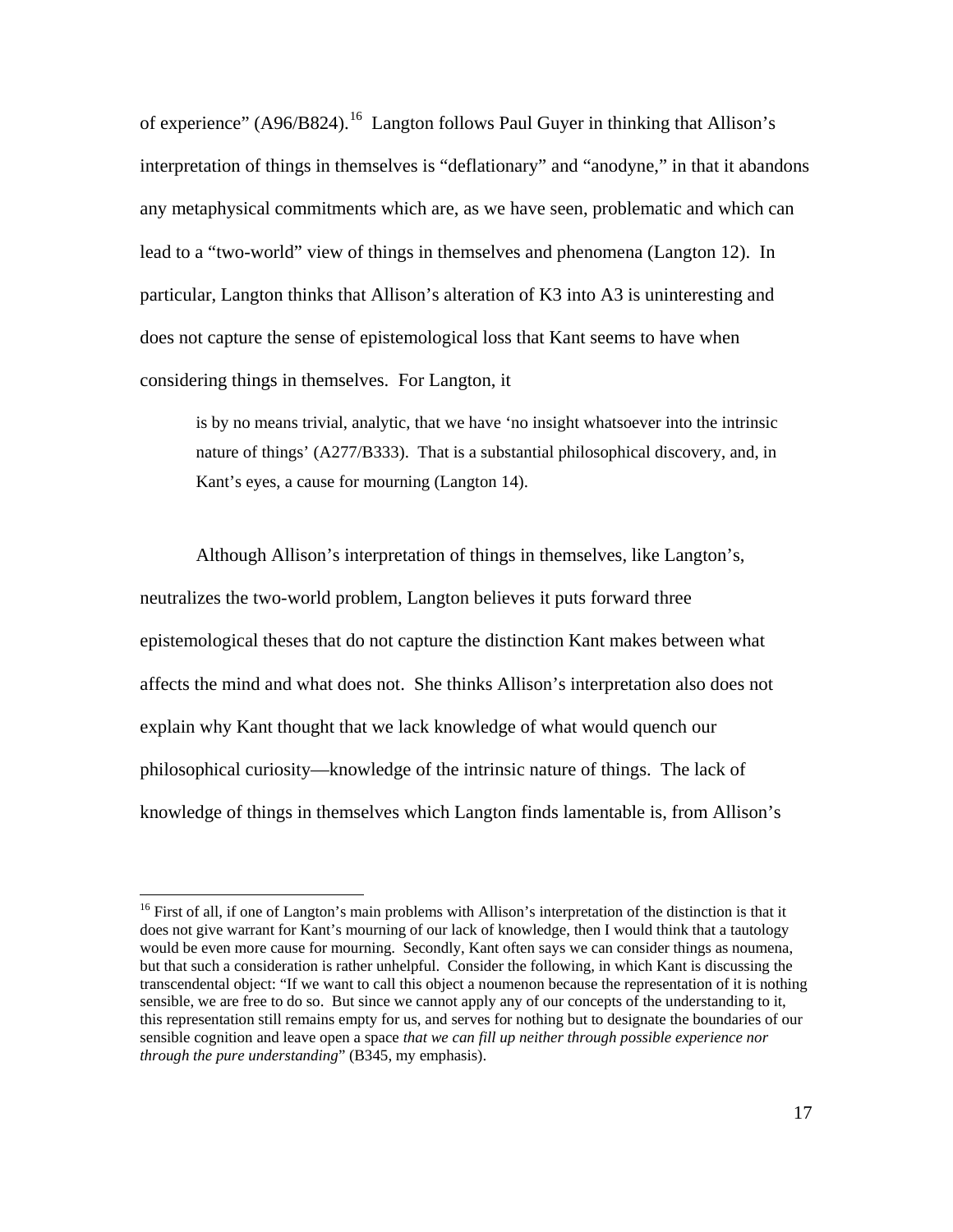perspective, a limitation that Kant viewed to be "liberating or therapeutic rather than depressing" (Allison 19). $^{17}$  $^{17}$  $^{17}$ 

According to Langton, Allison's solution to the problem of things in themselves does not seem to solve the problem of double-affection; while there might only be one world on his transcendental idealist interpretation, there are still objects in themselves that we consider as affecting our minds (A2). Given that he thinks that we are also affected by empirical objects, one must wonder how these affections can be simultaneous and why both types of affection are needed (or at least the consideration of both types of affection is needed). On a more liberal interpretation of Allison's solution, we might be able to say that Kant draws a distinction between what is dependent on the mind, and what is independent of it. But even then, given passage (2) from Kant cited above, we know that he made a careful point in the *B* edition of separating himself from Berkeleyan idealism. Thus, the world cannot be made up of ideas or impressions on one side of the veil of appearance (phenomena).Allison's solution, as we have seen, is to talk about phenomena and noumena as two ways of considering things rather than two distinct sets of entities. He simultaneously acknowledges that we have no knowledge of things in themselves at all and that we have a concept of things in themselves: we know what things in themselves are not (the negative description of noumenon described above).

Thus for Allison, we can say that things in themselves are nonspatial and atemporal because things in themselves are transcendental objects, or objects considered

<span id="page-20-0"></span><sup>&</sup>lt;sup>17</sup> While it is futile to determine Kant's emotional state when he laid out his critical philosophy, I would like to point out that his overall project in the first *Critique* was to purge metaphysics of speculative reason's lofty ambitions and to explain how reason is instead "taught by nature" (Bxiv). I find it difficult to imagine that the lack of knowledge resulting from the restriction of reason's domain should be considered unfortunate, since Kant set out to refute dogmatic metaphysics with the first *Critique* as a whole.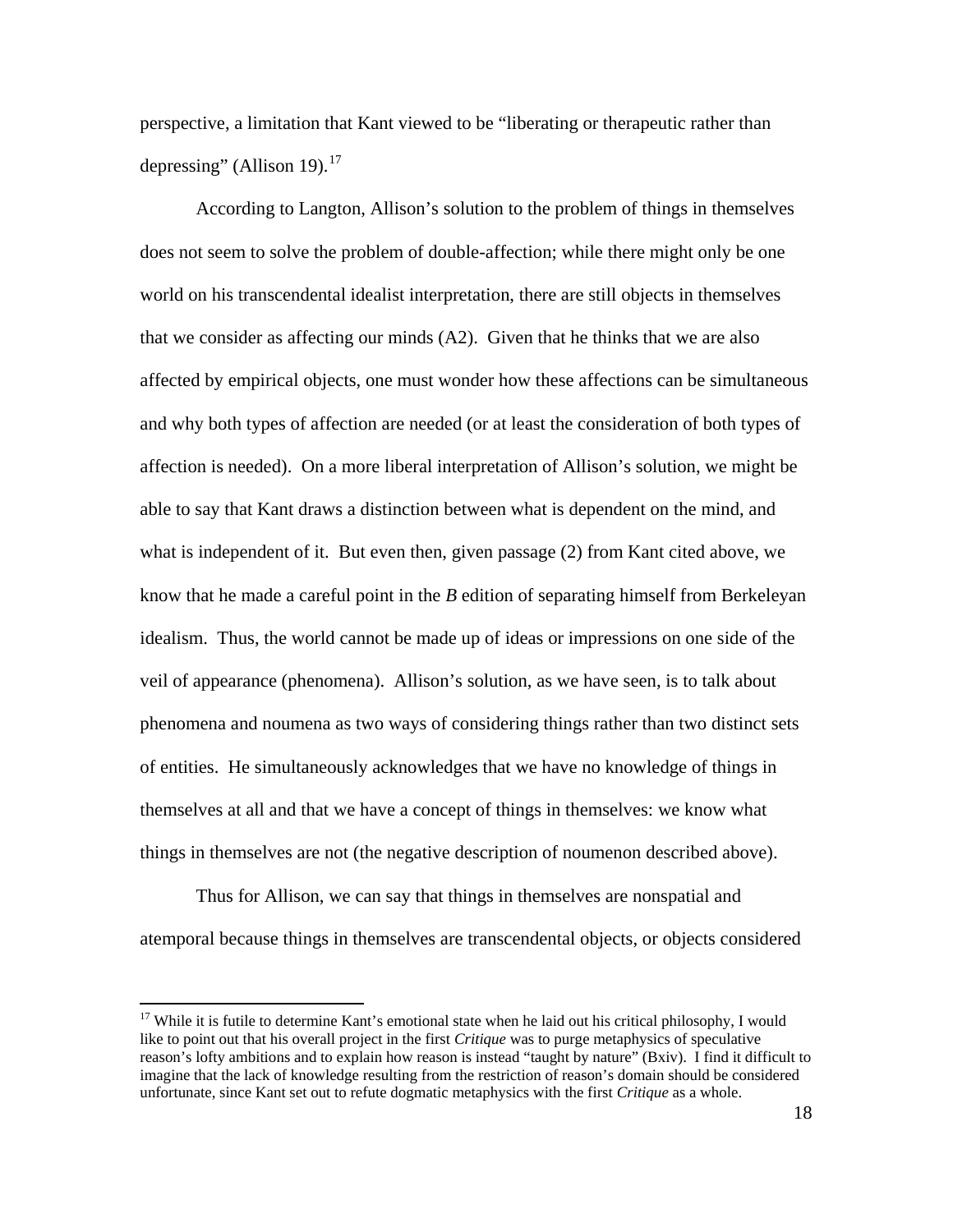in separation from our sensibility. Both Langton and Guyer think Allison defines things in themselves as "the ordinary objects of experience, such as tables and chairs, stripped of their spatial and temporal properties" (Allison 8). Guyer accuses Allison of "interpreting transcendental idealism as an anodyne recommendation of epistemological modesty," rather than as a sharp distinction between empirical objects and actual things in themselves.[18](#page-21-0) Such a modest interpretation of Kant obviously avoids metaphysical difficulties of a two-world approach, but at the expense of making Kant seem like a Berkeleyan idealist.<sup>[19](#page-21-1)</sup>

#### **§4 Langton's Solution**

Allison's attempt to reconcile phenomena with things in themselves might save us "much philosophical embarrassment," but such reconciliation is beset by old problems that seem to admit of no resolution (Langton 12). Langton offers a new interpretation of the Kantian theses that is quite innovative and solves many of the problems that Allison's

<span id="page-21-0"></span><sup>18</sup> Paul Guyer, *Kant and the Claims of Knowledge*. (Cambridge: Cambridge University Press, 1987), 336. Hereafter referenced parenthetically.

<span id="page-21-1"></span><sup>&</sup>lt;sup>19</sup> Guver and Allison's interpretation of Allison seems uncharitable at best. Guyer's general criticism of Allison is that he does not interpret things in themselves and phenomena in a thoroughly transcendentally ideal manner. For instance, on Allison's argument for the nonspatiality of things in themselves, Guyer says that Allison, "obviously begs the question of transcendental idealism by assuming from the outset that any necessary condition of knowledge is subjective rather than objective, even if this subjective status will be dignified by the title 'transcendentally ideal' to signify that it is an indispensable rather than an arbitrary aspect of subjectivity" (Guyer 339). For Guyer, transcendental idealism dogmatically demands that things in themselves are not what we *represent* them to be: by definition, things in themselves cannot be spatial, temporal, etc., because they are not confined by the pure intuitions of space and time. Allison thinks this is a misconception of things in themselves as transcendental objects: we cannot represent things in themselves at all (Allison 7). We can think of things in themselves, but to say that they lack spatiality is just to say that they are not empirical objects. This is where we derive the tautological thesis of A3.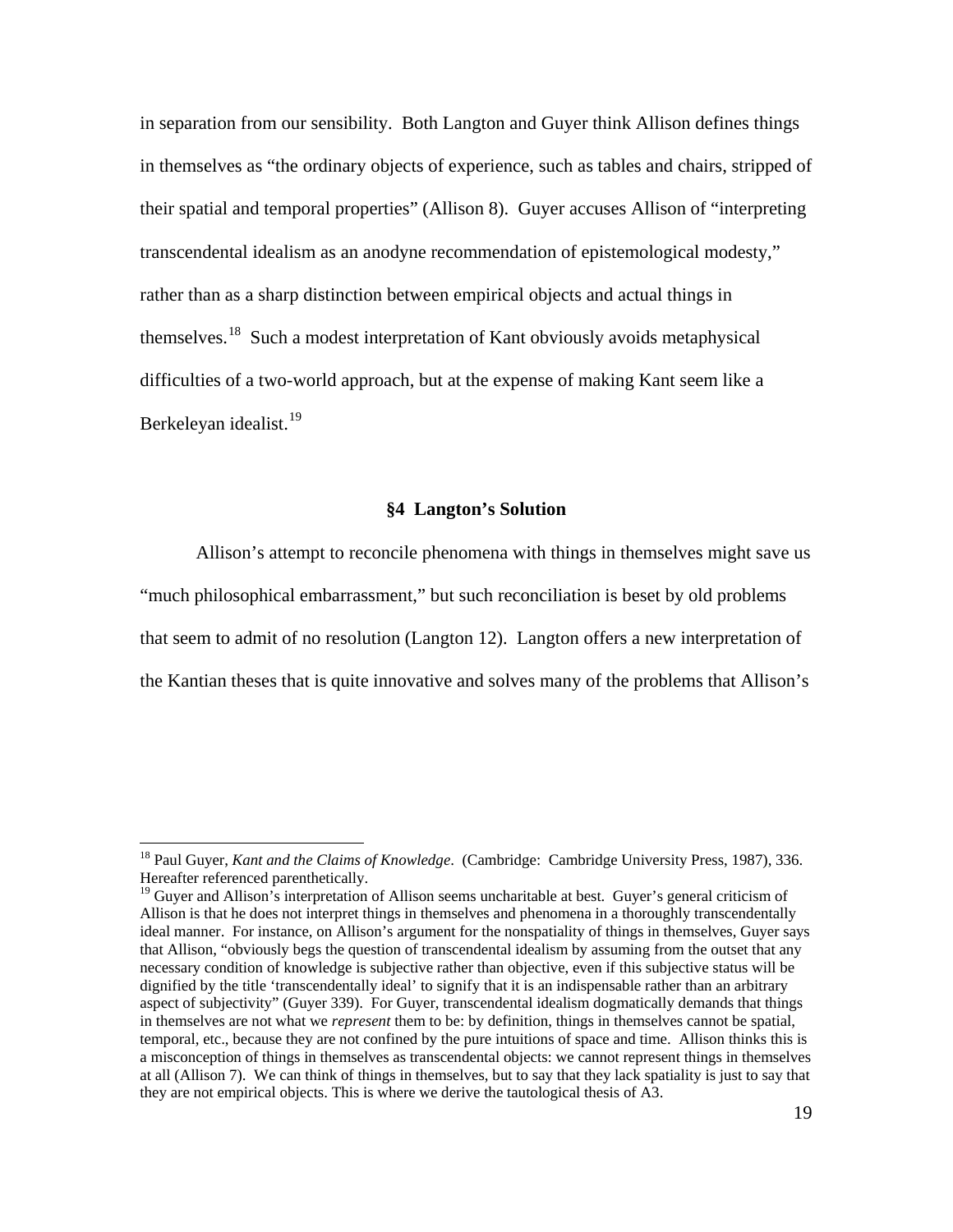interpretation cannot. Theses K1-K3 on her interpretation become the following (Langton 13): $^{20}$  $^{20}$  $^{20}$ 

L1. There exist things in themselves, i.e. things that have intrinsic properties.

L2. The things that have intrinsic properties also have relational properties: causal powers that constitute phenomenal appearances.<sup>[21](#page-22-1)</sup>

L3. We have no knowledge of the intrinsic properties of things.

As in Allison's interpretation, there are not two worlds, but one. Phenomena are distinguished from things in themselves by being causal powers; Langton says that intrinsic properties are causally inert, and that this is why we have ignorance of things in themselves. Since we can only have knowledge of things which affect us, then we only have knowledge of things with which we are in relation, or phenomena—extrinsic properties affect us, while things in themselves do not affect us through their intrinsic predicates or properties. It is only because Langton asserts that intrinsic properties (things in themselves) are completely independent of relational properties (causal powers) that she can maintain this ignorance thesis. If this were not the case, then plausibly we could infer an object's intrinsic properties from its relational properties.<sup>[22](#page-22-2)</sup>

There are several advantages to this interpretation, the first being that Langton's first two theses are metaphysical but avoid positing two distinct entities, and thus the veil of ignorance does not keep us from all knowledge of things in themselves, but only

<span id="page-22-0"></span><sup>&</sup>lt;sup>20</sup> In *Kantian Humility*, Langton labels these premises with an 'M', but to make them parallel with the initialism of Allison and Kant's theses, I'll use an 'L'.

<span id="page-22-1"></span> $121$  By "constitute," I am referring here to the fact that extrinsic properties, or phenomena, just are causal properties. Langton says that the phenomenal world is composed of relations and relational properties, but she grants that Kant regards forces (causal powers) as being both these things. See Langton, pgs. 38-39. <sup>22</sup> For example, from touching a piece of ice, I could infer from the coldness I experience that some

<span id="page-22-2"></span>intrinsic property (like the movement of the water molecules) was ultimately the source of the relational property of coldness. On Langton's account, no such inference can be made.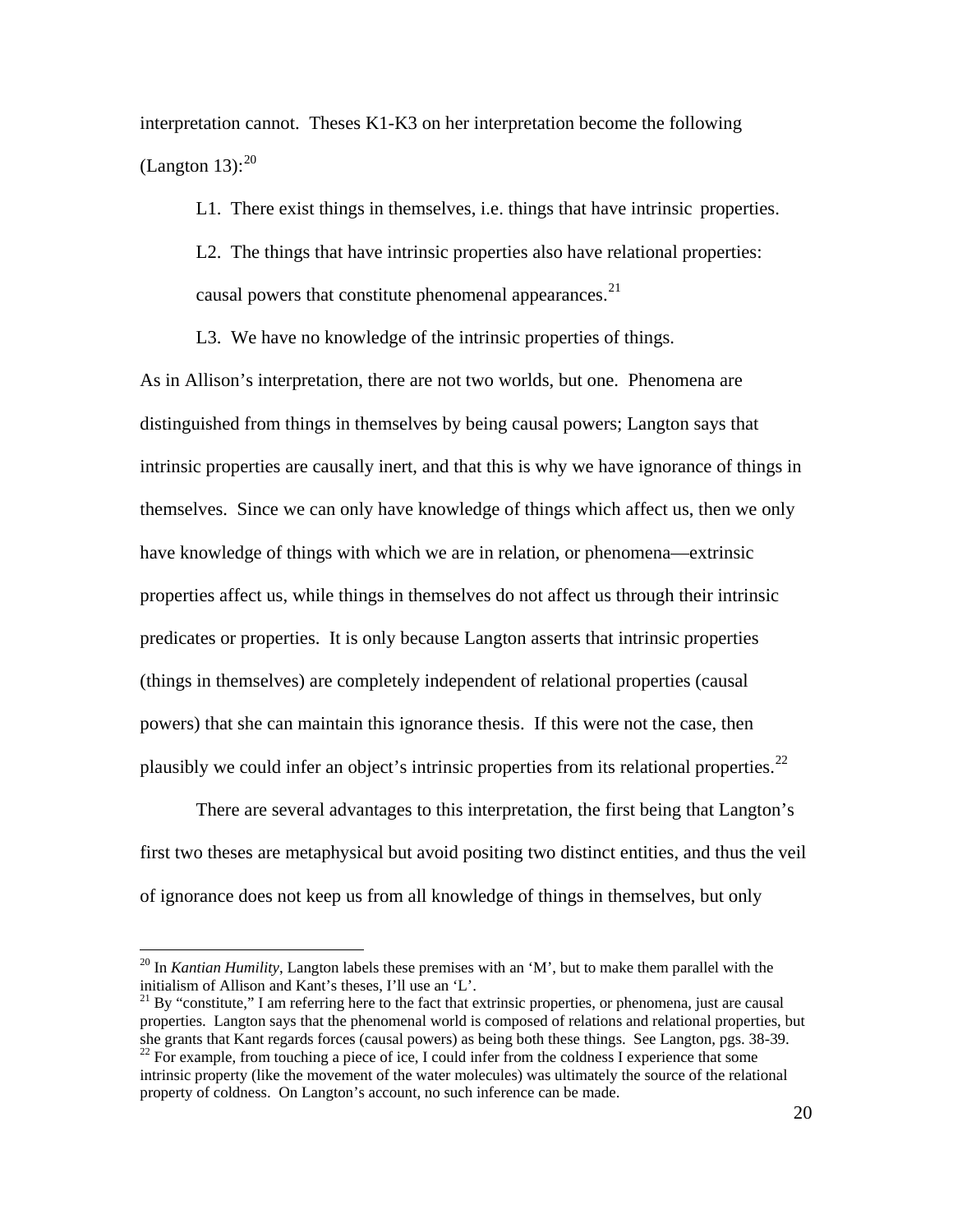knowledge of their intrinsic properties. A second advantage is that K3 (we can have no knowledge of things in themselves) read as L3 is the basis for "Kantian humility"—Kant believes we lack knowledge of something substantial, and thus the third thesis is not deflationary or anodyne like Allison's tautological one. Furthermore, unlike K3, Langton's reconstruction avoids claiming that we have no knowledge of things in themselves. Rather, we do have some knowledge: things have two sets of properties, and we are only ignorant of their intrinsic properties. The third advantage of Langton's interpretation is that this reading avoids all accusations that Kant was a Berkeleyan idealist. Things really exist, and have two sets of properties, and things do affect us, but only through relational properties. Langton uses several passages from the *Critique* to support this interpretation, but the one she cites most often is from A277/B333, quoted above as well, which in the Guyer-Wood translation reads, "we have no insight into the inner in things."<sup>[23](#page-23-0)</sup> If appearances consist entirely of relations, it seems probable that phenomena are the relational properties of things in themselves, and things in themselves are the intrinsic properties of which we have no knowledge. $24$ 

<span id="page-23-0"></span> $^{23}$  This is an excerpt from a much longer passage. I will be returning to this quotation in Chapter II, but I hope that by extending the quote a bit further, the reader can presuppose the problems in citing a shortened version of it: "If the complaints 'That we have no insight into the inner in things' are to mean that we do not understand through pure reason what the things that appear to us might be in themselves, then they are entirely improper and irrational. . ." Kant was, as Guyer and Wood explain in the footnotes, misquoting the line of a poem when he says, "'That we have no insight into the inner in things.'" Langton often cites this passage in its brief form and directly attributes it to Kant throughout her book and in the epigraph simply as "We have no insight whatsoever into the intrinsic nature of things." See, for example, pgs. 2, 11, 16, and 20.

<span id="page-23-1"></span> $24$  We might ask what extrinsic properties cause, if all phenomena are composed of causal powers. While we might say that they in turn create more causal powers, I see no reason why a phenomenon could not be causally inert, unless by "causal power" Langton merely means that the phenomena is in *relation* to us and *affects* us. There are many more problems to be discussed here, though it is outside the scope of this paper to address them adequately.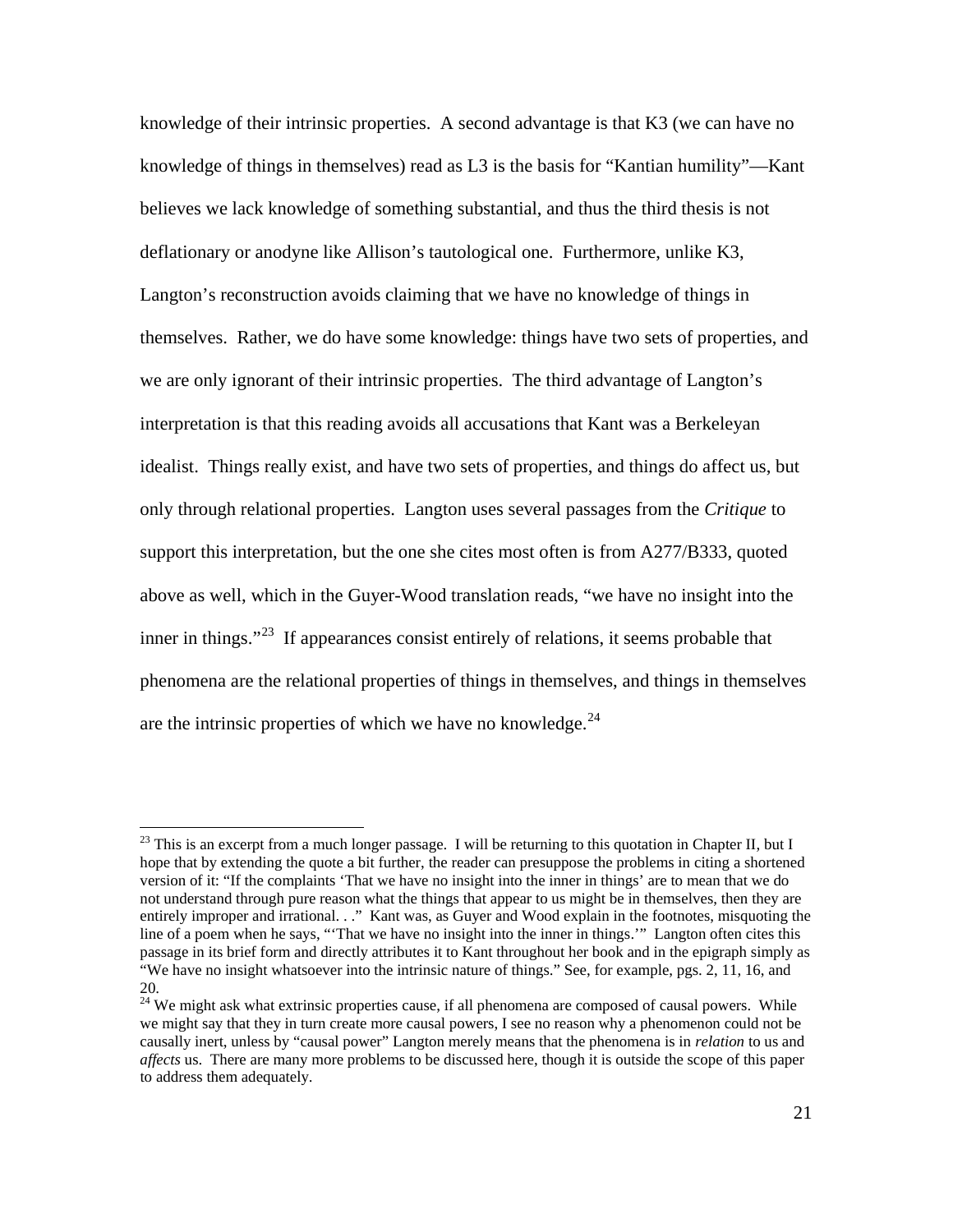#### **§5 Langton's Three Kantian Theses**

In discussing Kant's distinction between things in themselves and phenomena, Langton notes that there "is something in principle quite wrong about understanding Kant's distinction in any way that resembles a veil of appearance" (Langton 15). As I noted above, it is improper to see Kant's distinction this way because such an interpretation far too easily leads us to the Berkeleyan idealism that Kant categorically denied. As we saw, Allison's solution to the problem of double-affection and how we lack knowledge of things in themselves is to make K1-K3 epistemological: we can consider things in relation to our senses, and we can consider things in abstraction from our sensibility. On Allison's interpretation, the computer I am typing on is silver and black, square, and takes up a certain amount of space in my bedroom. Considered in abstraction from my sensibility, I can consider that the transcendental object does not have these qualities—it does not have color, shape, and volume.

Therefore in abstracting from my senses, I consider the thing in itself by its negative qualities; it is worth repeating that this is merely a consideration, and says nothing about unknowable things in themselves, which is Guyer's and Langton's criticism of Allison—his transcendental idealism does not go far enough. While Allison's interpretation seems entirely compatible with Kant's definition of noumena that we saw above, in "On the ground of the distinction of all objects in general into phenomena and noumena," one excerpt from Kant can always be placed in opposition with another, and Langton has found significant textual support for interpreting Kant's distinction in an entirely different light. L1-L3 are significantly developed and explained by three auxiliary theses that Langton attributes to Kant.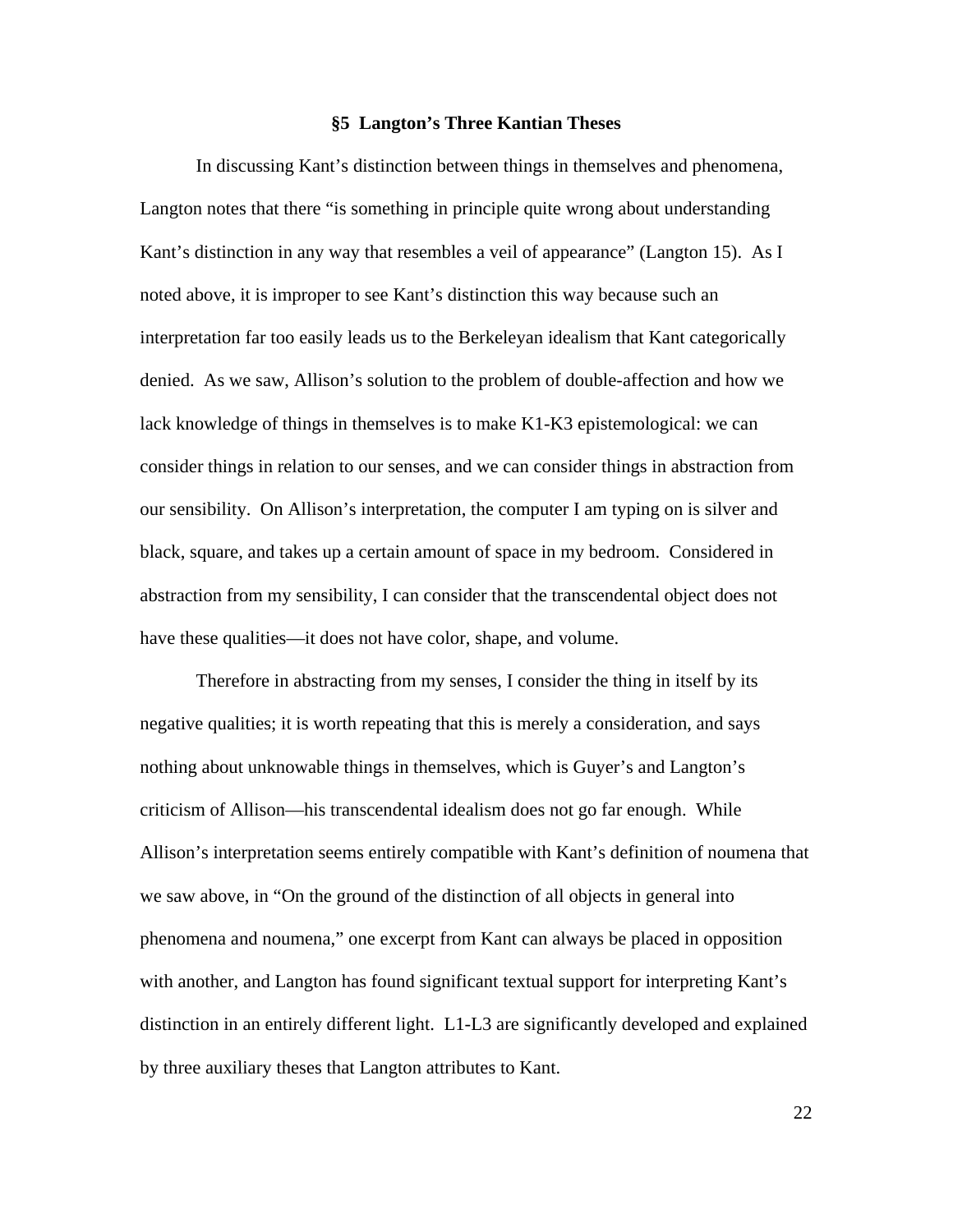First, from L1 and L2 above, we derive the following:

Distinction: Things in themselves are substances that have intrinsic properties; phenomena are relational properties of substance (Langton 20).<sup>[25](#page-25-0)</sup>

This interpretation posits only one set of entities, which are known in part through their relational properties, and are not known as far as their intrinsic properties are concerned. Langton distinguishes her interpretation from Allison's by noting that this distinction is not a "phenomenalistic distinction between mental representations and things independent of the mind," but is a distinction between what can affect the mind and what cannot (Langton 20). Her second thesis addresses the problem of affection:

Receptivity: Human knowledge depends on sensibility, and sensibility is

According to Receptivity, human knowledge is not limited due to the constricting nature of time, space, and the categories, but due to the inability of things in themselves to affect us through their intrinsic predicates or properties. The veil of appearance does not demarcate two types of entities or even two ways of considering them. Instead, on Langton's interpretation, we have access to things in themselves, but only insofar as we are affected by them. The problem of double-affection thus disappears: we are affected by one set of entities, namely the relational (extrinsic) properties of objects. There is a further advantage to Langton's view, in that she notes that Kant seems to find our ignorance of things in themselves lamentable, and, as such, he must think that we lack substantial knowledge of reality. What we are lacking is knowledge of the intrinsic nature of substances: "Substances in general must have some intrinsic nature, which is receptive: we can have knowledge of an object only insofar as it affects us.

<span id="page-25-0"></span><sup>&</sup>lt;sup>25</sup> I will always refer to Langton's three Kantian theses in their capitalized forms: "Distinction," "Receptivity," and "Humility."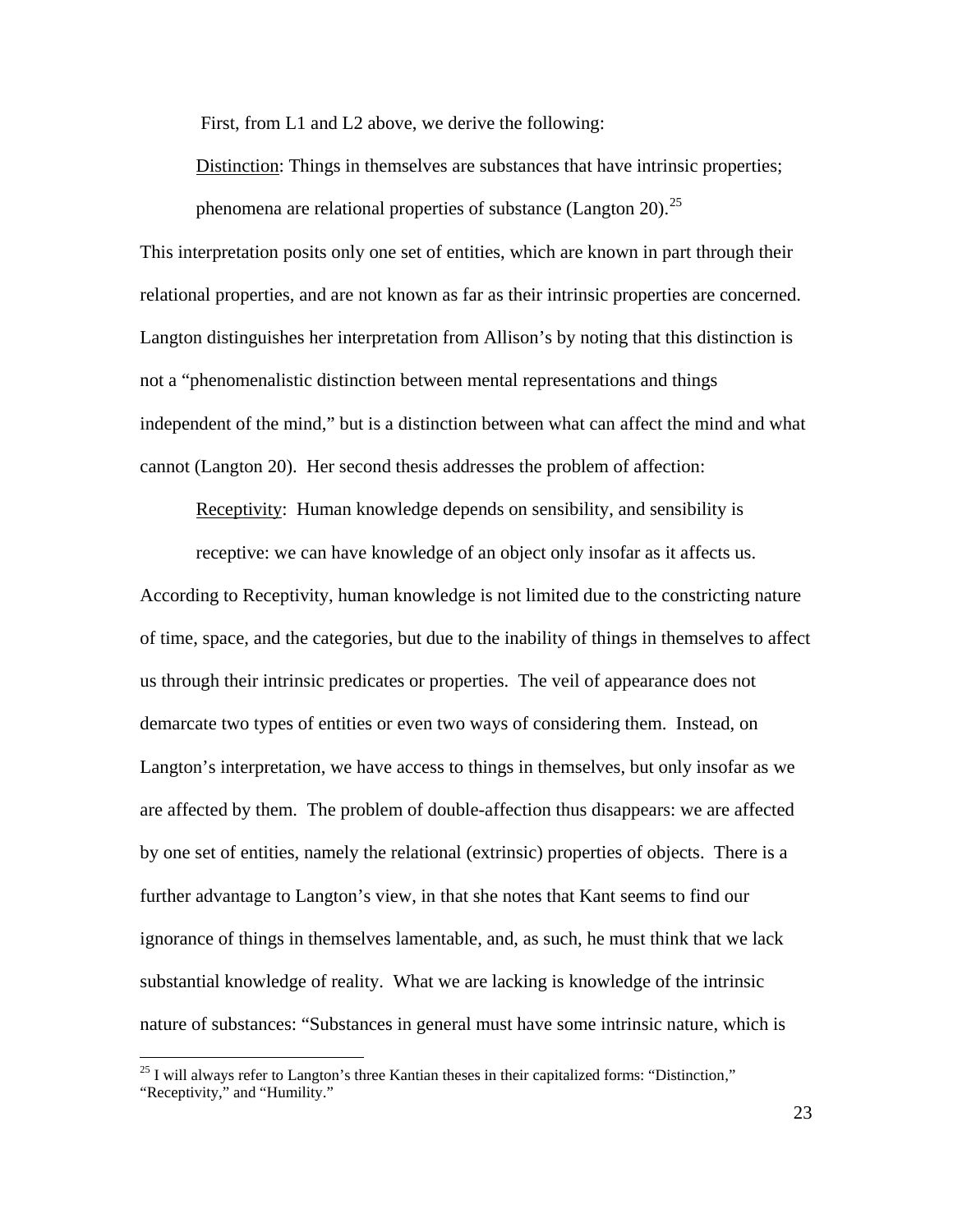therefore free from all external relations"  $(A274/B330)$ .<sup>[26](#page-26-0)</sup> While Allison can certainly say that we lack knowledge of things in themselves, his interpretation is beset by the problem of whether such entities really exist, or are merely objects considered in abstraction from sensibility. Since the understanding "calls an object in relation mere phenomena," and, apart from that relation, we have "a representation of the object in itself," Langton has excellent support for both her Distinction and Receptivity theses (B306). To support this claim that things in themselves have an intrinsic nature of which we know nothing, Langton also draws heavily from passages in Kant's *Reflexionen*, such as, "The substantial is the thing in itself and unknown" (R  $5292$ ).<sup>[27](#page-26-1)</sup>

Now one might agree with the Distinction and Receptivity theses, and still wonder why we must be ignorant—why can things in themselves not affect us? Why do intrinsic properties lack causal powers? The answer Langton gives is the subject of her later chapters on "Leibniz and Kant" and "Kant's Rejection of Reducibility." To briefly summarize, Langton argues that Kant, unlike Leibniz, believes that relational properties are irreducible to intrinsic properties, and therefore phenomenal relations do not mirror (even confusedly) things in themselves, the latter of which Langton believes are parallel to Leibniz's monads.<sup>[28](#page-26-2)</sup> For Leibniz, our "minds would, through perception, mirror the monadic realm of things in themselves. The intrinsic properties of substances would be known through perception" (Langton 5). Since Kant does not think that relational

<span id="page-26-0"></span> $26$  Langton's translation (Langton 16). From the Introduction of her book onwards, Langton uses "substances" and "things in themselves" interchangeably. The next section of this chapter will provide evidence for this, and I will assume that the terms are interchangeable until my critique of her interpretation of substance in Chapter 2.<br> $^{27}$  Also Langton's translation (Langton 16).

<span id="page-26-2"></span><span id="page-26-1"></span> $^{28}$  It is outside the scope of this thesis to determine whether Langton is portraying Leibniz in a fair light, and whether the metaphysics advanced in his *Monadology* is even a productive foil for Kantian phenomena/things in themselves. For economy's sake, I will accept Langton's interpretation since it is not central to my critique of her interpretation of substance.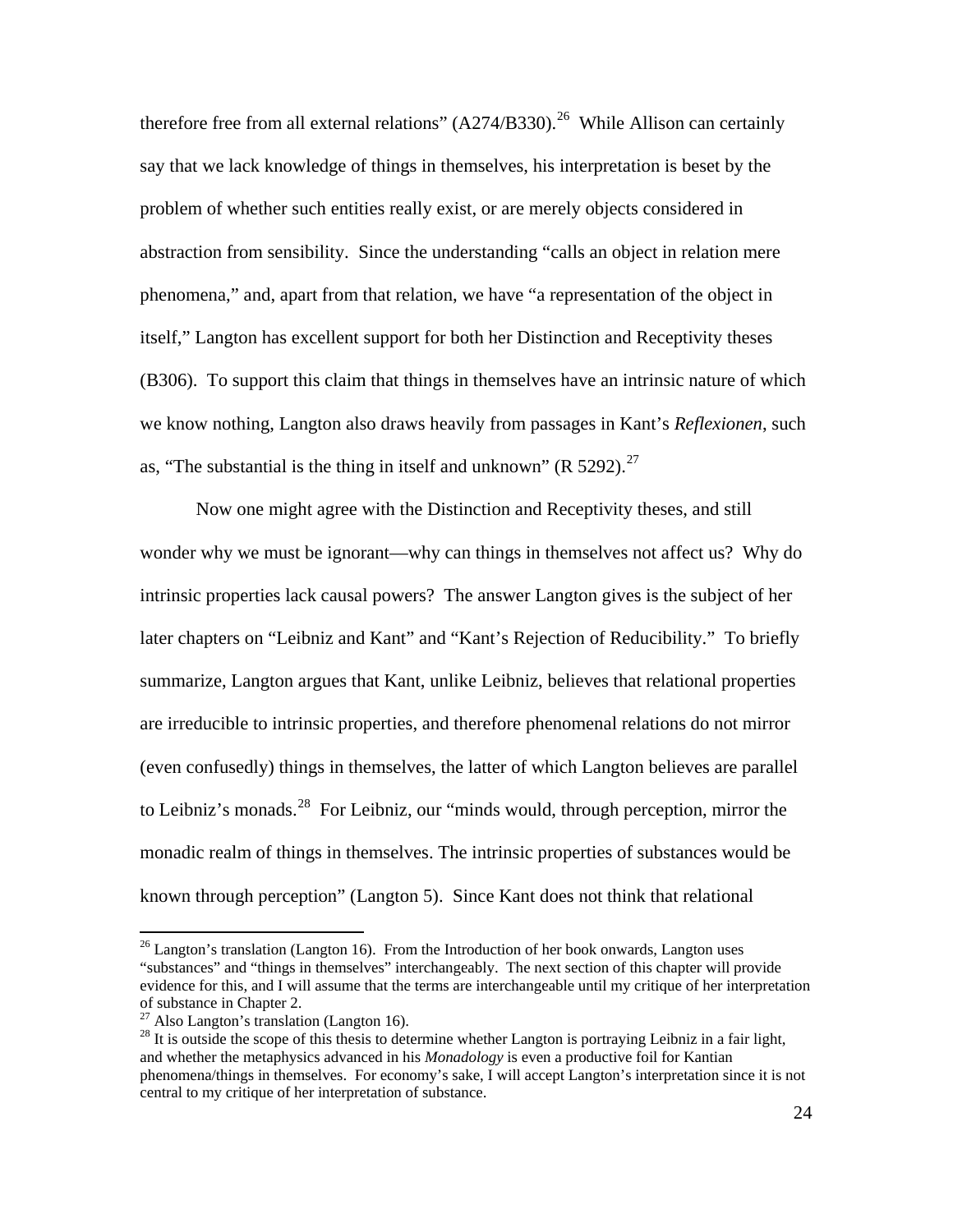properties reflect an underlying, intrinsic structure of things in themselves, the mirror of perception is broken on Kant's account, and *this* inaccessibility of things in themselves is the main topic of Langton's work in general and is what motivates Langton's third Kantian thesis:

Humility: we have no knowledge of the intrinsic properties of substances (Langton 21).

Langton believes that Humility follows naturally from Receptivity, and this thesis replaces K3, which states that, "We can have no knowledge of things in themselves." As I mentioned before, K3 seems incompatible with K1 and K2. We *do* seem to have knowledge of things in themselves, albeit extremely limited knowledge. On Allison's interpretation, for instance, we know that they "exist" at the very least as ways of considering objects, and that they affect the mind (though we do not know how this affection occurs). On Langton's interpretation, we seem to know much more about things in themselves. First, we know that they exist and that they are substances. We know that they have intrinsic properties that cannot affect us and of which we have no knowledge, and we know that they have relational properties which affect us and of which we do have knowledge. While Langton might be asserting more knowledge of things in themselves than many of her critics are comfortable with, there is still sufficient reason to be epistemically humble even while armed with such a robust definition of things in themselves.

We still, according to Langton, lack insight into the intrinsic nature of things, and this is cause for great disappointment. We can know that something exists without understanding completely *how it exists.* What is important for Langton is that the thing in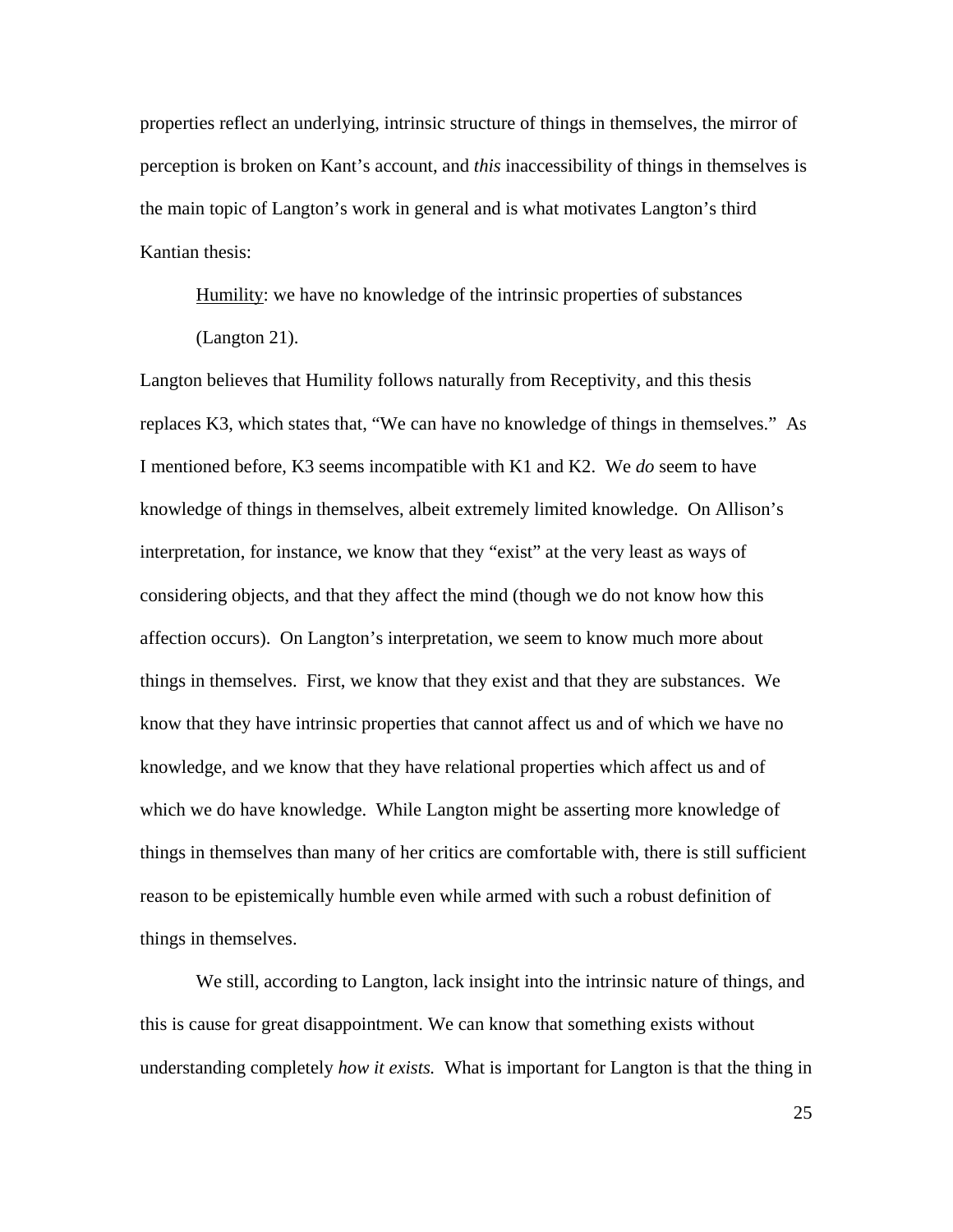itself's existence is entirely independent of our knowledge, or even its own appearance. According to Langton, **"**appearance presupposes something that exists in itself, independently of the relation that is involved in appearance" (Langton 22). The thing in itself is then entirely self-subsistent and independent of cognitive agents. The thing in itself's existence must therefore be entirely independent of any relations whatsoever—if there were no perceivers, or other objects, the thing in itself would still exist.<sup>[29](#page-28-0)</sup>

Thus Langton makes K1-K3 decipherable and compatible by interpreting them as L1-L3. With the three Kantian theses of Distinction, Receptivity, and Humility, we see that we can have knowledge of things that have an intrinsic nature without knowing precisely what that intrinsic nature is (Langton 22). Such an interpretation has substantial merits and benefits over and above Allison's interpretation: namely it provides a nontrivial account of humility, and solves the problem of double-affection. We lack knowledge not because of our way of considering things or because of the bounds of our senses, but because objects can only affect us through relational properties.

The reader should, at this point, have some concern for the change that takes place between L1-L3 and Langton's Kantian theses, namely the replacement of "things" and "things in themselves" with the inclusive term "substances." Langton believes Kant advances three concepts of substance throughout the *Critique* (Langton 56): [30](#page-28-1)

<span id="page-28-0"></span><sup>&</sup>lt;sup>29</sup> Langton derives this definition of an intrinsic nature from David Lewis' article, "Extrinsic Properties" in *Philosophical Studies* 44 (1983): 197-200. Lewis does not use the concept of "loneliness" and "lonely properties" to define the notion of substance, but to define Jaegwon Kim's notion of an intrinsic property. Nevertheless, since Langton thinks that substance, the thing in itself, and intrinsic properties are synonymous (as I will discuss in the next chapter), Lewis' concept of loneliness is applicable to her interpretation of the thing in itself.

<span id="page-28-1"></span> $30$  She later states that (2) is an instance of (3), so on her interpretation there actually are only two concepts of substance. This will be addressed further in my next chapter. Also, the terminology in 1-3 is entirely Langton's. Nowhere does Kant use the term "the pure concept of substance," which I will address in Chapter 2.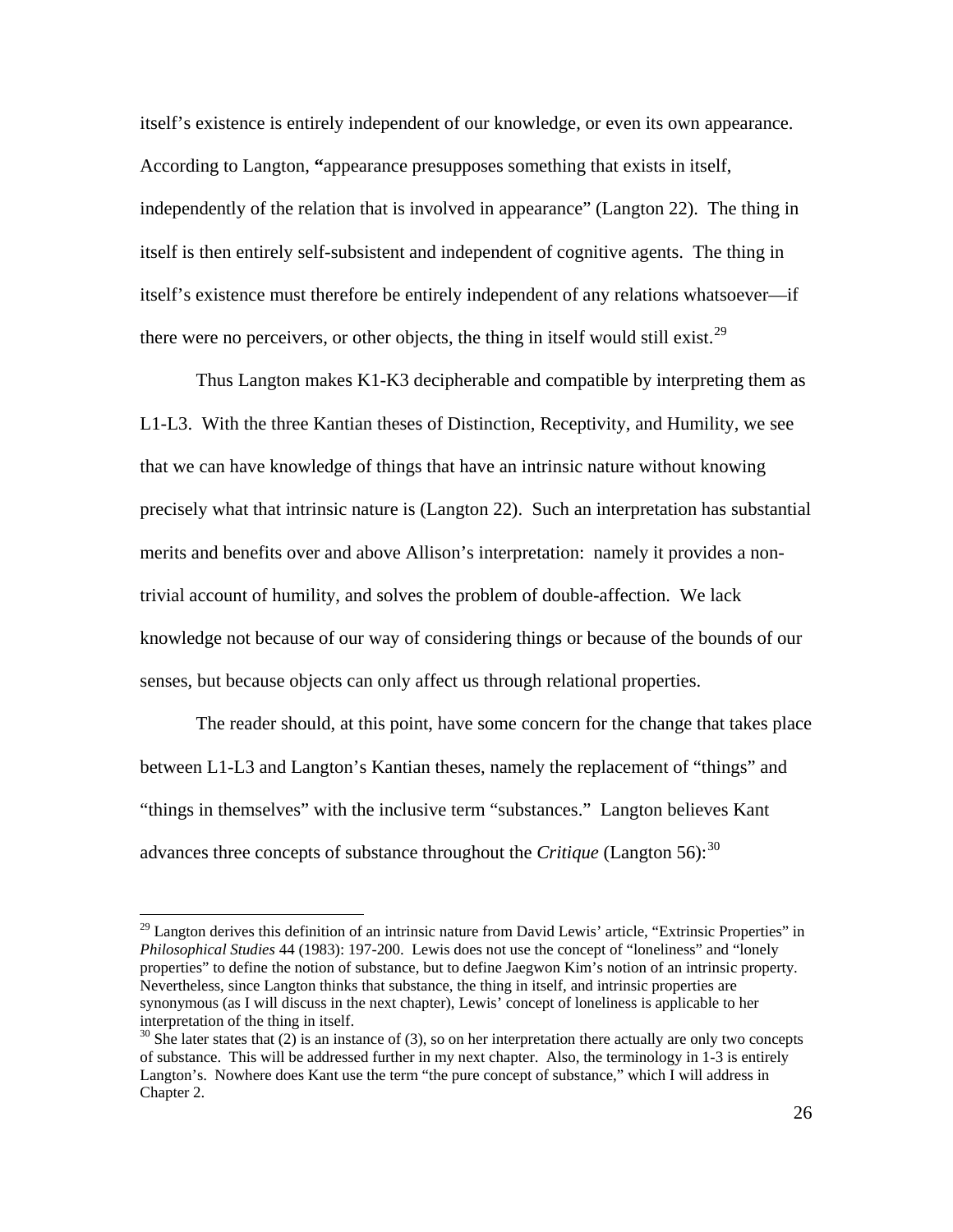- 1. The pure concept of substance as an absolute subject (thing in itself)
- 2. The First Analogy's schematized concept of substance as an enduring subject of change (matter)
- 3. The concept of phenomenal substance in general, a merely comparative subject (*phaenomenon substantiatum*)

While all three concepts will be discussed extensively in Chapter 2, for now I will only address the first concept of substance, "substance as an absolute subject" since this is the subject matter of Langton's Kantian theses (Distinction, Receptivity, and Humility).

#### **§6 The Thing in Itself as Substance**

In her chapter "Three Kantian Theses," Langton makes a sharp distinction between "the schematized concept of substance," which is the topic of the First Analogy, and the "'pure concept' of a substance, the concept of a substance in general," which is "something that can be thought only as subject, never as 'predicate' of something else" (Langton 18). On Langton's interpretation, this pure concept of substance requires us to consider something whose existence is "compatible, let us say, with loneliness" (Langton 17). It requires that we "distinguish the object as it is in relation to us from the same object as it is in itself" (Langton 17). This is very different from Allison's interpretation, in which things in themselves are just things considered in a certain way; rather, for Langton this is a very real delineation of the object as it relates to us, and, were we to not exist, how it would be in itself. It is essential that its existence is not dependent on its relational properties, so that

Instead of the incoherent idea of an object that is at once in a relation to something else, and not in relation to something else, we have the coherent idea of an object whose existence is independent of its relations to other things (Langton 17).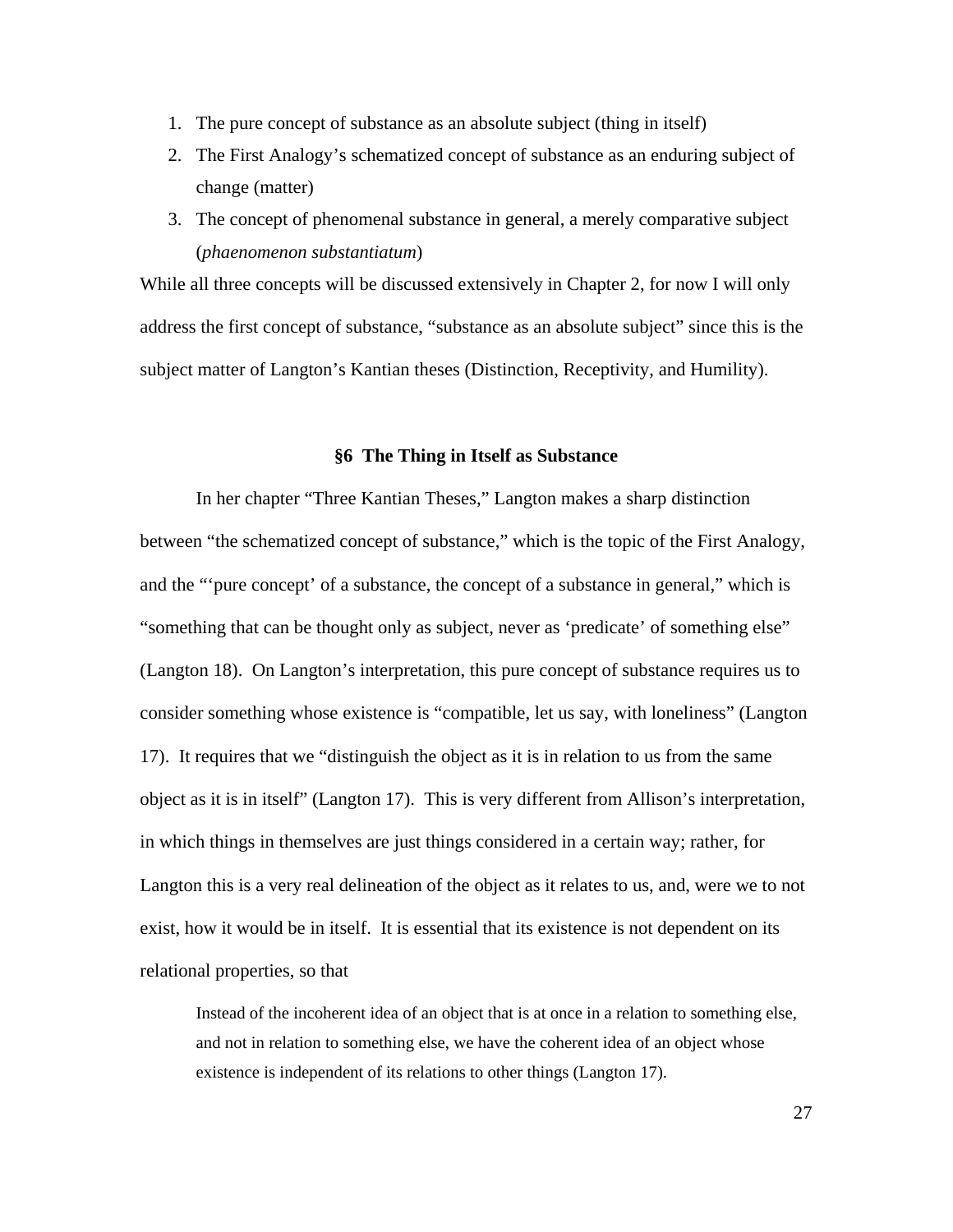This interpretation seems entirely plausible, particularly given passages in the *Critique*  such as the following: "Concepts of relation presuppose things which are absolutely [i.e. independently] given, and without these are impossible" (B306, Langton's translation and parenthetical). One could say that what is "absolutely given" need not be the thing in itself in itself or substance, but such a claim does not coincide well with Kant's saying that "[s]ubstances in general must have some intrinsic nature, which is therefore free from all external relations" (A247/B330, Langton's translation). It is obvious from this second passage that substances have an intrinsic nature that seems to be compatible with loneliness. However, that doesn't imply that these external relations *are* phenomena, until we read that, "[t]he understanding, when it calls an object in relation mere phenomenon, at the same time forms, apart from that relation, a representation of an object in itself" (B307, Langton's translation). Like the passages from Kant cited at the very beginning of this chapter, it seems as though the first and third definitions could easily support Henry Allison's interpretation of things in themselves, where "things in themselves" are merely considerations or ways of thinking about things. However, these passages taken with the assertion that substances *have* an intrinsic nature (not merely that we consider them to have an intrinsic nature), can support Langton's assertion that "there is a close connection between the notion of a substance and the notion of a bearer of intrinsic properties" (Langton 19).

If phenomena are comprised of relations or relational properties, it stands to reason that these properties are being borne by something: the thing in itself. And since nothing can exist by itself without having intrinsic properties, this thing in itself must have intrinsic properties in addition to relational properties, or else its existence would be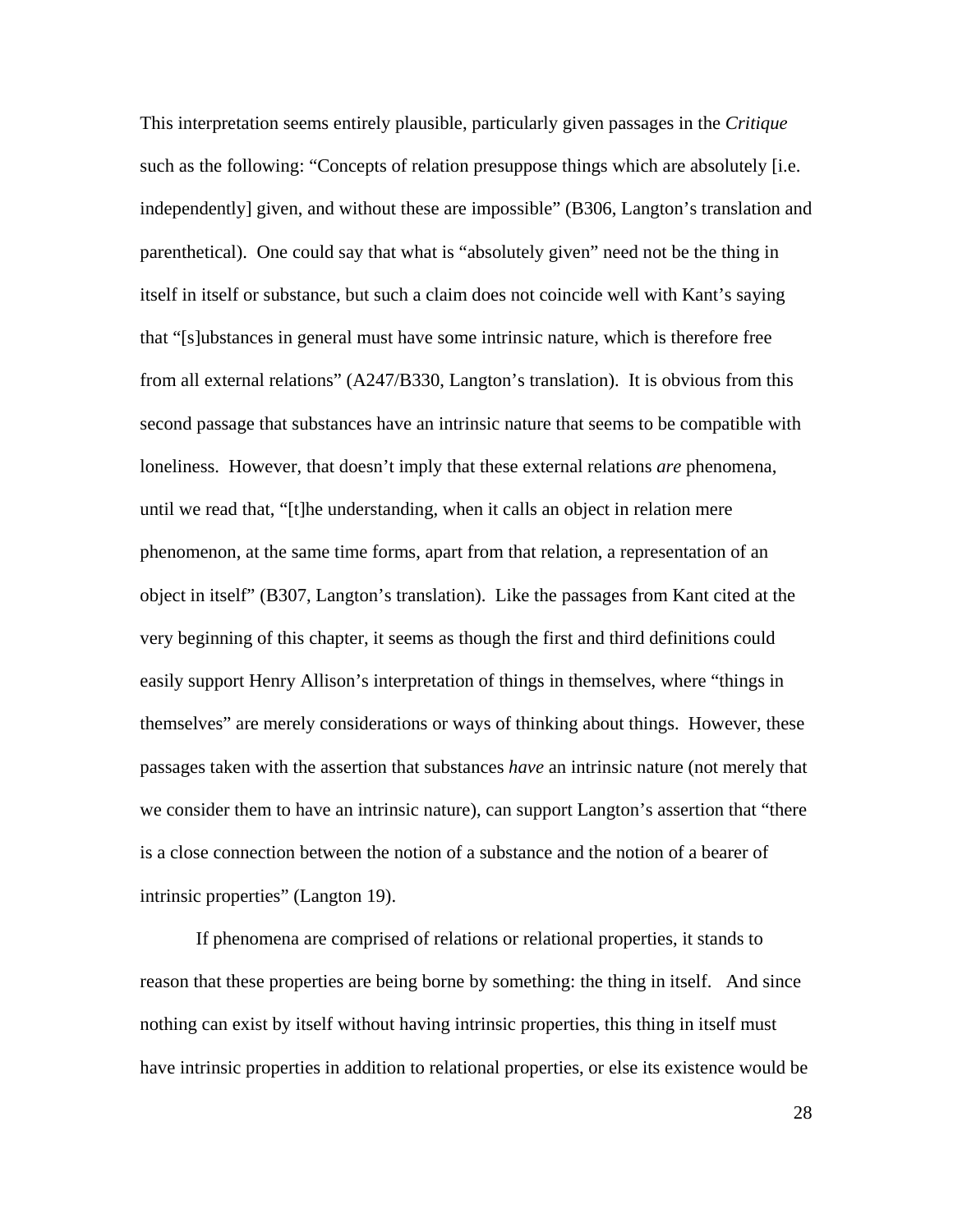dependent on the thing with which it is in relation. Thus our humility is a natural extension of our receptivity because "it is not through their [things in themselves'] intrinsic properties that we are affected," and therefore "their intrinsic properties remain unknown" (Langton 5, my parenthetical).

Now it is useful to determine what sort of definition of "substance" Langton is working with, and in particular what role it serves. Traditionally, as Langton notes, substance fills the dual functions of

- 1. The thing as it is apart from the sensory states which are its appearance and
- 2. The substratum, or bearer, of properties.

Langton contrasts her interpretation of the thing in itself with Jonathan Bennett's. Bennett purges the thing in itself from Kant's philosophy since he thinks that Kant continually conflates function (2) with function (1). According to Bennett, Kant confuses the bearer of properties with the entity behind the appearance, and this is problematic because properties of substances are not interchangeable with appearances. Langton, however, thinks that this problem can easily be remedied if we posit one set of entities (things in themselves), which, as substances, bear properties, and yet have a mind-independent reality through their intrinsic properties.<sup>[31](#page-31-0)</sup> Langton says that "Kant's idea that appearances are properties of a substance gets short shrift with Bennett. It will not get short shrift here" (Langton 26).

The thing in itself is not a bare substratum, so in this sense it is wrong to say that the thing in itself has intrinsic properties and relational properties. Rather, the thing in

<span id="page-31-0"></span><sup>&</sup>lt;sup>31</sup> By "properties" here, I mean the same thing as relations, relational properties, extrinsic properties, and causal powers. Langton essentially equates all of these things.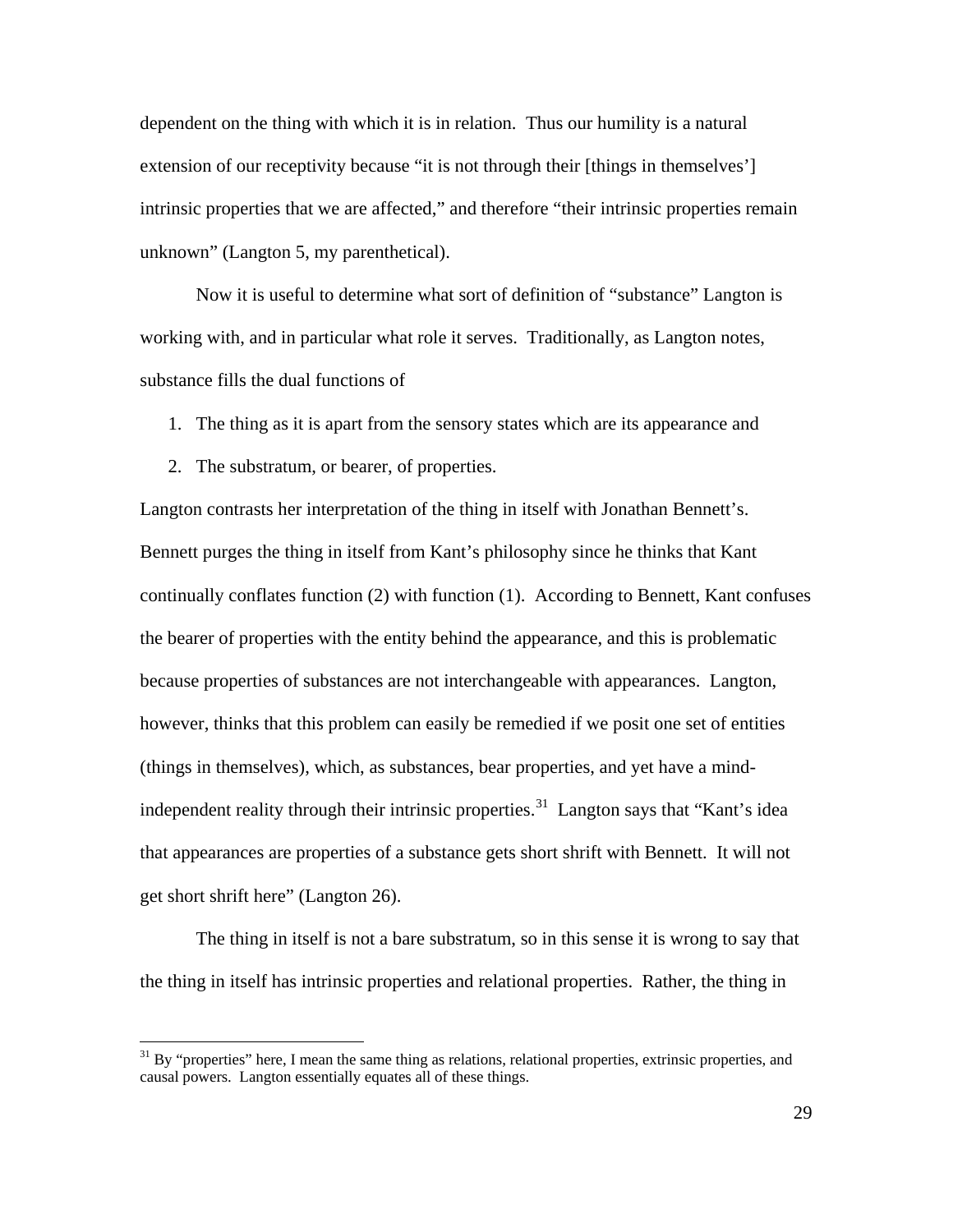itself is made up of intrinsic properties, and phenomena are made up of its relational properties. Langton says that if we were to characterize the thing in itself as a "bare substratum" in Locke's sense, "then it would be plausible for Kant to both assert its existence and deny knowledge of it" (Langton 29). She finds this interpretation satisfactory, until we consider that the unknowable nature of the thing in itself gave Kant reason to grieve: "This air of disappointment, which is indeed present in Kant (as I observed in Chapter I), does not sit well with any 'bare substratum' interpretation of the thing in itself. There is nothing to miss out on" (Langton 30).Therefore, Langton asserts that the thing in itself must have intrinsic properties, both so its existence is compatible with loneliness, and so we actually lack some knowledge of it.

Langton believes that for substance to exist in a lonely manner, it must be able to exist apart from all relations with outer things, and it must not be the property of anything else (for to say that it is the property of something else means that it is dependent on something else for its existence). For Langton, the thing in itself is a bearer of properties, but it must have an intrinsic nature that is compatible with loneliness, and it is also not the predicate of anything else. Langton says that, as it has previously been conceived, "the transcendental object, and therefore the thing in itself, is a bare substratum," which "would be knowable insofar as we attribute properties to it, but conceived of as a particular 'something' distinct from the properties, not knowable" (Langton 31). So here we have the existence of something that is knowable in one respect, and concealed from us in another respect.

Langton disagrees with this "bare substratum" reading of the transcendental object because in order for it to exist independently of us, it must have properties that are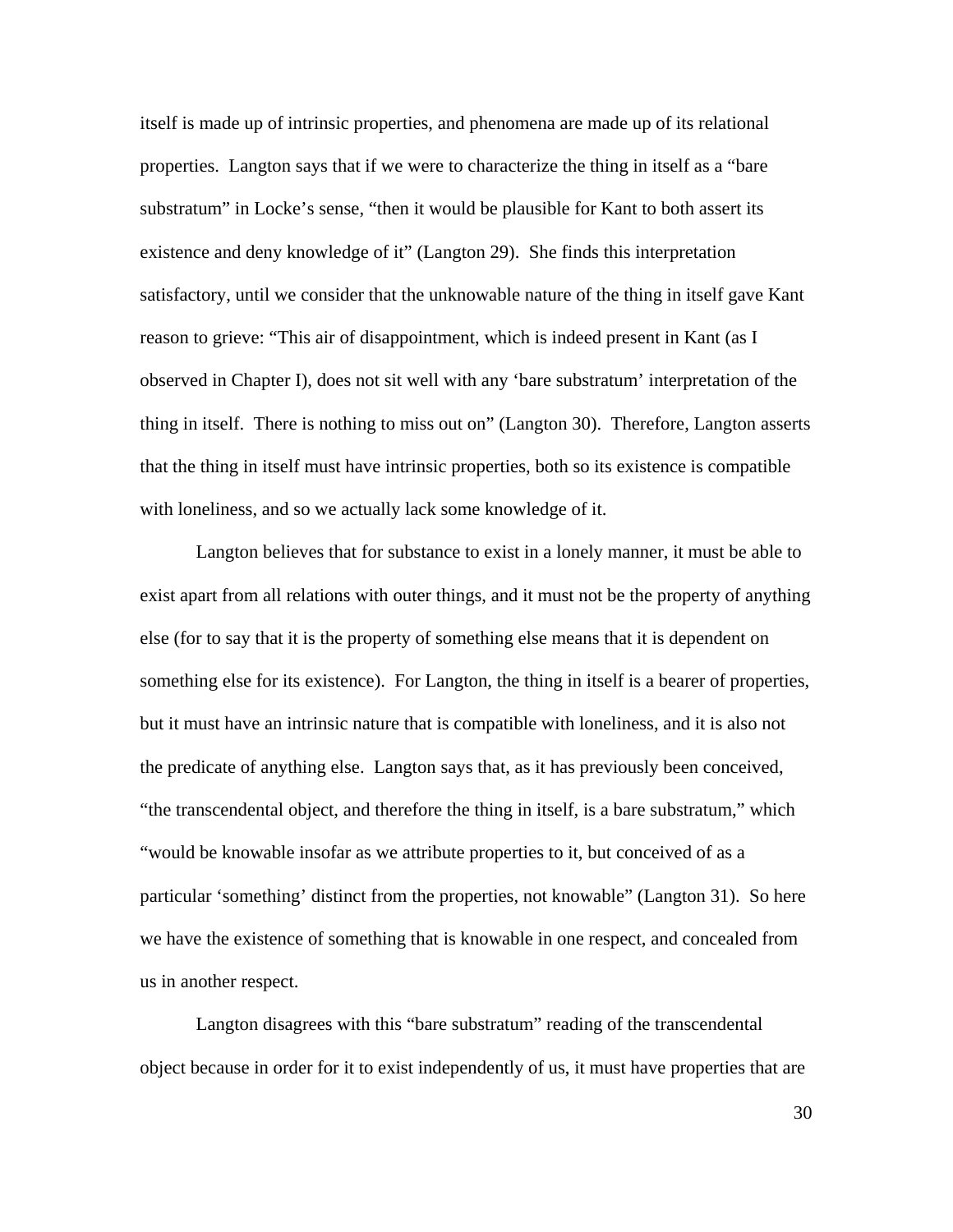compatible with loneliness, or it must have an intrinsic nature; to say it is a bare substratum is to say nothing. Therefore, she says that substances, or things in themselves, "'in general must have some intrinsic nature, which is therefore free from all external relations'" (A274/B330, Langton's translation). It is because of passages like these that Langton thinks that substance, or the thing in itself, must be the collection of intrinsic properties of things. Only such a description of the thing in itself demonstrates that it exists as an independent entity regardless of whether we are considering it or not. There is perhaps no interpretation of the thing in itself that is more divergent from Allison's, but Langton's interpretation has the distinct advantage of making Kant's three theses about things in themselves entirely compatible with each other, and, in general, of making Kant's metaphysical commitments necessitate ignorance and, by extension, epistemic humility.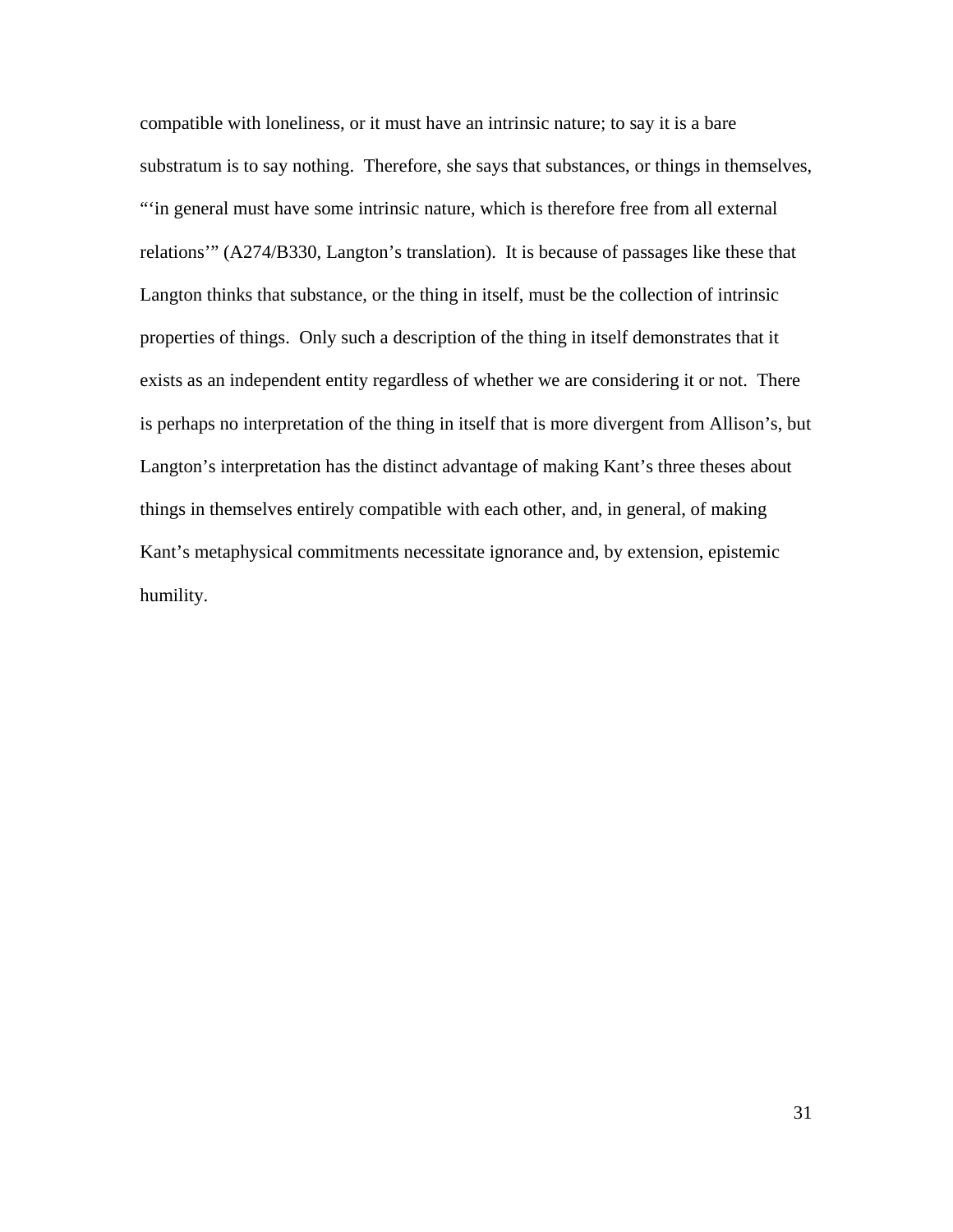#### **The Concept of Substance in the First Analogy**

#### **§1 Three concepts of substance**

As I mentioned in the last chapter, Langton believes that Kant advances three concepts of substance throughout the *Critique*, though only two of those concepts—the pure concept of substance (which is fulfilled by the thing in itself) and the concept of phenomenal substance in general (*phenomenon substantiatum*)—are entirely distinct, in that if something is phenomenal it can never be substantial. The second concept of substance is what Langton refers to as the "schematized concept of substance" and sometimes as "the schematism of the pure concept of substance," which is manifested by matter (Langton 50). As I briefly mentioned in the last chapter, Langton says that matter is *phenomenon substantiatum*, or phenomena taken as substance, a definition that relegates the schematized concept of substance to the status of the concept of phenomenal substance in general. I will briefly review the pure concept of substance before discussing the schematized concept of substance, which is the focus of this chapter.

My criticism of Langton's interpretation of substance is two-fold: first, I object to her association of substance with the thing in itself largely because all things to which pure concepts in isolation refer can only be empty logical forms of judgment, since they lack an accompanying determination in sensible intuition. Throughout the *Critique*, Kant continuously warns against the application of concepts beyond experience. Since, on Langton's own account, we cannot be affected by intrinsic properties or the thing in itself with which it is synonymous, such an entity cannot count as substance for us. Because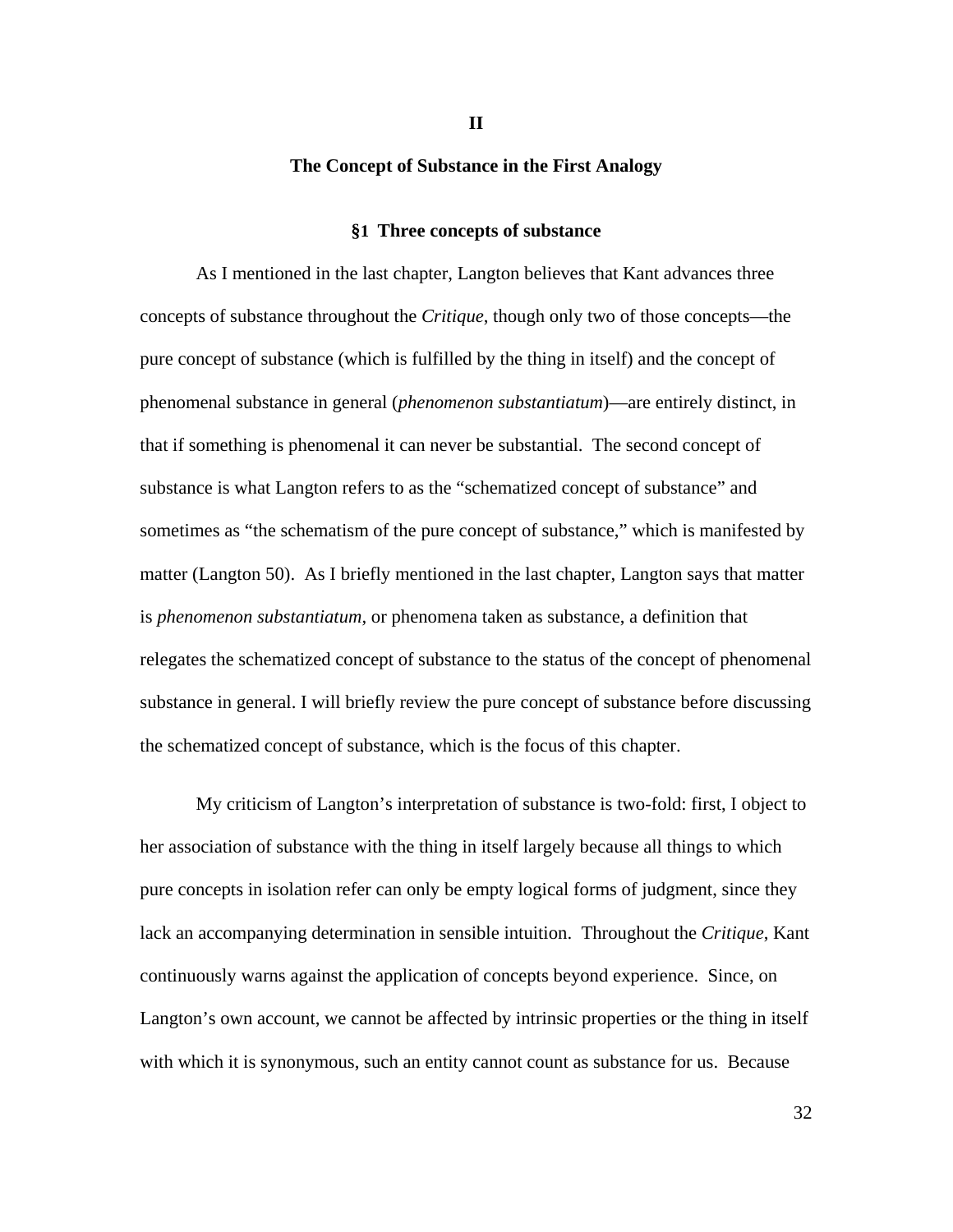Langton sees the thing in itself as substance proper, we can see why she speaks of matter (substance in the appearance) as though it is merely filling the role of a true substance. For example, she says that "matter is a non-substance that occupies the role of a substance for us. It is a 'picture' of an absolute substance, that, in virtue of its endurance, fills that role very well" (Langton 63).

This leads to my second objection of Langton's definition of substance: I object to her diminishing the role of the concept of substance in determining what is persistent in the appearances. Matter, in contrast with the thing in itself, is substantial precisely because it is schematized through the principle of persistence, and is connected with the category of *inherence and subsistence*. While Langton acknowledges that matter differs from phenomenal substance in that it endures, she does not explained what this endurance consists in, because such an explanation would require referencing time as a form of inner sense, including the categories as applying only to experience. Thus Langton maintains that the pure concept of substance is satisfied by the thing in itself, and that matter is a poor mimic of the thing in itself, since it is phenomenal and therefore entirely composed of forces (causal relations): $32$ 

Forces are not themselves substances, for they are not absolutely independent things. But forces can do duty for substance in a manner which is 'empirically serviceable' (A349). Spatial relations—even subjective, ideal spatial relations—enable us to represent these dynamical relations as matter: not as absolute subject, but as an 'abiding picture' of an absolute subject (Langton 217).

<span id="page-35-0"></span><sup>&</sup>lt;sup>32</sup> I will using "forces," "relational properties," "causal relations," and "forces" interchangeably, but will typically use "relational properties." Langton thinks that Kant similarly equivocates in his use of these terms: "Kant does not distinguish very clearly between relations and relational properties, referring to forces, for example, as both. But a basic distinction is clearly being made between the intrinsic and extrinsic, or relational—somehow construed" (Langton 34).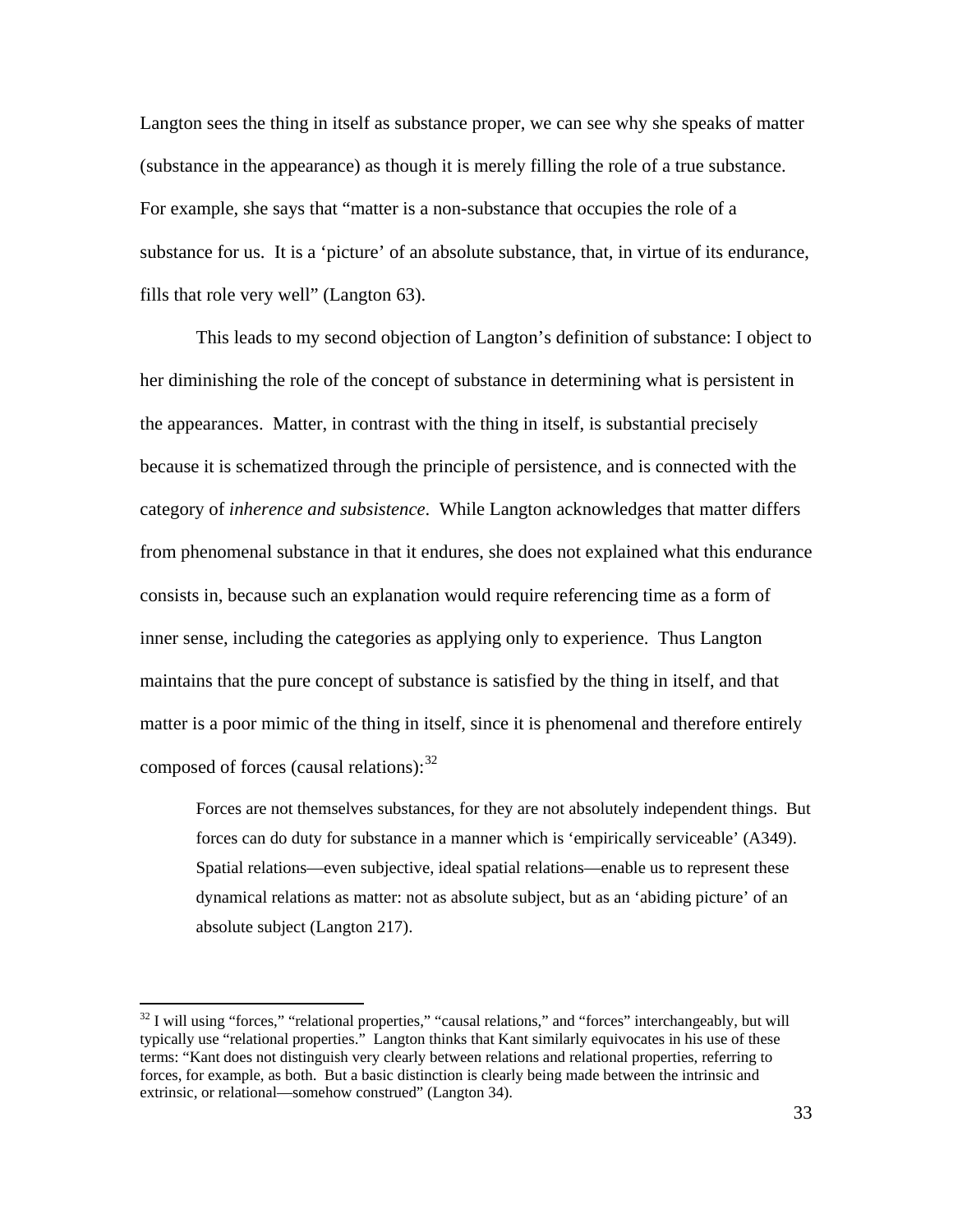That matter allows us to apply the concept of substance in an empirically serviceable manner, just as colliding billiard balls allow us to apply the concept of causality in an empirically serviceable manner, does not give us license to assert that the true application and object of the concept of substance lies outside experience, and is really the thing in itself, which we miss out on because of our (admittedly) receptive, sensible nature.

While my last chapter will be concerned with transcendental idealism and the general dangers in discarding or at least diminishing the role of concepts in determining experience, I am here mainly concerned with the fact that Langton never explains what it is to be enduring, nor how the substance employed in the First Analogy differs from phenomenal substance in general, nor the special relationship between time, the categories, and intuition, which I will attempt to outline here.

#### **§2 Langton's Definition of the Pure Concept of Substance in General**

It should first be noted that the "pure concept of substance" is a term used by Langton which is only implicitly used by Kant. Langton translates A147/B186 thus: "'The pure concept [of] substance would mean simply a something that can be thought only as a subject, never as a predicate of something else'" (Langton 16, her brackets). Guyer and Wood's translation is considerably different, and it is necessary to quote the passage in full, since Kant's mention of substance is utilized in this passage only as a demonstration of the limited nature of pure concepts of the understanding:

In fact, even after abstraction from every sensible condition, significance, but only a logical significance, is left to the pure concepts of the understanding, but no object and thus no significance is given to them that could yield a concept of the object. Thus, e.g., if one leaves out the sensible determination of persistence, substance would signify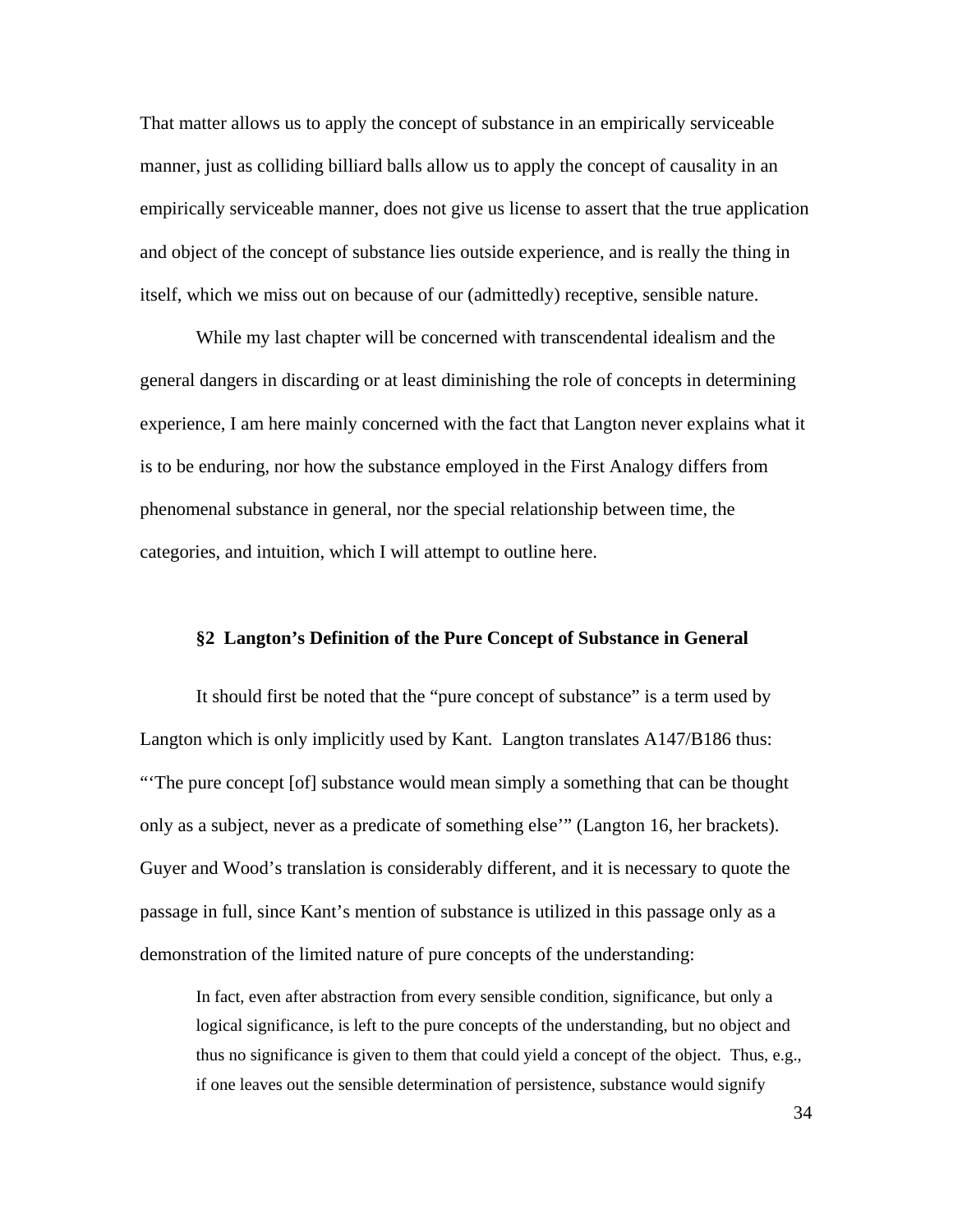nothing more than a something that can be thought as a subject (without being a predicate of something else). Now out of this representation I can make nothing, as it shows me nothing at all about what determinations the thing that is to count as such a first subject is to have. Without schemata, therefore, the categories are only functions of the understanding for concepts, but do not represent any object. This significance comes to them from sensibility, which realizes the understanding at the same time as it restricts it.

Kant does not say in this passage that substance is a pure concept, though even if we grant that substance be explicitly called a "pure concept of the understanding," it must be specified that in the table of the categories it is labeled specifically as the category "of inherence and subsistence" (B106). What is more important is that Langton's liberal translation of this passage denies Kant the full expression of his humility, in that categories are only *functions* of thought, and do not determine anything objective themselves until they are applied to an intuition.

Thus the "pure concept of substance" (if we should call it that) can indeed be the concept of something thought of as a last subject, but for Kant, this subject is *meaningless*. Because the categories function as much to aid sensibility as they do to restrict knowledge to what can be verified in experience, it is difficult to see how the pure concept of substance could signify the thing in itself; were it to do so, the term "thing in itself" would merely be a logical construction rather than a determined object or even a subject with distinct properties and forces. In the first portion of the Transcendental Analytic, Kant avoids using substance as an entity, but always refers to it as a concept or category. Substance is not actually referred to as existing in appearances until the First Analogy, though Kant prefigures the concept of substance found in the First Analogy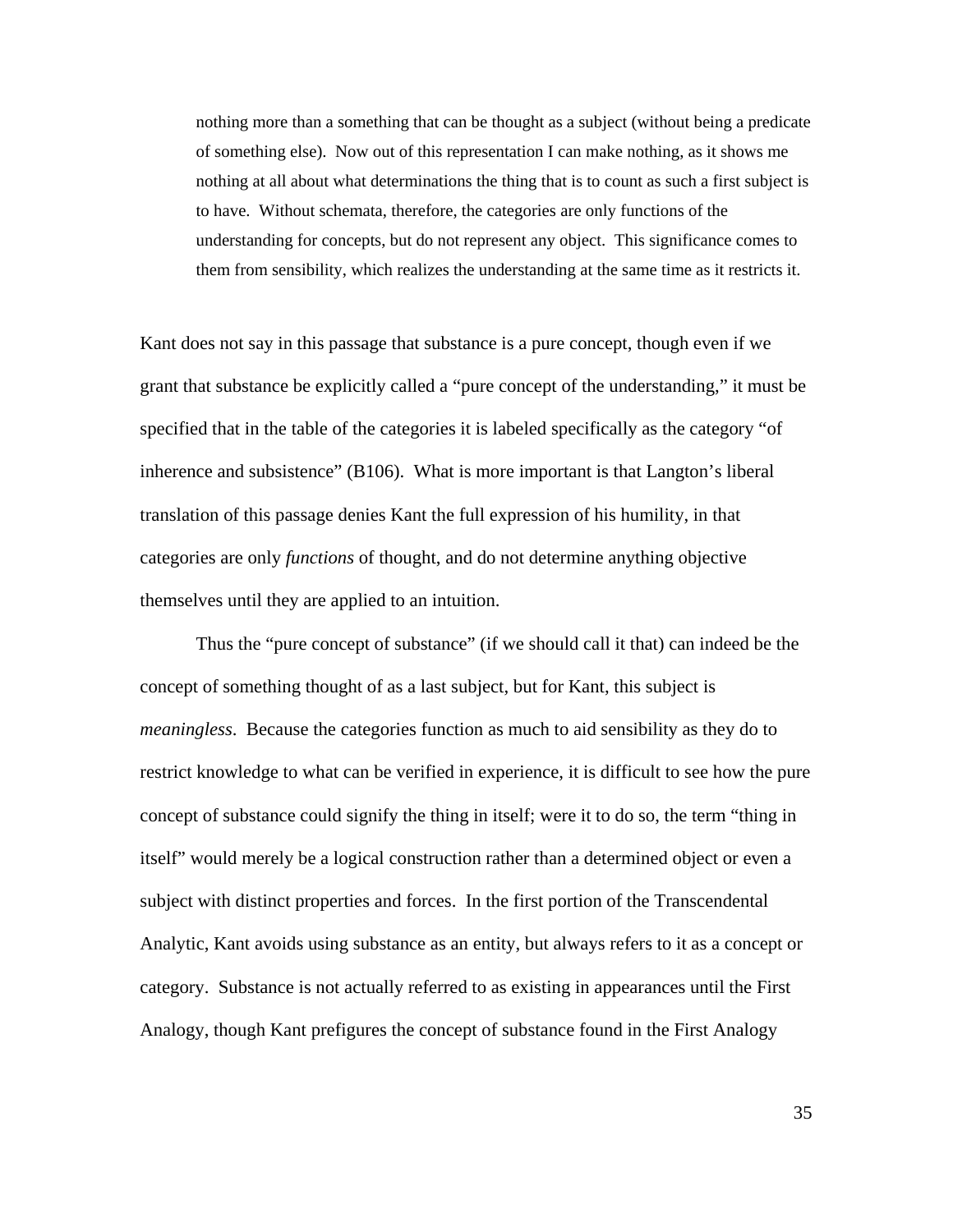when he discusses the limited nature of the categories at the beginning of the

Transcendental Analytic:

[I]nfluence, i.e., how one substance can be the cause of something in another substance, is not to be understood immediately by combining the concept of a cause and that of a substance. From this it is clear that a special act of the understanding is requisite for this; and likewise in the other cases (A183/B111).

The special act of the understanding required for the application of concepts to phenomenal appearances is accomplished by each schema, which "is really only the phenomenon, or the sensible concept of an object, in agreement with the category" (A146/B186). While the interplay between the sensibility and the understanding will be discussed in my third chapter, I mention it here only to demonstrate that Langton interprets the pure concept of the understanding to *refer* to something actual, the thing in itself. In discussing the pure concept of the understanding, Langton does grant the following from A147, translated above, "I cannot put this representation to any use, because it doesn't show me at all which properties belong to the thing whose role is to be a first subject of this kind" (Langton 16).

As was briefly discussed in Chapter One, we are acquainted with and have knowledge of only that which belongs to intuition: the phenomenal, physical properties that are "made up of mere relations" (Langton 41). On Langton's account, our lack of knowledge of the thing in itself is only partial—we are ignorant of the thing in itself not because we do not have an experience of it (for according to Langton, we *do* have an experience of its relational or extrinsic properties), but because we do not have knowledge of its intrinsic properties, by means of which it is a first subject: "Matter is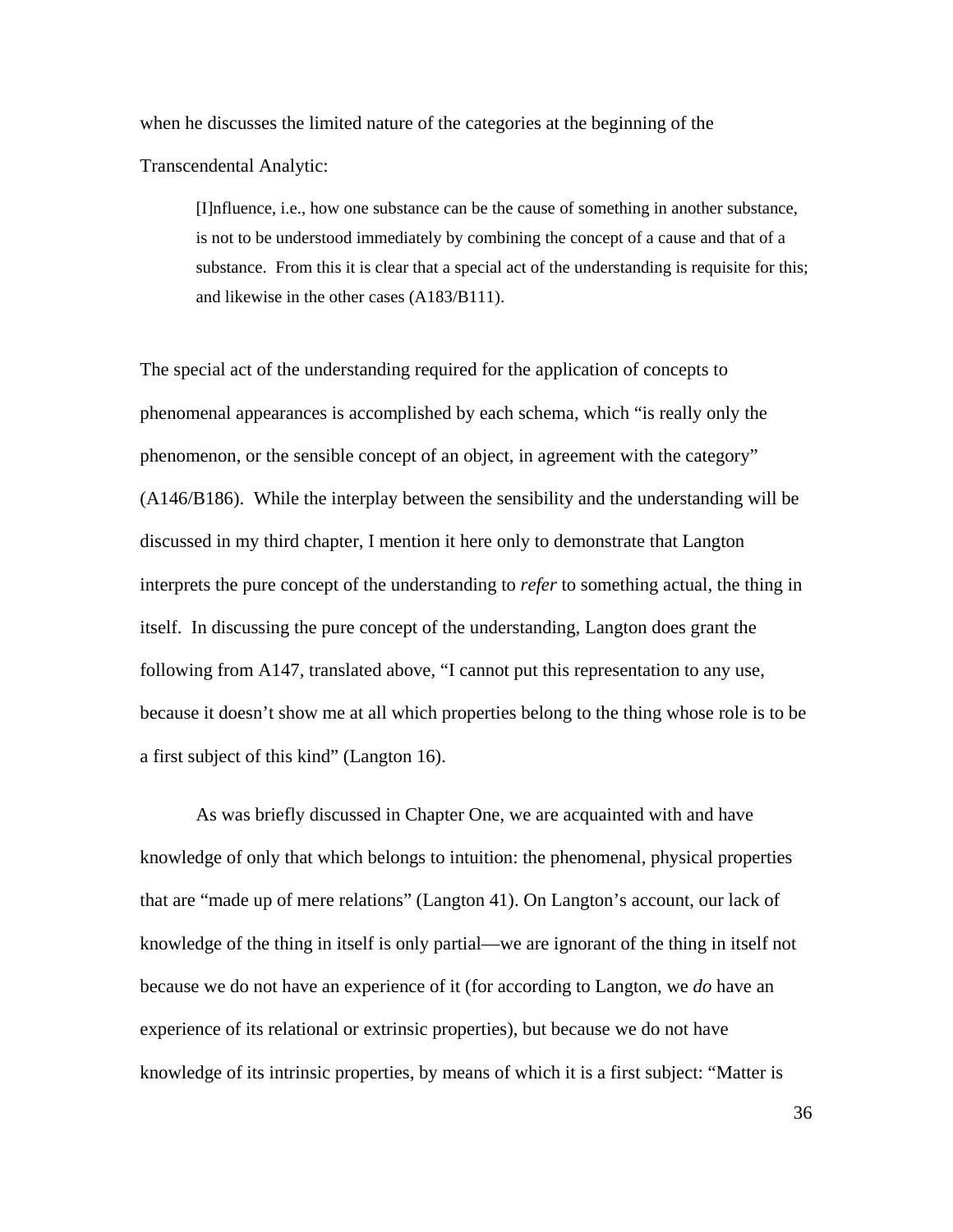external appearance, constituted by forces, constituted by the extrinsic properties of the substance or substratum of matter—the thing in itself" (Langton 40). Langton thus reads "properties" in A147 as "intrinsic properties"; on this interpretation, the pure concept of substance cannot be put to any use because we do not have knowledge of the intrinsic nature of substance.

Although Langton is attempting to identify three concepts of substance, she uses the concepts interchangeably with *types* of substance, and orders the types of substance in a clear hierarchy, with pure substance, or the thing in itself, at the top, followed by schematized substance (matter), which is a special type of the lowest level of substance, *phaenomena substantiata*. Indeed, Langton even uses the term "the schematism of the pure concept of substance" in referring to the concept of substance employed in the First Analogy, thus emphasizing the idea that it is merely the pure concept of substance employed in a different way (Langton 56). For example, we can say of a battle: "The battle lasted for three days" and of pudding, "The pudding is lumpy" when these characteristics and even the battle and pudding are merely composites of relational properties.

By contrast, the pure concept of substance is fulfilled by the thing in itself, and the our knowledge of the thing in itself is incomplete because we do not encounter its *intrinsic nature* in intuition. We need not be entirely dismayed by our ignorance of things in themselves, or substance proper because, as Langton says, "we are acquainted with substance through that which endures, and that which endures is force" (Langton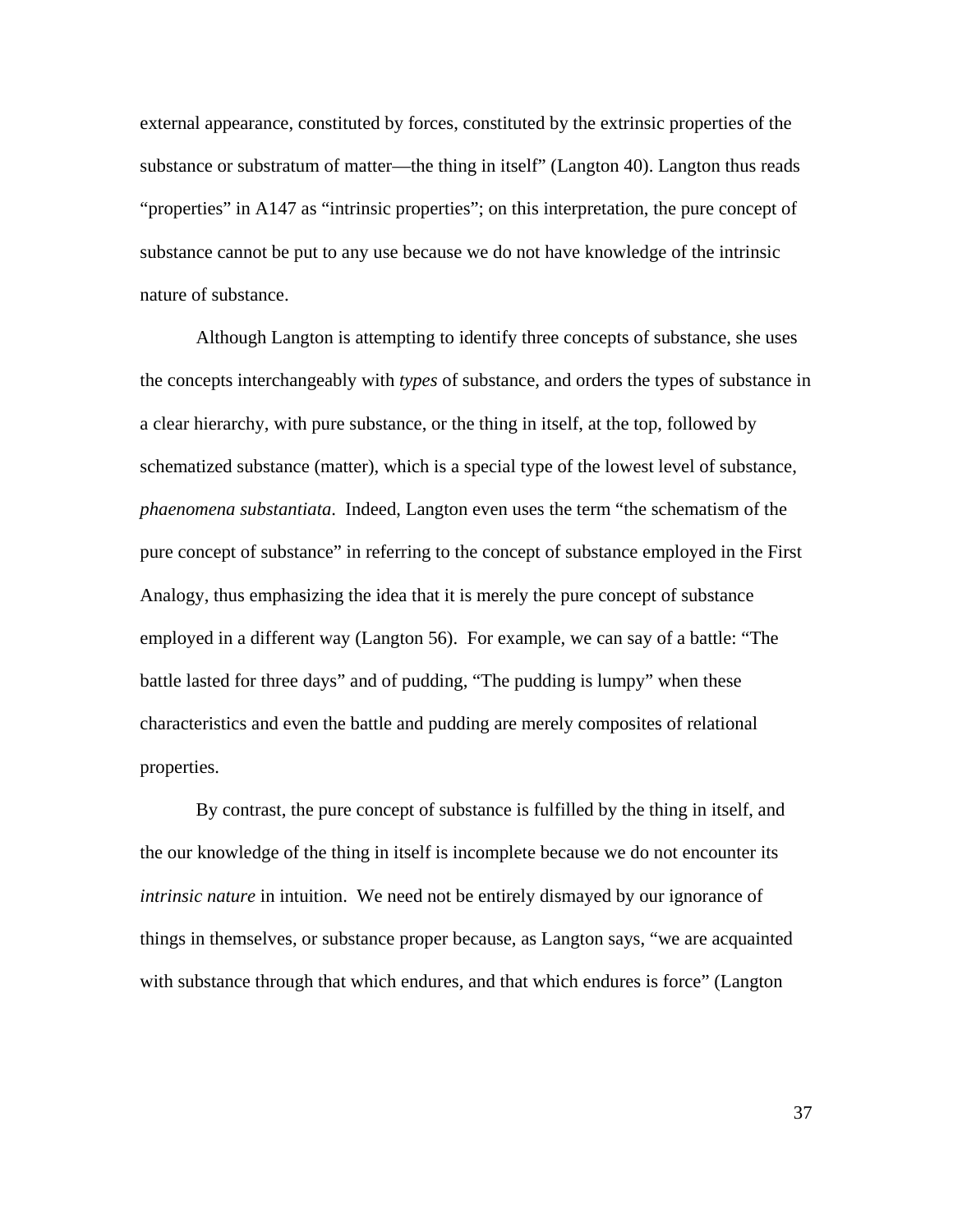63).<sup>[33](#page-40-0)</sup> According to Langton, we must seek out what endures in the phenomenal world in order to find an appropriate placeholder for substance, which is an absolute subject. Langton says that the best candidate for endurance that we will find is matter.

#### **§3 Langton's Definition of the Schematized Concept of Substance**

Langton's chapter in *Kantian Humility* on substance is entitled, "Substance and Phenomenal Substance," which reveals much about how the three concepts of substance are going to treated: matter, or "schematized substance," is merely a type of phenomenal substance, which is in turn a poor replacement for the true substratum of reality, the thing in itself (substance proper). Both matter and the larger category to which it belongs, phenomenal substance, "can be thought as a subject, but as a subject that must in turn be thought of as a predicate of something else" (Langton 54). As I mentioned in Chapter One, Langton says of phenomenal substance that "in describing it one does not need to mention time, as one does for the schematized concept of the First Analogy" (Langton 53). But two pages later, Langton says that bodies (phenomenal substance) are *phaenomenon substantiatum* and can be viewed as substances because they satisfy the two criteria of substance traditionally construed: first, bodies "can be viewed as bearers of properties," and "they can be viewed as self-subsistent in so far as *they persist for a certain, if finite, length of time*" (Langton 55, emphasis mine).

<span id="page-40-0"></span><sup>&</sup>lt;sup>33</sup> Langton uses "substance" here synonymously with "the thing in itself." It is unclear how we can be acquainted with the thing in itself when she argues that the "relations and relational properties of substances are not reducible to the intrinsic properties of substances" (Langton 109). This is the Irreducibility thesis she attributes to Kant, and says that he formulated it in opposition to a Leibnizian thesis of the reducibility of relational to intrinsic properties. By Langton's own lights, it seems that substance (the thing in itself) cannot be known to us via matter or any phenomenal forces.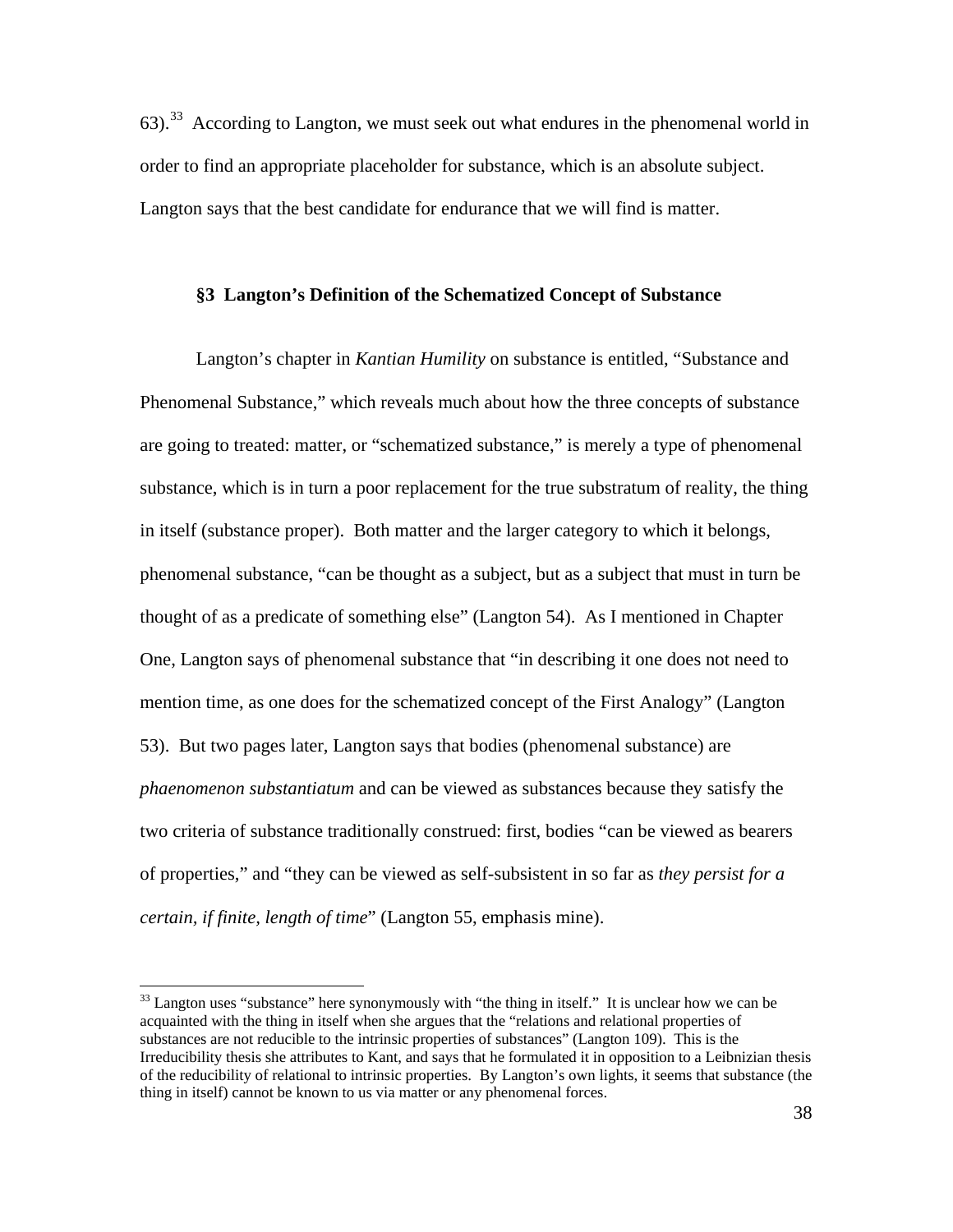The substantive nature of bodies is in jeopardy if they do not persist for a certain length of time, yet the prerequisite for their persistence is "the schematized concept of substance as the enduring subject of change," which Langton in turn calls an "instance" of phenomenal substance. Langton thus distinguishes matter (the substratum spoken of in the First Analogy) from phenomenal substance by saying that the former endures while the latter is often transitory: battles can end and pudding can become more consistent, but what composes them—matter—always endures. Matter makes up all of phenomenal substance and (by extension) all of the relational (or extrinsic) properties of the thing in itself. It is curious, then, that Langton is quicker to identify matter with phenomenal substance than to distinguish it from regular relational properties and to explain just exactly *how* and *why* one needs to mention time in describing it.

Unlike other kinds of phenomenal substance, "[w]hat is central to the schematized concept of substance is the notion of an *enduring substratum of change*" (Langton 50, her emphasis). So the schematized concept of substance must be fulfilled by something that is an enduring bearer of properties, and must also (the second requirement of a substance) be something thought as subject. The only candidate for an enduring something in the appearance is matter, which differs from mere accidents (other types of phenomenal substance) only because it endures (Langton 51).

While I do not deny that Kant often uses the terms "substance" and "matter" almost interchangeably, particularly in the second edition of the *Critique*, he does not equate the two with each other, either as concepts or entities. While I will discuss this later, I would like to briefly mention what I think is a fairly uncontroversial claim: nowhere does Kant say that matter in the appearance is derivative from or dependent on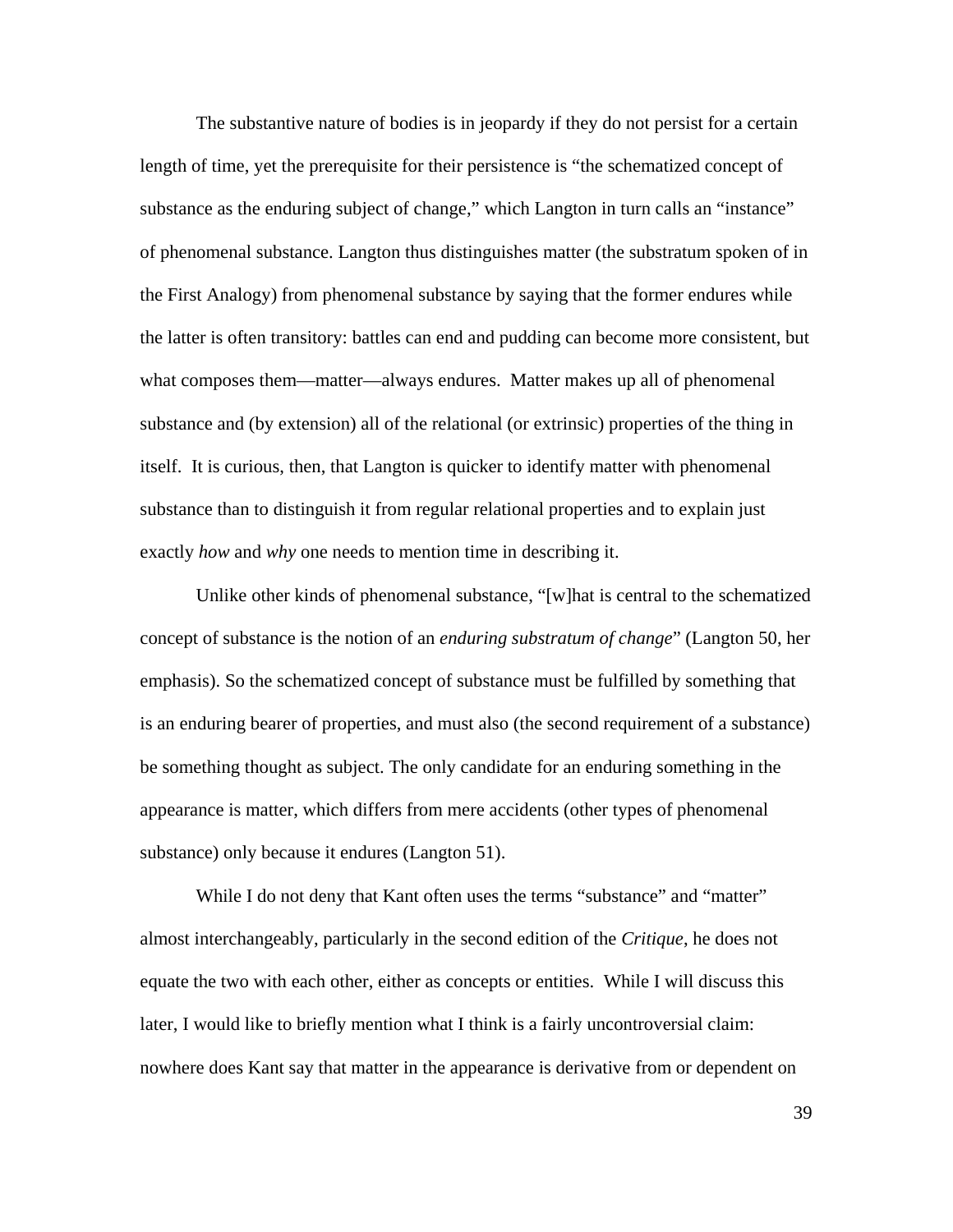the thing in itself, the latter of which, according to Langton, is a true or "pure" substance. Langton's mistranslations of the First Analogy support her construal of the thing in itself as substance. Her translation of A183/B227 reads simply as: "'In all appearances the enduring is the object itself, that is the substance as phenomenon'" (Langton 50). Guyer and Wood's translation is much different: "Therefore in all appearances that which persists is the object itself, i.e. the substance (phenomenon), but everything that changes or that can change belongs only to the way in which this substance or substances exists, thus to their determinations." In this passage, Kant is explicitly talking about that which persists in the appearance, e.g., substance *as* phenomenon. I take this to be an identity statement, that substance is phenomenal since it is categorized and is a component of experience. The parenthetical placement of "phenomenon" in the Guyer-Wood translation emphasizes such an interpretation. But Langton's translation leaves open the possibility that substance is the thing in itself, which is being manifested in appearances *as* phenomenon. On the next page she indeed endorses such a reading:

Kant says 'where there is action, and therefore. . .force, there is also substance.' We can take Kant to be making an *identity* statement here: enduring action, or force, *is* substance (as phenomenon). (Langton 51, ellipsis and all emphases in original).

Such a reading naturally leads us to consider other manifestations of substance. If the schematized concept of substance is matter, or substance (as phenomenon), then we might wonder, "What is substance (as noumenon)?" For Langton this will be the thing in itself—or, more properly, the intrinsic properties of a thing.

According to Langton, the concept of substance is not applicable to anything phenomenal, including matter, which Kant calls "substance." Matter is, for Langton,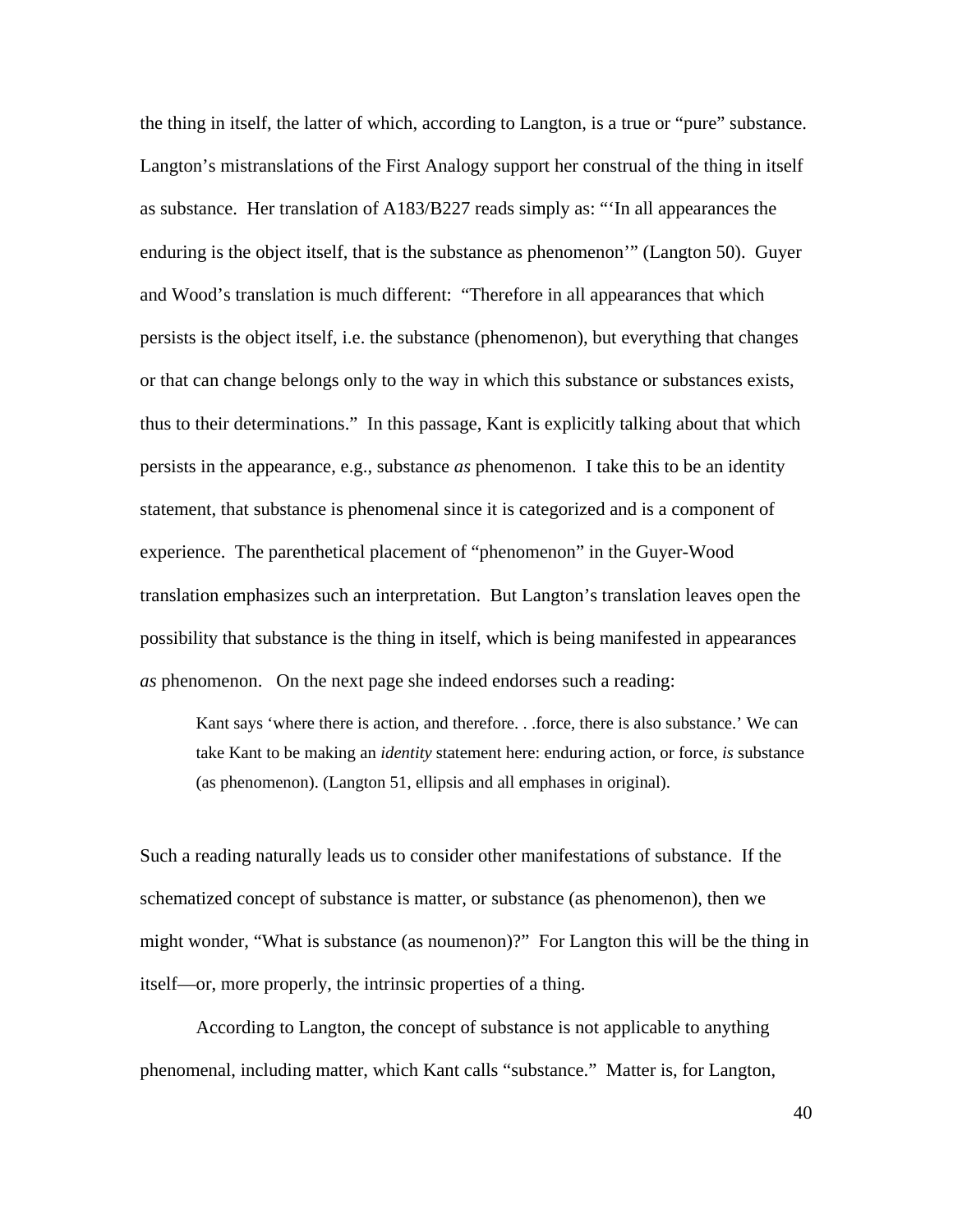only substance by analogy with the thing in itself. Because of her Irreducibility thesis mentioned above, namely that relational properties are not reducible to intrinsic properties, substance qua appearance cannot be the same thing as substance qua intrinsic properties. Langton does not think that matter (phenomenal substance) counts as substance at all: "matter is a non-substance that occupies the role of a substance for us" (Langton  $63$ ).<sup>[34](#page-43-0)</sup> In order to understand Langton's assertion that matter is merely a poor substitution for the thing in itself, and in order to understand the dangers implicit in divorcing matter from its intimate relationship with time, we must briefly consider why Kant wrote the Analogies, and what the First Analogy in particular adds to Kant's architectonic of reason.

# **§4 Contextualizing the concept of substance in the First Analogy**

## **4.1 The function of the analogies in general**

As was mentioned earlier, the pure concepts of the understanding are completely empty until they are applied to an intuition that first comes to our sensibility—both the faculty of understanding and the faculty of sensibility are necessary to yield knowledge.<sup>[35](#page-43-1)</sup> While both the understanding and sensibility have equal roles in contributing to cognition, Kant was extremely concerned with clearly defining the limits and uses of concepts in particular, lest reason overstep its bounds and attempt to claim knowledge of things not empirically encountered. Since, as Langton notes, sensibility is fairly passive

<span id="page-43-0"></span><sup>&</sup>lt;sup>34</sup> Later on that same page, Langton says that "We can see how [Kant] can consistently believe that phenomenal substance is in the realm of appearance, while substance is not in the realm of appearance." According to her, substance is in the realm of the appearance because its relational properties are in the realm of the appearance, but I have already demonstrated why the Irreducibility thesis makes this problematic.

<span id="page-43-1"></span> $35$  Allison calls this the "Discursivity thesis." See Allison, pgs. xiv and 12-16.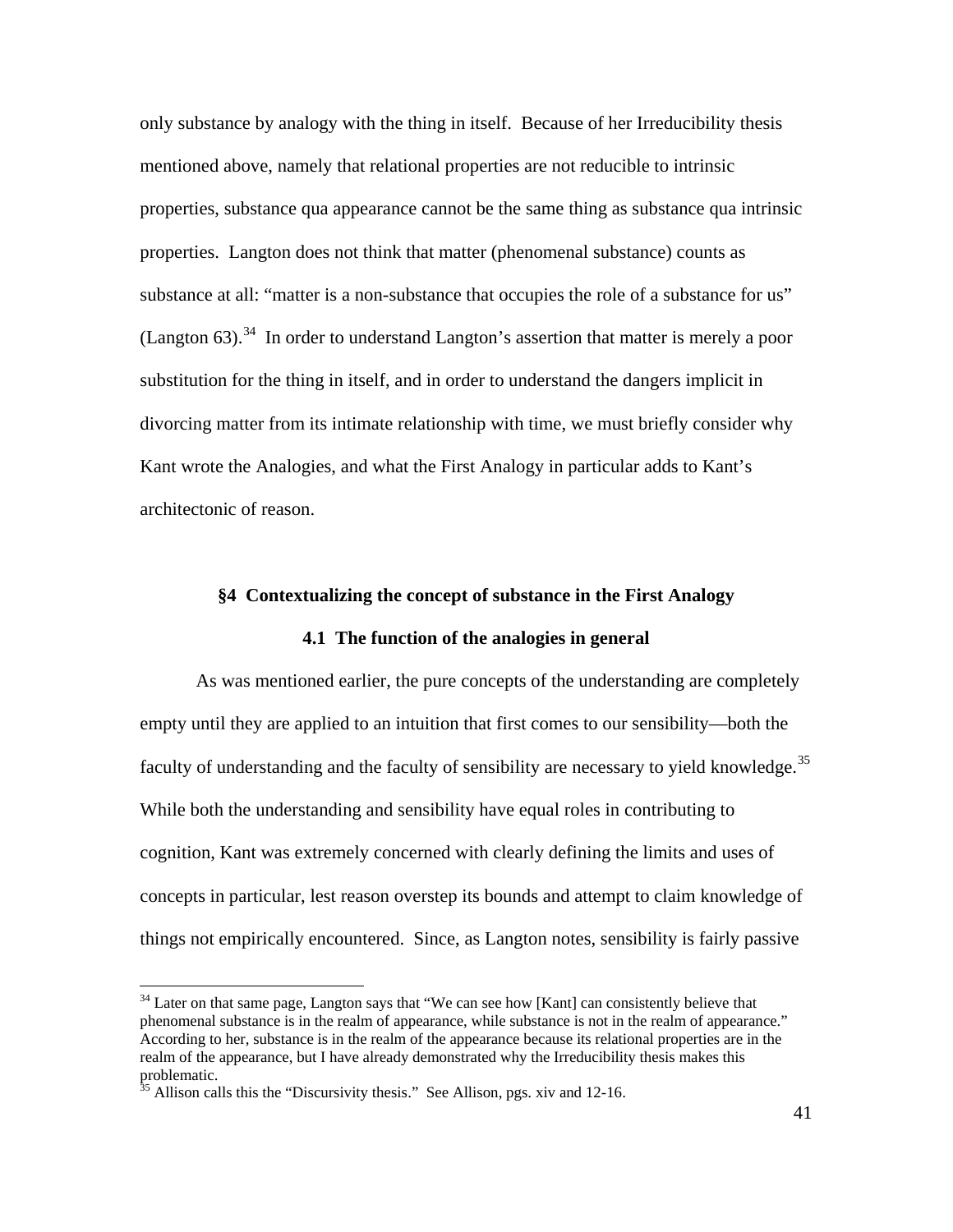and is given appearances, it is the understanding's role to subsume appearances under concepts, by which they are in turn synthesized to yield experience as a whole. In relation to appearances, the categories, or pure concepts contain "the function, unrestricted by any sensible intuition, of their [the appearances'] unity, as of a synthesis in general" (A181/B224). But this synthesis is not enough to yield a cohesive experience, where experience is defined as "an empirical cognition, i.e., a cognition that determines an object through perceptions" (A176/B218). Kant realized that the categories must be used in an objective manner, according to certain rules (the principles of pure understanding).

In A176/B218, Kant regards experience to be a cognition of objects and "not merely of the intuition or sensation of the senses," which is governed by the axioms of intuition and the anticipations of perception. The analogies of experience are more holistic, in that they do not synthesize the quantities and qualities of appearances, but rather they connect objects to a single, united consciousness.

For Kant, it was irrefutable that we indeed experience a regular succession of temporal events as Hume noted, but Kant argued that if this succession is to be necessary rather than contingent, and thus to have objective validity, we must represent the relation in the existence of the manifold "not as it is juxtaposed in time but as it is objectively in time" (B219). Thus we take what appear to be successive snapshots in time, and place them necessarily in *one* universal and objective timeframe of inner sense. The analogies of experience are thus analogies not from our experience to the thing in itself, but from the synthesis of appearances to the "logical and general unity of concepts" (A181/B224). The Analogies and their schemata are thus rules for synthesizing appearances according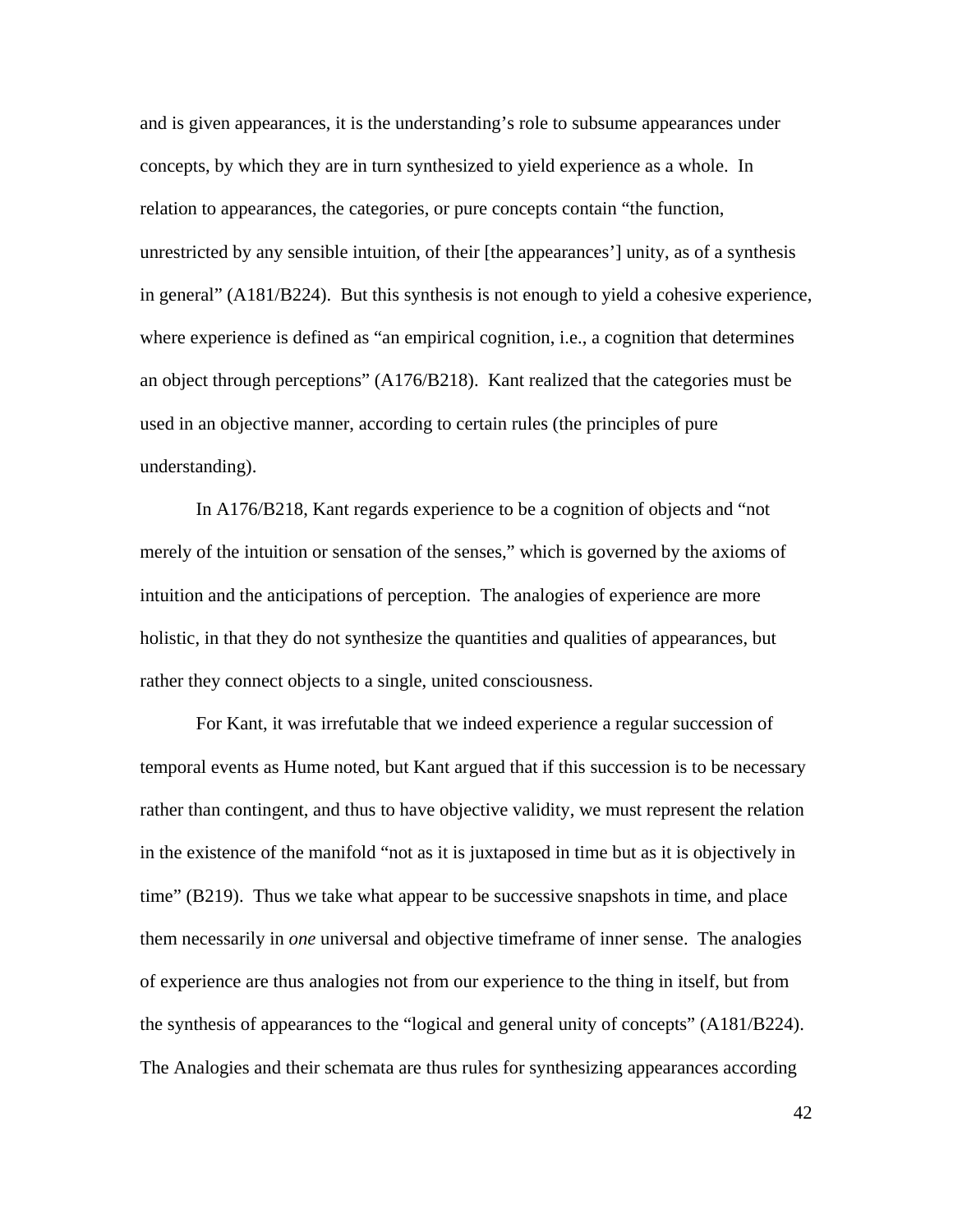to the natural unity of concepts that we have already encountered in the Transcendental Deduction.

We should be careful to avoid saying that the concept of substance in the First Analogy is merely the pure concept of substance applied in an empirically serviceable manner. The concept of substance in the First Analogy is not a manifestation of the pure concept of substance, but is that same concept of substance united with an intuition in one time, through the principle or analogy of persistence. And since "we cannot understand anything except that which has something corresponding to our words in an intuition," the "pure concept of substance" is useless until "that which is to be subsumed under it" is homogenous with it. Furthermore, the only criteria for this homogeneity is the transcendental schema of substance, which is "the persistence of the real in time" (A144/B184). When the real in time, "the substratum of empirical time-determination in general" is identified, an object has already been subsumed under its proper concept by the schema, according to an analogy with the general unity of concepts (A144/B184). What is important to note is that without the analogies and their schemata, the pure concepts of the understanding are merely forms of thought, with no application whatsoever.

The analogies are rules for the application of the category of relation, which refers not to relation to *us*, but relations between appearances. Thus they give us merely regulative rather than constitutive principles for the subsumption of appearances under concepts: by being given two qualitative relations between three members, we can "give *a priori* only the relation to a fourth member but not this fourth member itself, although [we] have a rule for seeking it in experience and a mark for discovering it there" (A180,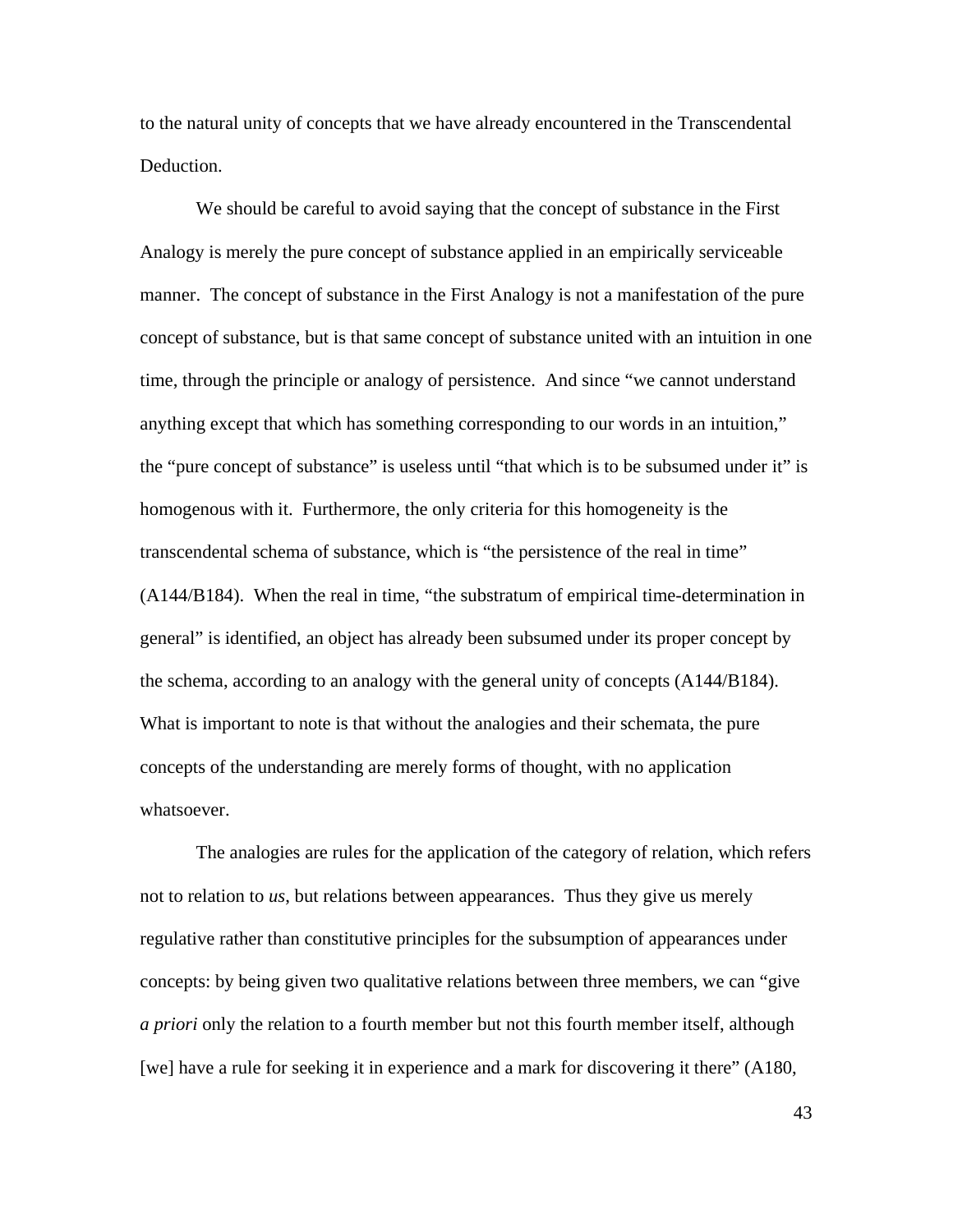my brackets). Two other principles of the understanding—the axioms of intuition and the anticipations of perception—*can* determine the content of an appearance, but the analogies are only needed once these appearances must be united in one time, which necessitates that they be *related* to one another in a certain manner in one time.

As Paul Guyer notes, we should be careful in reading the analogies, lest we think that they are useful only in allowing us to place *objects* in a temporal order. Appearances are subsumed under concepts, and while this act of subsumption itself can determine an object, it is not as though we have to place a fully-represented boat as being upstream at time t and being downstream at time tʹ. Rather, "it is to permit us to judge that subjective representations represent objects at all that the analogies of experience are needed" (Guyer 336). In order to "synthetically bring about a determinate combination of the given manifold," we must simultaneously organize appearances into defined objects, which is a prerequisite for the time determination of objects, but is also an act of the schema itself (B138).

As all of Kant's transcendental arguments proceed in a regressive proof in order to determine what is necessary to have an experience such as our experience, so do the transcendental schemata and their analogies explain how we have the sort of experience we do. Given that we identify and employ objects in judgments like, "That boat is moving downstream," we must identify the prerequisite conditions for justifying and making those judgments. While we can place the ship itself in a temporal relation with the rocks and tree around it, we are capable of saying "boat" in the first place only because we have already organized a manifold of appearances into one representation "of a necessary connection of perceptions" in one time (A176/B218).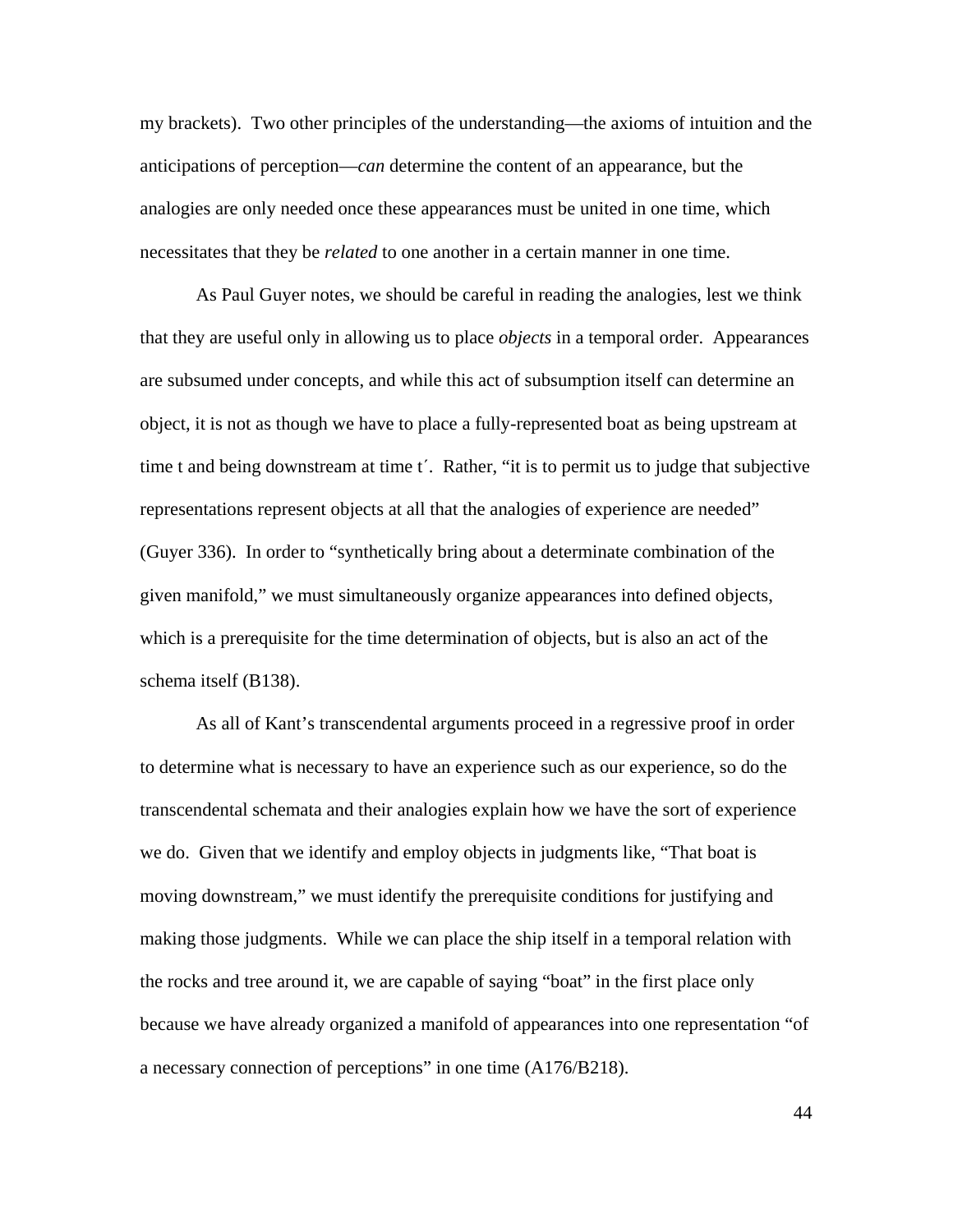#### **4.2 The function of the First Analogy**

The three analogies should not be read equally, since Kant says that, "simultaneity and succession are the only relations in time" (A182/B226). Persistence (or duration) the principle of the First Analogy—grounds determinations of succession and simultaneity, which are the principles of the second and third analogies, respectively.

### Guyer states that

to judge either that there is any objective change at all or that there is objective coexistence requires the presupposition of causation and interaction. There are not *three* different 'modes' of time which can be judged of independently of one another. . .Rather, there is a basic distinction to be made between the alternative temporal possibilities for the objective states of affairs represented by any two successive perceptions (Guyer 212).

As was stated above, in order to determine whether representations are successive or simultaneous, we must first determine them as objects (which already requires the concept of the enduring), and then we must discern through their action and interaction whether such objects are simultaneous or successive. So the First Analogy, which identifies the enduring in appearances, seems to be the foundation for the other two analogies. However, the primacy of the First Analogy is minimal at best, given that Kant thought that the concept of substance by itself cannot provide us with any information about objects. Instead, Kant "explicitly attacks what he takes to be the Lockean idea of substance as a substratum distinct from accidents, since 'accidents do not need to be borne, but rather signify only the manifold determination of one and the same thing'" (Guyer 212-213, quoting the *Metaphysik Volckmann*, 28:429).

It is too simplistic to identify substance as bearer of properties, which Langton correctly recognizes. She adds to the concept of substance as subject the additional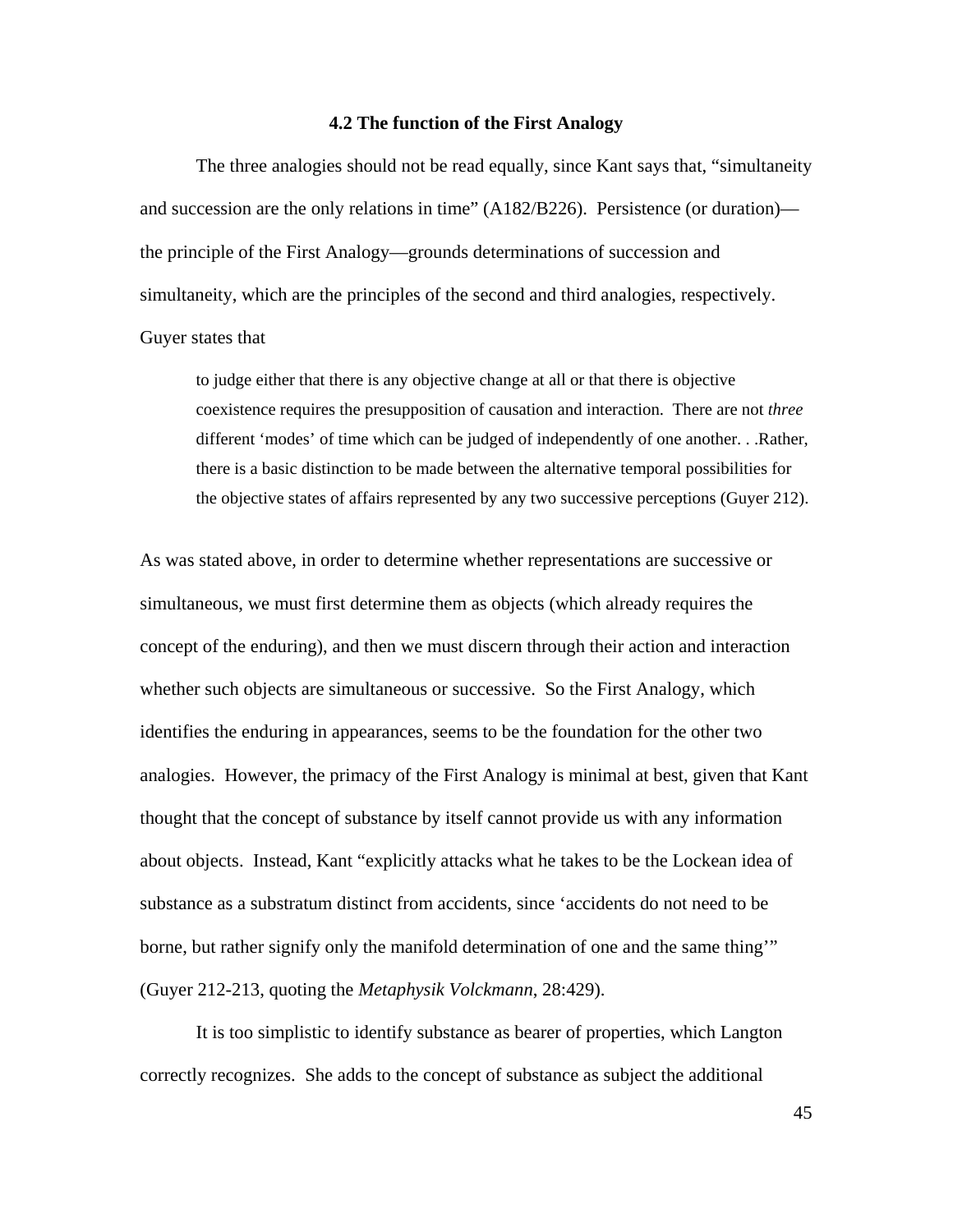characterization of being an enduring subject. The two characteristics of substance together form the "schematized concept of pure substance." While Langton does not focus on what it means to be enduring, which would require discussing time, we can understand that the concept of substance as an enduring subject in time was most important to Kant, and that an enduring subject in time *cannot* be identified by appealing to the First Analogy alone, since substance, causality, and community provide a "triple unity" of concepts, which together determine phenomena (Guyer 213). While something persistent in appearances is necessary in order for us to have an experience of interacting objects, the *proof* for this persistence is attained by first identifying the actions of subjects, which

are always the primary ground of all change of appearances, and therefore cannot lie in a subject that itself changes, since otherwise further actions and another subject, which determines this change, would be required. Now on this account action, as a sufficient empirical criterion, proves substantiality without it being necessary for me first to seek out its persistence through compared perceptions. . . (A206/B251).

Guyer is correct in saying of this passage that substance "appears to manifest itself better and more readily through action than through the permanence of appearance" (Guyer 213). Nevertheless, it is incorrect to understand Kant here as equating the perception of substance with its alterations themselves. In a footnote to the first edition of the *Critique*, Kant states that the proof for the persistence of substance, "'is valid where I cannot perceive substance outside of its alterations; but where I cannot perceive it except through these alterations themselves, it is not valid'" (B226, footnote *d*). I take Kant to here be asserting that with any possible experience, substance must be present in order for some distinct thing to *alter*—therefore, the perception of alterations in a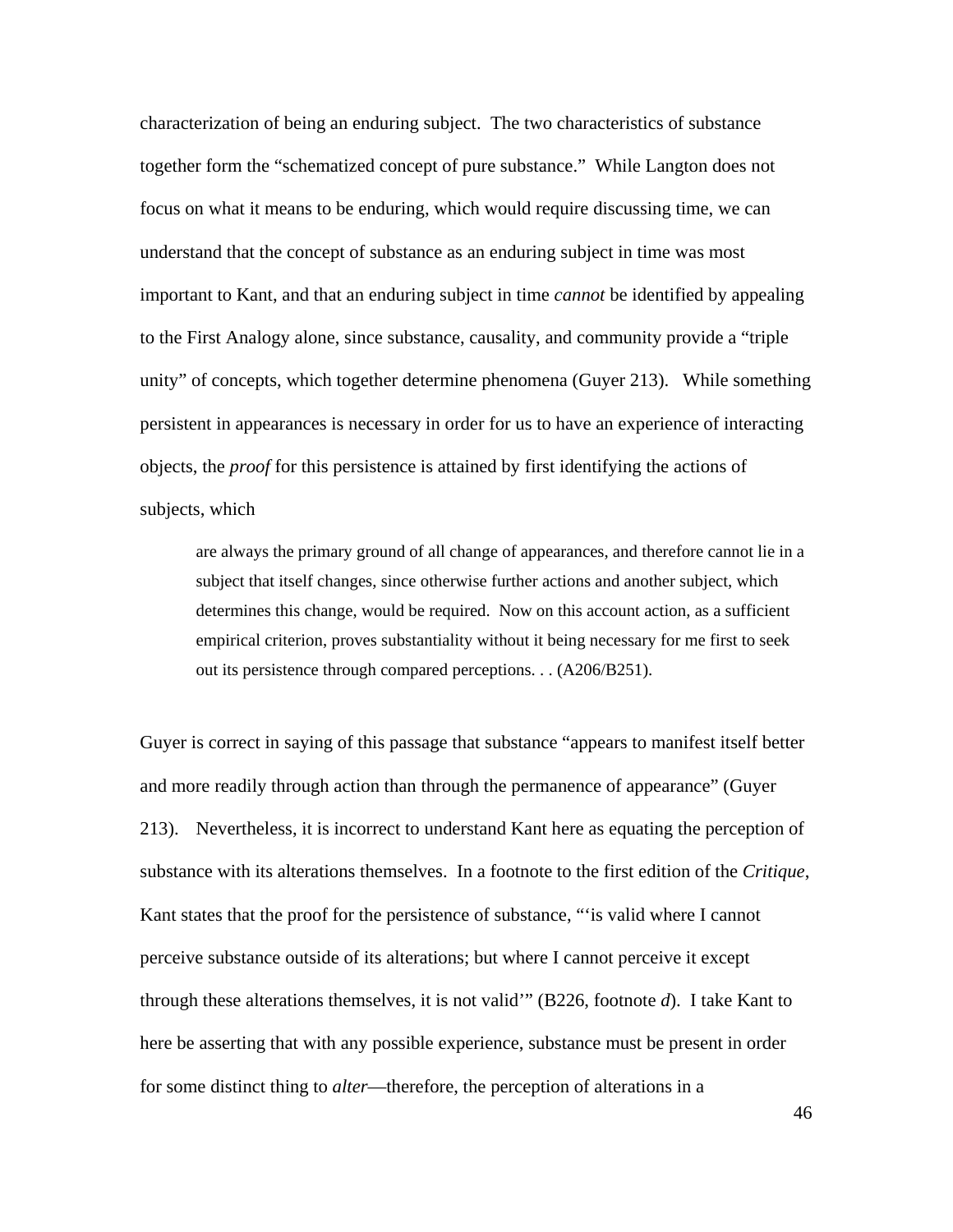transcendental manner proves the persistence of substance. This is very different, however, from saying that the persistence of substance can only be perceived through the alterations themselves, since what proves the persistence of substance is not the alterations, but the possibility of their existence. Guyer says that "knowledge of *alteration in an enduring substance*, a fortiori knowledge of the existence of enduring substance, is itself the necessary condition for knowledge of any *change* at all" (Guyer 224). This does not mean, as Kant notes, that the proof for the existence of enduring substance must be understood prior to the perception of any sort of change—rather, when we perceive that a change has taken place, the warrant for such knowledge has already been provided by a priori concepts. James van Cleve's formulation of the First Analogy expresses this quite well: "For any x, if x changes, there is a y such that (i) y is a substance and (ii) x's change is an alteration in (or of)  $v.^{36}$  $v.^{36}$  $v.^{36}$ 

We recognize that the only possibility of having such an experience of alteration would be to already have in the mind certain concepts of the understanding, one of which is substance. When we acknowledge that something persists in the appearance, we are using the concept of substance in an empirically serviceable manner, as Langton suggests. In discussing the First Analogy, Guyer says that Kant offers three proofs for the persistence of substance, but in the end, Kant's final argument is the strongest and most appealing because it "is an epistemological argument which demonstrates a condition of the possibility of experience—a necessary condition of the possibility of experience—a necessary condition for a certain form of claim to empirical knowledge"

<span id="page-49-0"></span><sup>36</sup> James van Cleve, *Problems from Kant* (Oxford: Oxford University Press, 1999), 107. Hereafter referenced parenthetically.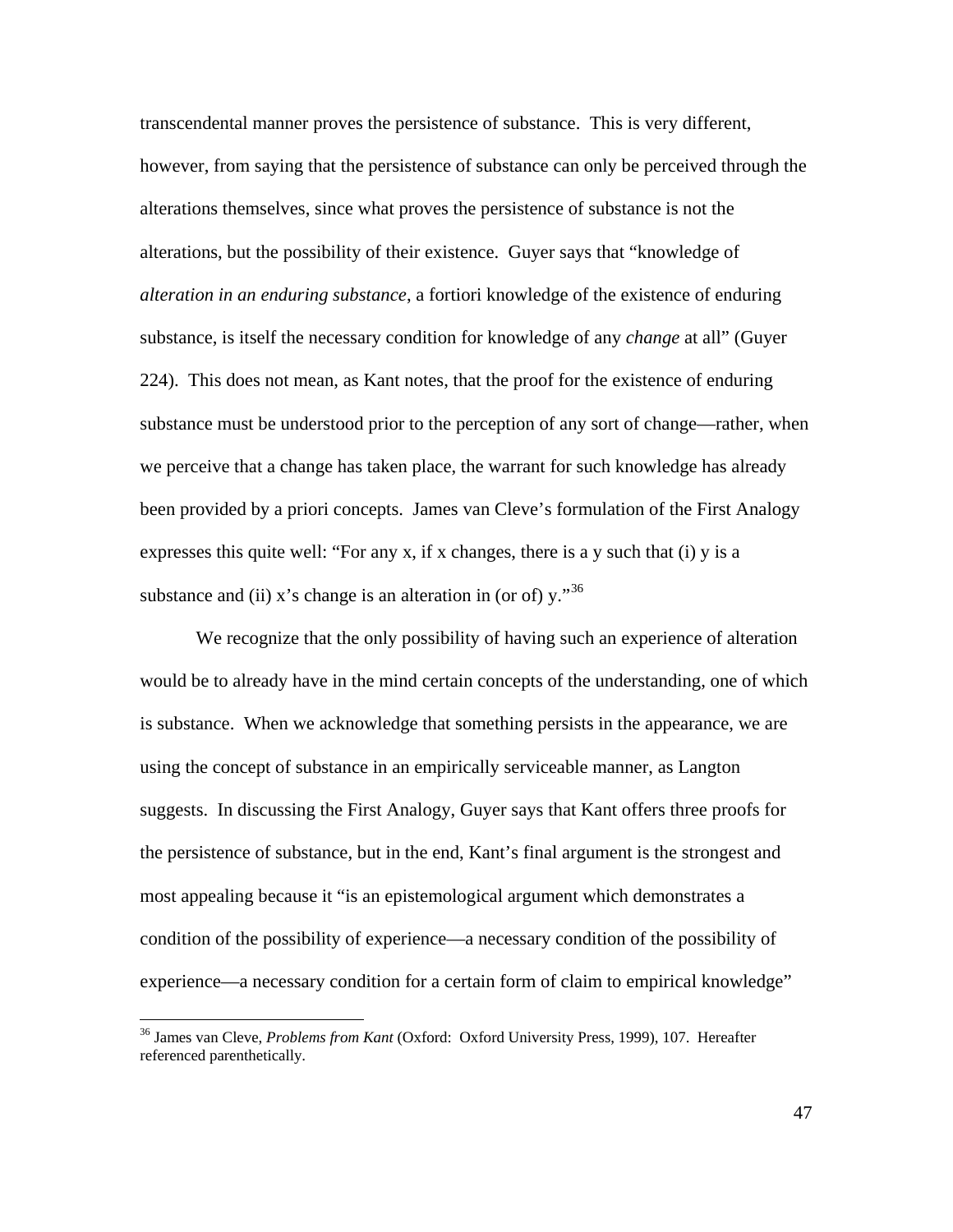(Guyer 216). Now those who, like Guyer and Langton, reject transcendental idealism and therefore all transcendental arguments Kant offers will not be persuaded by this argument for the persistence of substance, which might be interpreted as something like, "The possibility for our experience is proved because it is the possibility of our experience."

According to Kant, the only other way that we could have a possible experience of objects conjoined in time is if time itself can be perceived, allowing us to place objects in certain relations. But Kant says clearly that "time itself cannot be perceived," and, as such, "the determination of the existence of objects in time can take place only by means of their connection in time in general, thus only through *a priori* connecting concepts" (B219). These a priori connecting concepts are the schemata, which we have already discussed briefly. While the schemata may seem superfluous to Kant's larger project, one cannot merely wish them away because they give us a transcendentally ideal picture of cognition—the fact is that, for *both* editions of the *Critique*, Kant thought that the pure concepts of the understanding on their own were sorely insufficient in determining appearances. The only thing that can be determined by concepts are appearances, because they make up experience—this is why Allison thinks that we do not "represent" things in themselves at all, because "such things cannot count as objects for us" (Allison 12).

While a two-world view of experience might seem unappealing and Allison's "anodyne" recommendation for epistemological modesty might seem to fare no better, it is simply unacceptable to discard a large section of the *Critique* in order to create a nontrivial, "one world" interpretation of his metaphysics. As Langton says, it "seems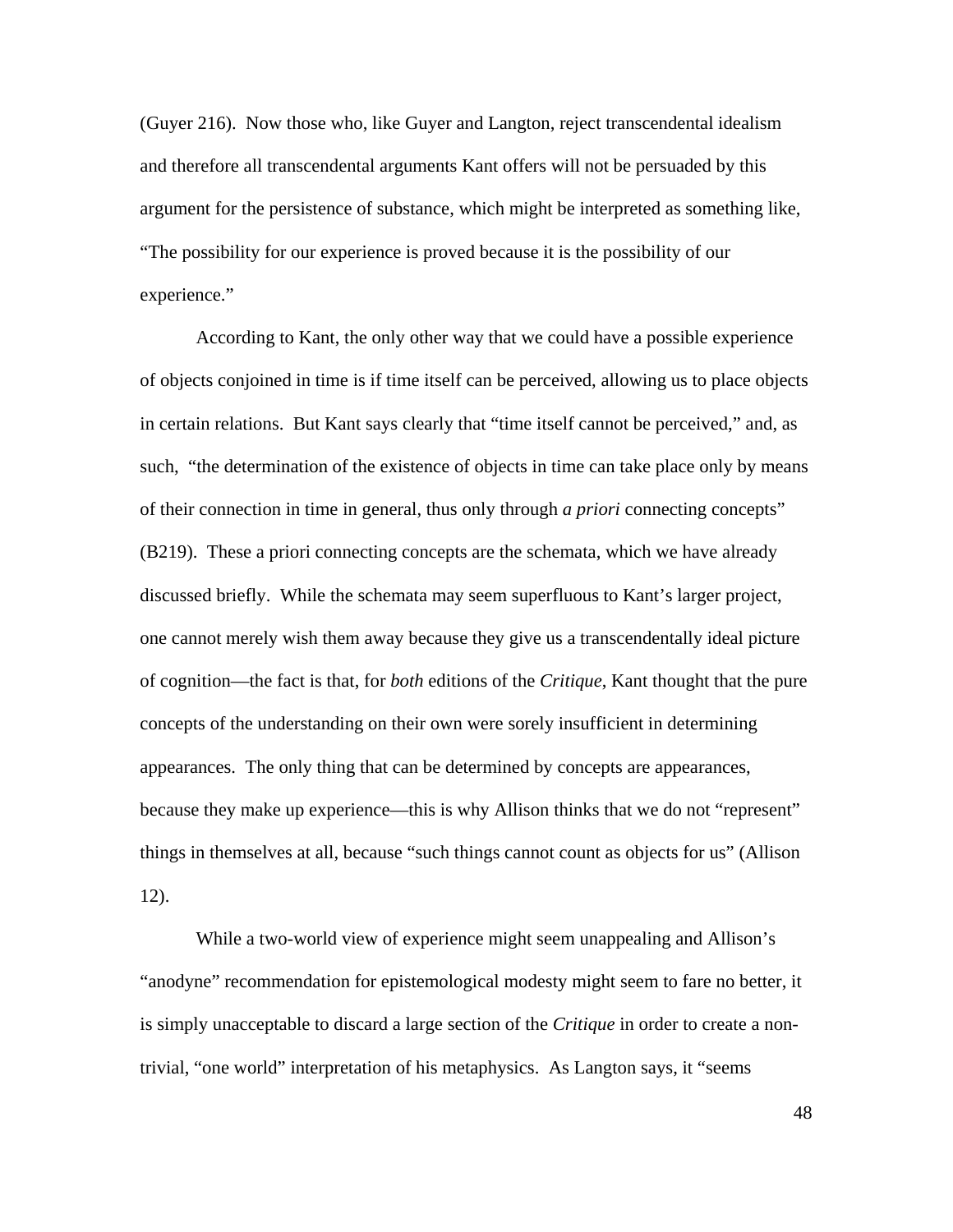unlikely. . .that a philosopher did not mean to say what he said, when he said it over and over again" (Langton 1). Any interpretation of Kant must at least acknowledge that Kant did mention time as the form of inner sense over and over again, and the schemata as the means by which parts of time can be connected to the universal time order. Thus any discussion of substance in the First Analogy, or "the schematized pure concept of substance" must either affirm the schema of persistence as a rule for uniting appearances in one time, or must offer an attractive alternative whereby the schemata are rendered unnecessary—rather than take either of these approaches, Langton simply uses the word "enduring" without quite explaining what endurance entails.

#### **§5 Matter as** *Phaenomenon Substantiatum*

According to Langton, the phenomenal world is entirely made up of forces or extrinsic (relational) properties of the thing in itself.<sup>[37](#page-51-0)</sup> Even properties that we traditionally interpret to be intrinsic, like "shape," are still extrinsic on Kant's account, since "'corporeal things are never anything but relations only, at least of their parts external to *one another*'" (Langton's translation and parenthetical, A283). While it is impossible to determine what is intrinsic to an object, this doesn't matter on Langton's account, because she believes this is precisely the reason for Kant's humility: that we are completely closed off from the inner nature of things. Since every part of an object is external to another object, we must assume that the whole of an object is made up of relations, and therefore anything that seems to persist will merely be a relation as well.

<span id="page-51-0"></span><sup>&</sup>lt;sup>37</sup> Consider the following as well: "Something can have a power to attract without actually attracting, so the power is not to be identical with the relation itself. All the same, there is something relational, something other-directed, about the concept of a force, construed as a power" (Langton 38).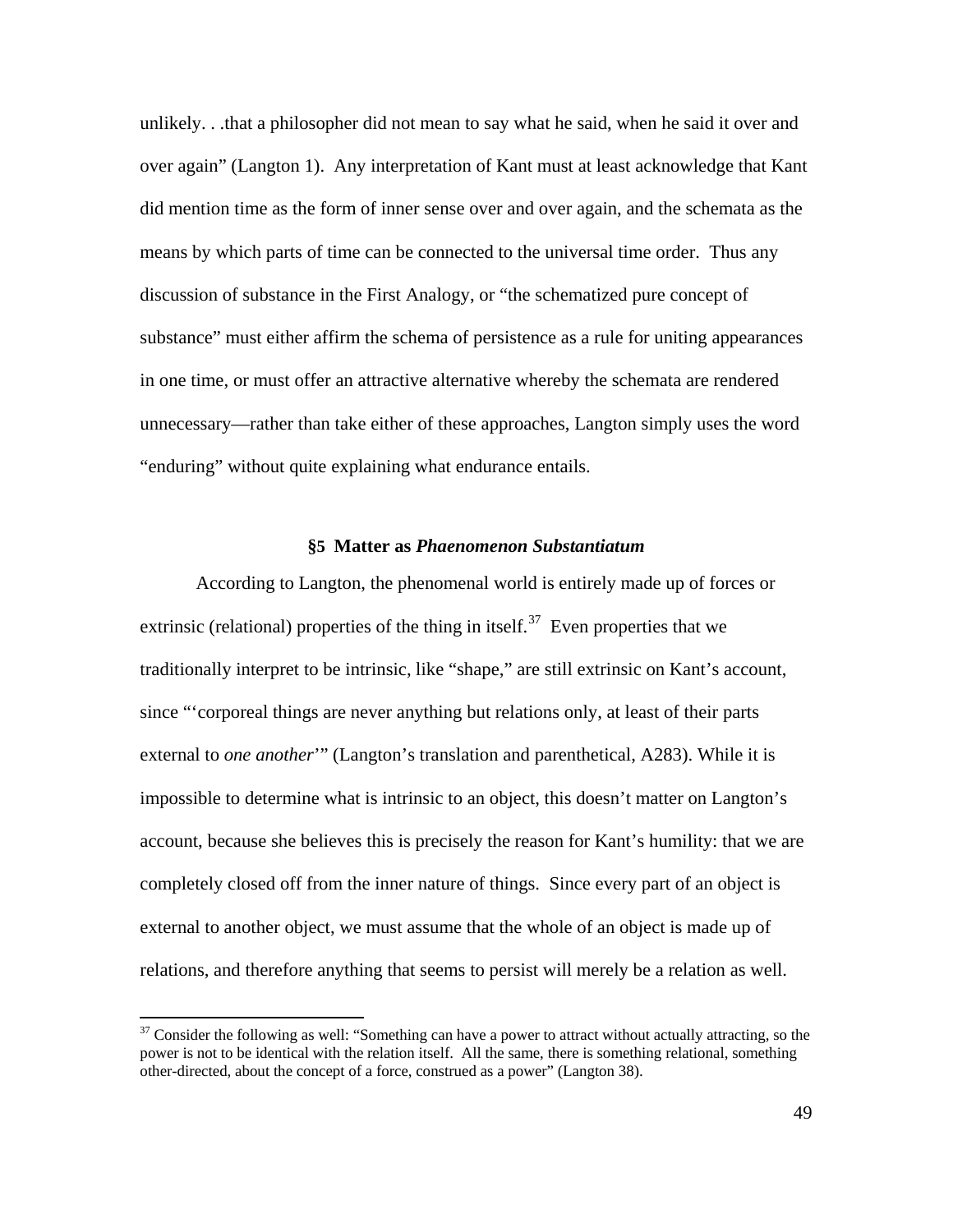However, given that what "is central to the schematized concept of substance is the notion of an enduring substratum of change," we must have some candidate in appearances that could qualify as an enduring substratum (Langton 50). As was previously stated, Langton allows matter to fill this role, but then says that matter is merely an instance of phenomenal substance. Langton calls bodies "the phenomena of matter," which once again implies that matter cannot be demoted to the level of *phenomena substantiata* (phenomena taken as substance) when matter underlies all phenomena, although this demotion is exactly what Langton does in order to avoid discussing time and the categories.

The schematism is needed because nothing else can connect individual experiences of time to a general time order. In order for our experiences to have objective validity, they must be connected to time as the form of inner sense by *a priori* connecting principles, and for the First Analogy, this principle is the principle of persistence. Since Kant rejects the claim that time itself is perceivable, something in the appearances must be the substratum of time-determination, in order that the temporal relations we do experience (simultaneity and succession) will be connected in one time (A184/B227). Something persisting must ground the manifold of experience, because "[o]nly in that which persists. . .are temporal relations possible (for simultaneity and succession are the only relations in time), i.e., that which persists is the substratum of the empirical representation of time itself, by which alone all time-determination is possible" (A182/B226).

Kant sees the Analogies as completing Hume's unfinished business of determining temporal and causal relations; we can avoid skepticism if we merely agree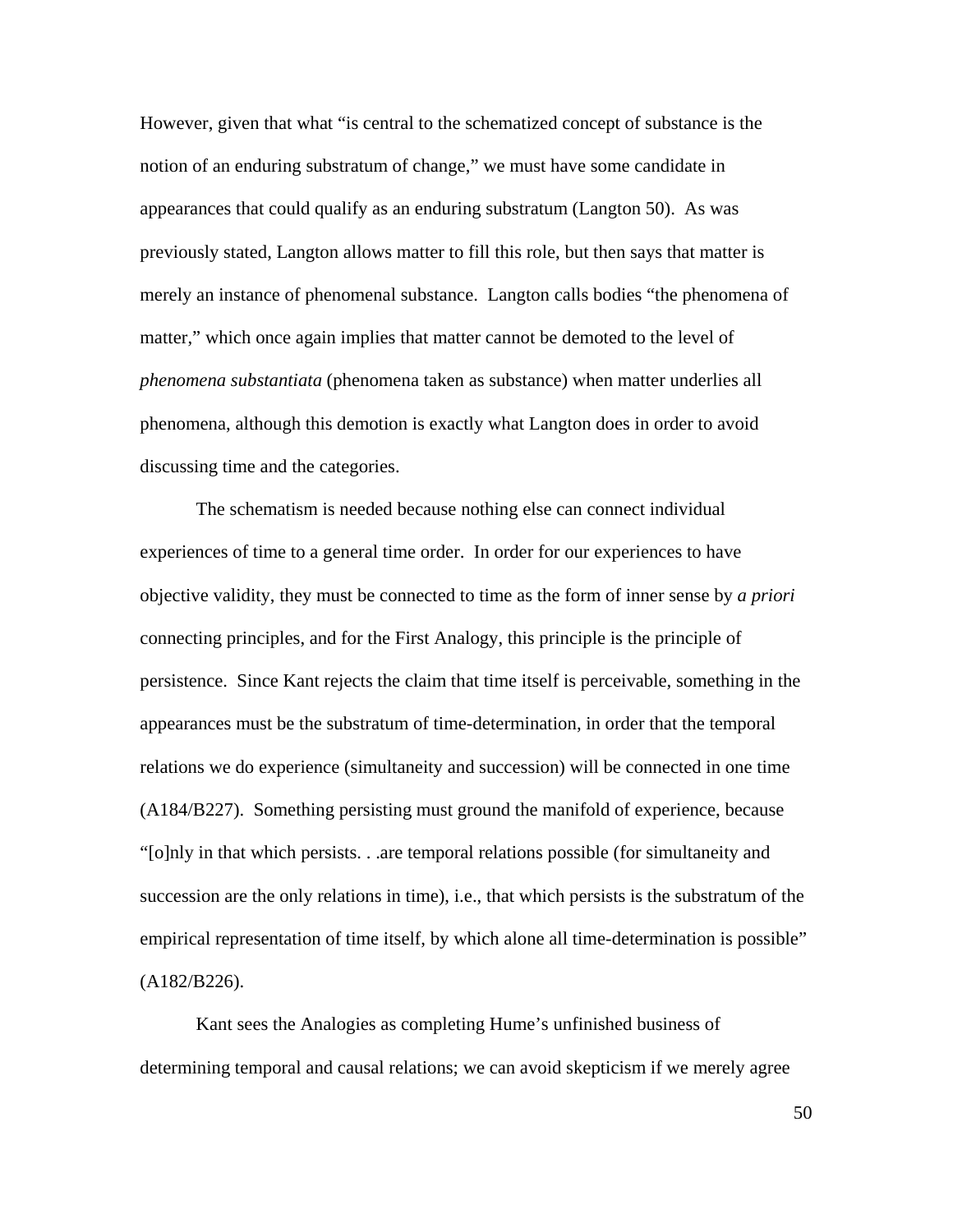that when we experience relations of succession and simultaneity, these are made possible only by a connection to general time-order, and this connection is provided by persistence in the appearance. Kant says that "[p]ersistence gives general expression to time as the constant correlate of all existence of appearances, all change and all accompaniment" (A183). Therefore whatever persists throughout all appearances must be the substratum of all change (succession) and all accompaniment (simultaneity). The only candidate in our phenomenal experience that could satisfy such a strict criterion is matter, which is the relation holding between all appearances and which endures throughout all changes in phenomena. Matter is therefore the "real" in appearance to which we attach the name "substance," though according to Langton, we merely attach the name substance to matter because we have no access to the thing in itself, which is a substance proper.<sup>[38](#page-53-0)</sup> Matter is distinguished from other *phaenomena substantiata* by its endurance, which "enables matter not only to be thought as a subject, but to serve the task of a substratum that underlies *all* the changing properties with which we can become acquainted" (Langton 56-57).

Langton is correct in recognizing that matter serves a special function as an enduring substratum of appearances, but on her account it seems as though appearances do not qualify for the status of substratum merely because we perceive them as changing, while matter, which is in the appearances, does not. But Kant's argument for persistence is transcendental and does not proceed in this fashion. Instead, Kant

<span id="page-53-0"></span><sup>&</sup>lt;sup>38</sup> Matter is made up of centers of forces, which are relational properties according to Langton. Since the phenomenal realm is entirely made of relational properties, we cannot know the substratum of matter, the latter which is, "external appearance, the substratum of which cannot be known through any predicate that we can assign to it" (A359). Nevertheless, Langton asserts that knowing a substratum is different from knowing that it exists and has relational properties. So we can know that the substratum of matter is the thing in itself without knowing the thing in itself.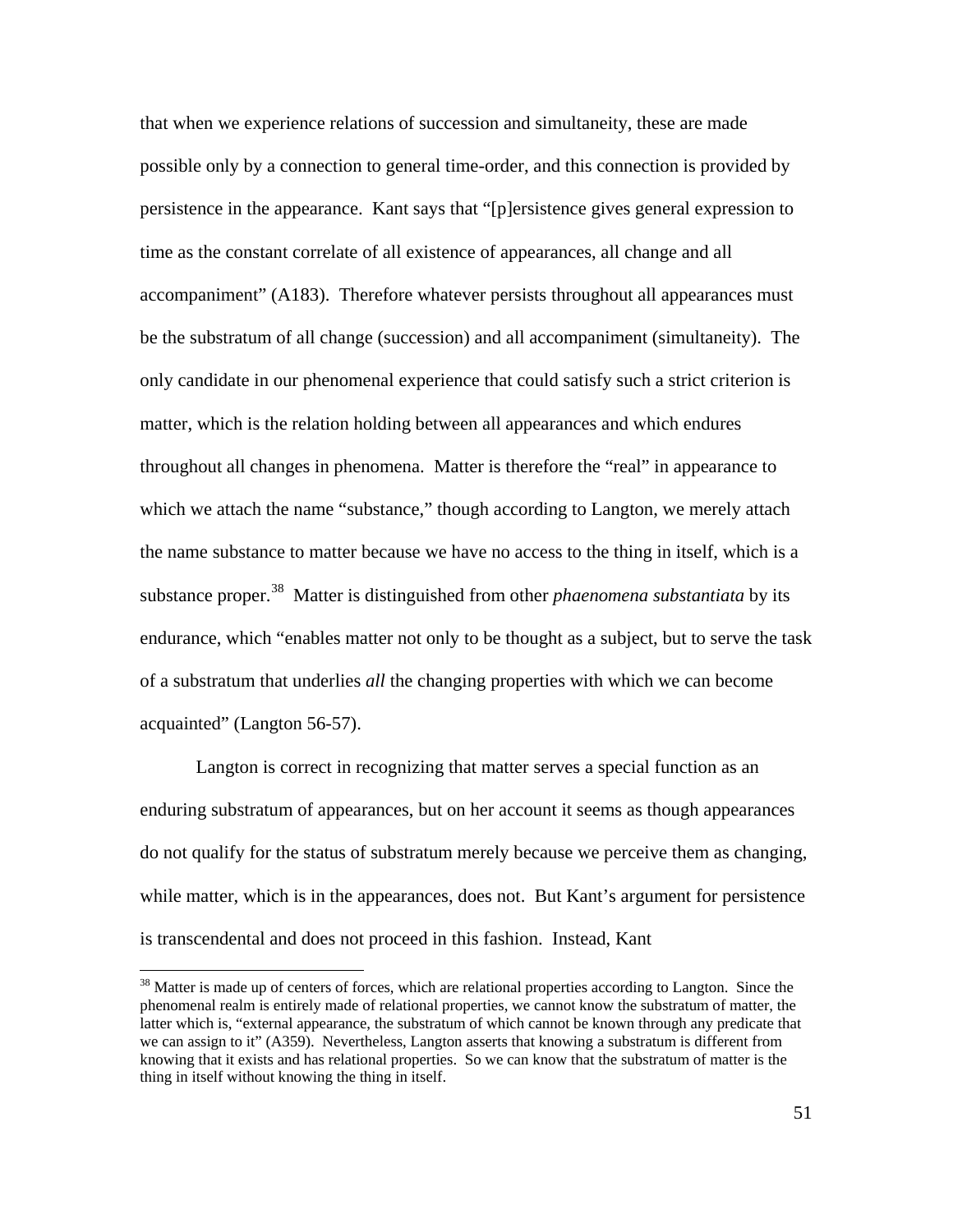is not simply trying to give sense to the concept of objective change by a contrast between the arbitrary and the rule-governed; he is trying to demonstrate the conditions which must be employed to determine in any case that an objective change has taken place (Guyer 231-232).<sup>[39](#page-54-0)</sup>

In other words, substance remains throughout all changes as confirmation of our knowledge that an actual change has taken place; without the principle of persistence, we would be completely unable to connect changing appearances to an objective time order. The argument proceeds in a backwards fashion: we have an experience of the transformations and relations of one object, and we do perceive that something is the same object throughout all changes—given this fact, something must underlie the changes, and the only thing that all objects have in common seems to be matter—it functions as a substratum for us.<sup>[40](#page-54-1)</sup>

However, as van Cleve says, it is debatable whether Kant thought that we can perceive matter anymore than we can perceive time: "We do not perceive matter that undergoes transformation from wood to ashes or from caterpillar to butterfly; we only conceive of it" (van Cleve 107). But Kant does not argue, as Langton does, that the *perception of substance* allows us to assert that a change has taken place; rather, he states that we perceive changes, and makes a logical argument from this that the only way we could perceive changes and unite them to an objective time order in one consciousness is by acknowledging that "everything that is altered is lasting, and only its state changes" (B231). The persistence of *something* in the appearances is necessary for us to have any

<span id="page-54-0"></span> $39$  Although not persuaded by Kant's transcendental argument for persisting substance, Guyer gives an

<span id="page-54-1"></span>excellent outline of it. See Guyer, pgs. 226-227.<br><sup>40</sup> It functions as a substratum in lieu of the perception of time itself (thus Kant says that persistence "gives general expression to time as the constant correlate of all existence of appearances," not as the constant correlate of the thing in itself (A183/B226).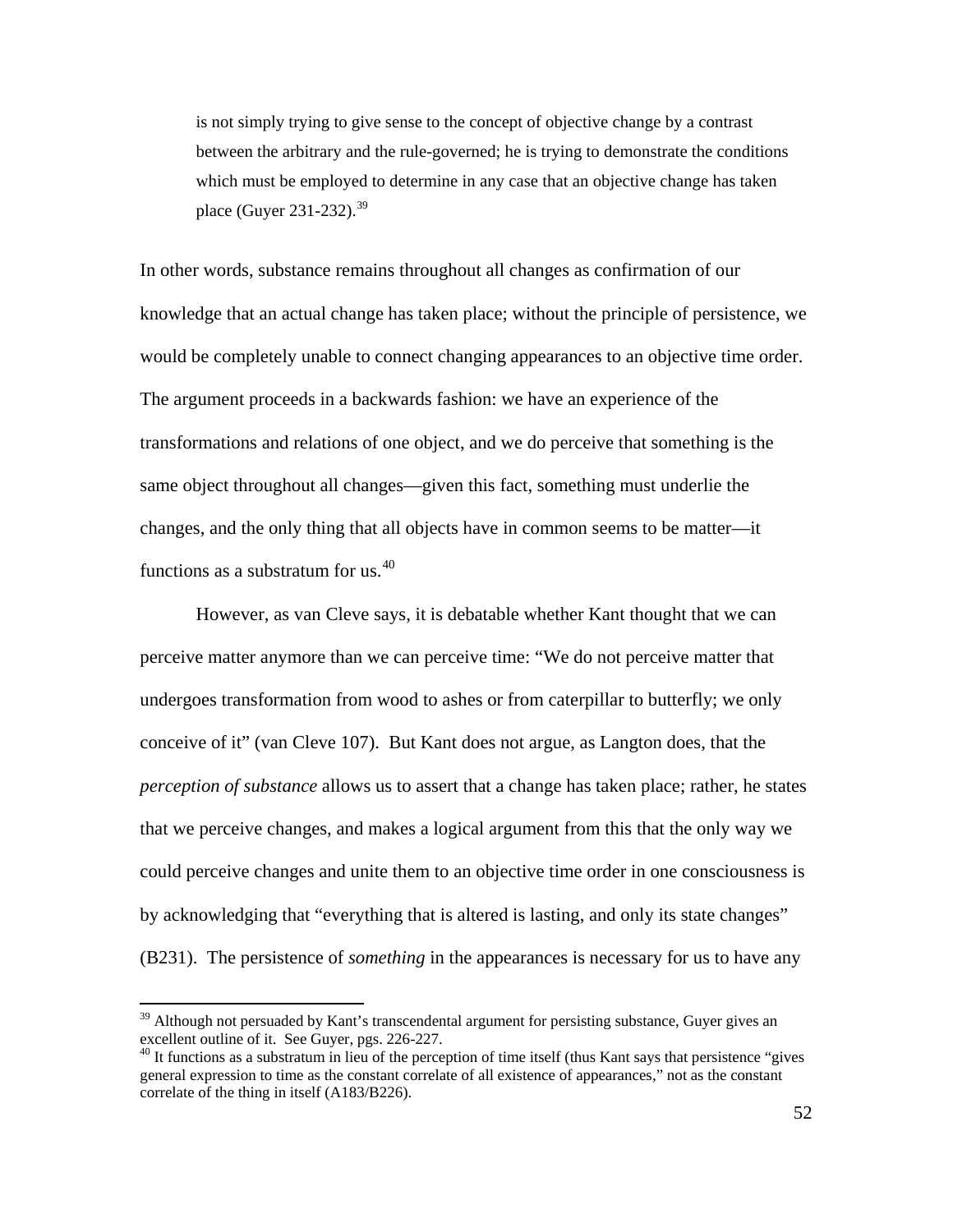experience of change at all. The reader would be correct in inferring that if matter is the best candidate for persistence merely because we conceive that it is "neither increased nor diminished in nature," we can assume that something else besides matter could, theoretically, be the substratum of all change (A182). As Guyer notes, endurance is the primary criterion of substance, and thus "it is simply *whatever* is ultimately determined by empirical theory to endure—or act enduringly—through any empirically discoverable change that is properly identified as substance. . .the question of what substance actually is is a scientific question" (Guyer 233).

Persistence is not proven by the rule-governed existence of matter, but is proven transcendentally by establishing the necessary conditions we need in order to experience changing objects connected to one time. After we have established the necessary conditions for such an experience, we then notice that the best candidate for a persistent substance is matter. If substances cease to be, they aren't substances—therefore, if "our beliefs about what really endures change, then so must our conception of what is actually a substance," but this does not alter the fact that something must be a substance in order for us to experience change in one time (Guyer 234). Kant seems to be indicating this when he says that "we can grant an appearance the name of substance only if we presuppose its existence at all time, which is not even perfectly expressed through the word 'persistence' since this pertains more to future time" A186/B229). Kant goes on to say that the idea of something having always persisted is inextricably connected to the idea that it will always exist. We can therefore apply the term "substance" to matter because it has always existed and will (presumably) always exist. But Kant is far less attached to matter as substance than he is to the fact that something persists in the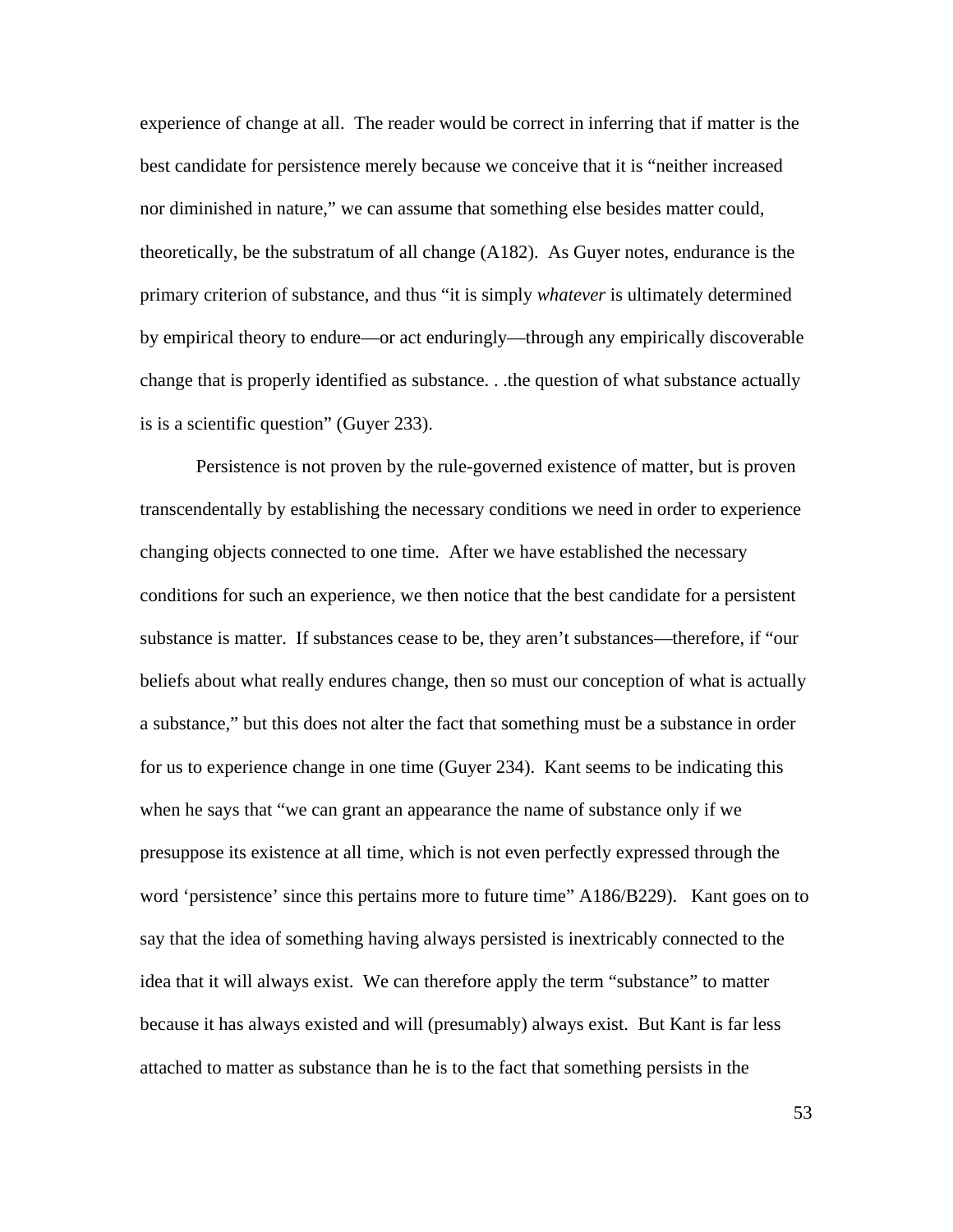appearance; matter is merely the vehicle for such persistence, and it is this sense in which it is "taken as substance"—it satisfies the category of substance because it persists.

Now Kant sometimes refers to material bodies as "substances," which can cause considerable confusion and basically nullifies the idea that one substance must unite all changes in the appearances. I take Kant to mean by "substances" that the appearances of objects have been subsumed under the category of substance, and just as we can call matter "substance" when really we mean "what persists," we can call objects "substances" when we really mean that something in them persists. Tables and chairs can be sawed down until they are nothing but bits of wood—it would be improper to say that these "substances" have changed, because the entire concept of a substance is that of something which persists.

Part of this confusion is due to the interchangeable use of grammatical subjects with subjects as bearers of properties. While I can place the world "battle" in the subject of a sentence, as in "The battle was over quickly," this does not mean that a battle has the same status as bearer of properties that the matter making up the gunpowder and soldiers does. When the battle ends, something persists in the appearances, and this something we call matter. While Langton spends a good amount of time distinguishing between the grammatical subject and true subjects (the thing in itself, matter in place of the thing in itself), she ignores the special status of matter when calling it a *phenomenon substantiatum*, or a phenomena taken as substance. Matter is distinguished from material objects taken as composites because it endures. Schematized substance is not the property of the thing in itself. Substance in the First Analogy is a concept that recognizes matter persisting in the appearance, and we call this matter "substance," but do so only by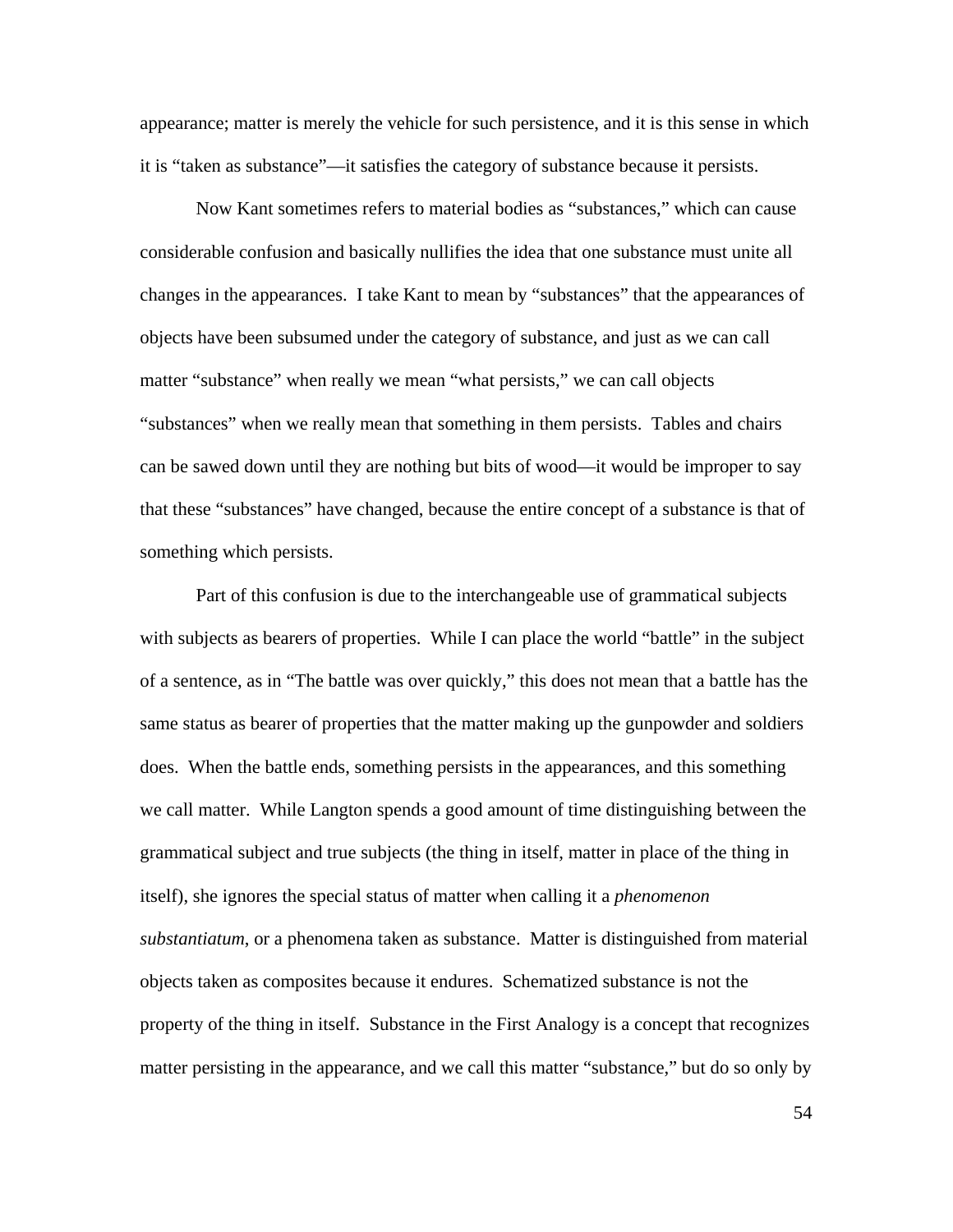analogy not with the thing in itself, but with the concept of substance. Matter thus has a special status among phenomena because it satisfies the principle of persistence where nothing else in our experience does. If, as Langton states, bodies "can be viewed as selfsubsistent in so far as they persist for a certain, if finite, length of time," we must recognize that lengths of time are determined by concepts, and that the concept of substance best corresponds to that which persists in the appearances: matter (Langton 55). Langton does state that things like rainbows and battles are not "phenomenal substance in the sense of the First Analogy, since none endure," but in not discussing what constitutes this special status of matter, and in not discussing endurance, Langton indeed makes matter an instance of phenomenal substance in general (Langton 56).<sup>[41](#page-57-0)</sup>

#### **§6 Where is time?**

As noted above, Langton acknowledges that "schematized substance" is inextricably linked to time. However, she unquestioningly accepts that matter is enduring and makes up bodies that persist through time. Without mentioning time as a form of inner sense, or the concept of substance as uniting appearances in one time, it is impossible to see how appearances are connected to one another in one time. Langton neither says that time itself is perceived, nor that it is the form of inner sense, nor that it is a system of relations holding between objects. Considering that Langton draws most of her references to matter (which fulfills the schematism of the pure concept of substance) from Kant's *Reflexionen*, this is more than a mere oversight. In a passage from the Transcendental Aesthetic in which Kant explicitly defines time, Langton quotes it as the

<span id="page-57-0"></span><sup>&</sup>lt;sup>41</sup> Phenomenal substance is " 'only a substance comparatively speaking'" because it is not the thing in itself. See Langton (56).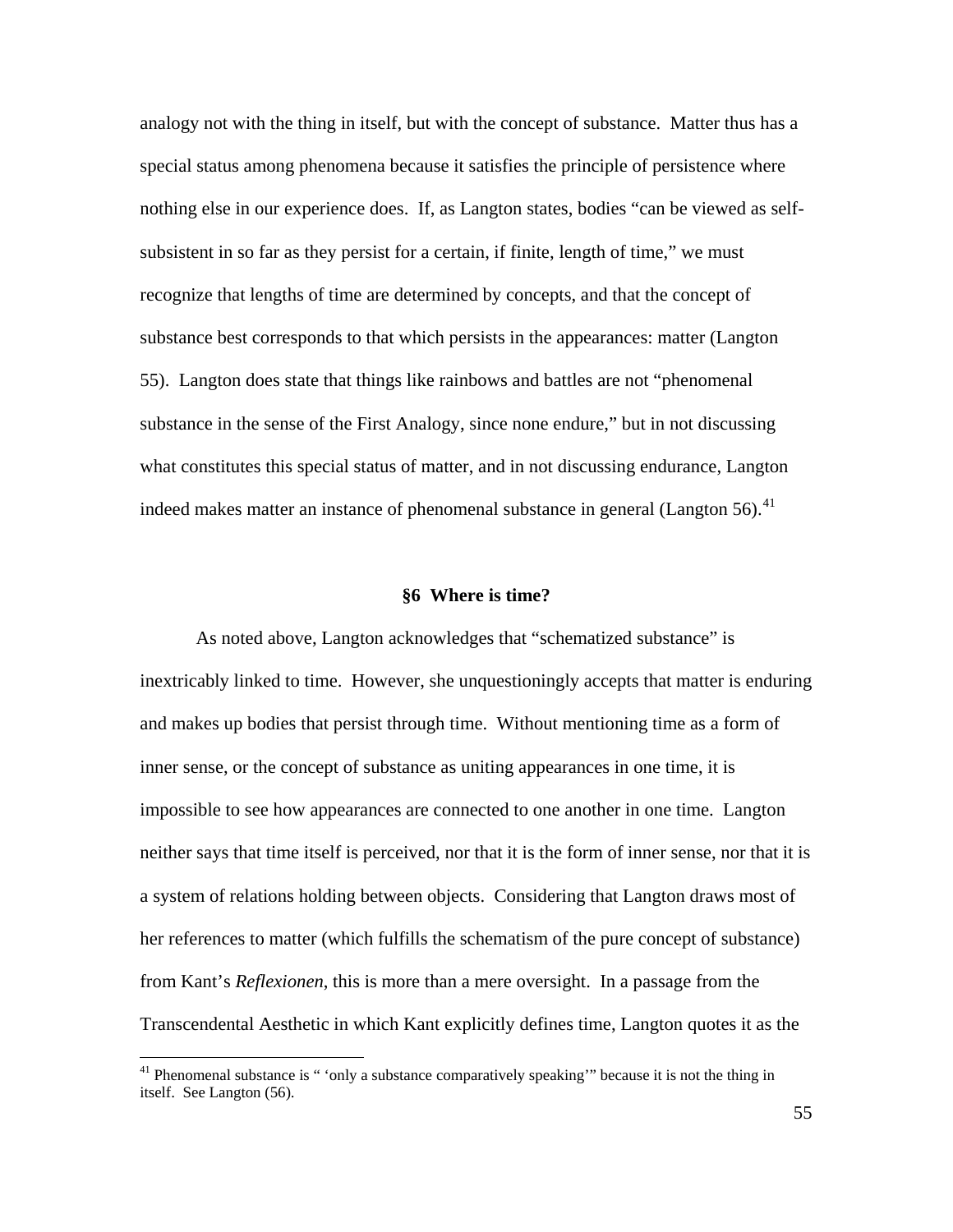following, "'(Human) intuition. . .is always sensible, that is. . .affected by objects'" (Langton's translation of A35/B51, her ellipses and punctuation). We can compare this with the Guyer-Wood translation and see why a substantial portion of passage was not quoted in Langton's translation: "Time is therefore merely a subjective condition of our (human) intuition (which is always sensible, i.e., insofar as we are affected by objects), and in itself, outside the subject, *is nothing*" (my italics). Here, Kant explicitly says that time is a subjective condition of our intuition, and has no function outside of this relation to sensibility. As I have already discussed at length, time and its schemata are related to sensibility through concepts of the understanding, the latter which are empty and useless without an accompanying intuition. It is easy to see why Langton leaves the discussion of time to other critics: she thinks that Kant's humility (that we have no knowledge of things in themselves) follows from our receptive nature, not from the limited nature of our senses and the categories. Now while there may be a relevant distinction to be made between having a receptive nature and being limited by the senses, I do not think Langton has made a convincing case for such a distinction. It is quite plausible that we could have knowledge of the intrinsic properties of things were we not limited by the categories; in avoiding discussion of the categories, Langton cannot omit this possibility.

In the introduction of her book, Langton says that we should be able to answer the question of how we have no knowledge of things as they are in themselves

without exploring in detail the arguments about space, time, and the categories, for which Kant is (perhaps justly) most famous. The arguments from the Aesthetic and Analytic are accordingly given little detailed attention in the following discussion, since, notwithstanding their importance, they are separable from the conclusion about our ignorance (Langton 3).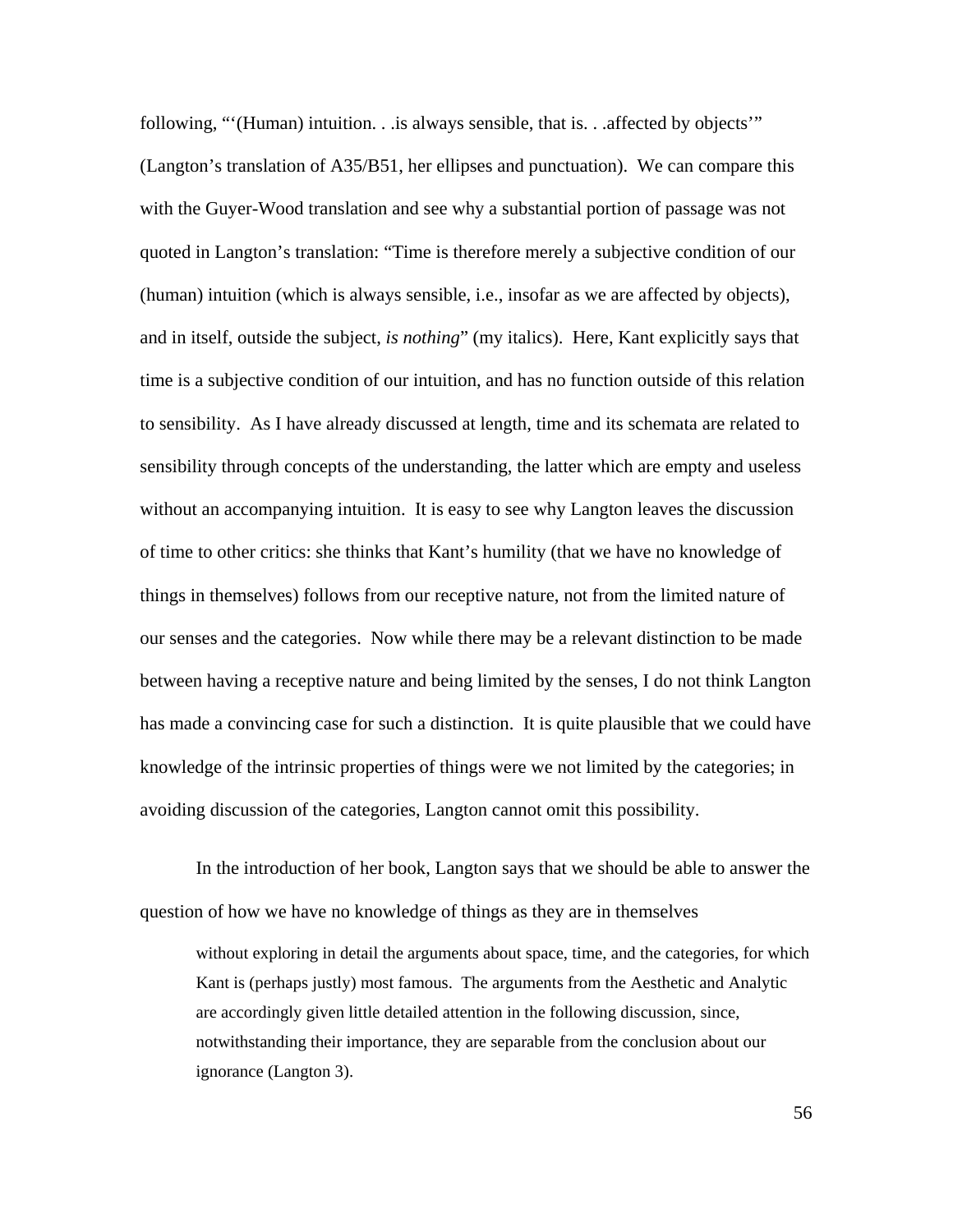Langton believes that discussions of space and time are irrelevant when we attempt to explain our ignorance of things in themselves. This seems preposterous, since Kant called all cognition transcendental, and therefore all knowledge can only be related to those appearances that are subsumed under *categories*, one of these being the category of relations in time (B25). In writing the *Critique*, Kant decisively broke free of the rationalist philosophers who sought a "first philosophy" that could inquire into the nature of supersensible objects such as things in themselves, God, and the soul. But Kant,

in renouncing all claims on the supersensible, and redirecting our attention rather to the necessary conditions which make possible natural scientific knowledge (the only genuine knowledge of objects we now have), philosophy of metaphysics can finally leave behind the 'mock combats' of the school, and itself enter into 'the secure path of a science'.<sup>[42](#page-59-0)</sup>

Since the only possible knowledge we have is of *appearances* ordered into one time in a coherent representation of changing objects, any interpretation of Kant that attempts to talk about knowledge outside of the parameters Kant has set forth is drastically departing from the Copernican Revolution for which he is best known.

There is a more logical reason for why Langton omits discussion of time—it is not only because she is departing from problematic implications caused by the preservation of Kant's transcendental philosophy, but because on Langton's interpretation *we are not actually humble at all*. In *Problems from Kant*, which was published before Langton's book, van Cleve prefigures Langton's interpretation of appearances and things in themselves when he says that appearances are "virtual objects," and hints that substance must exist in the noumenal realm. He in fact mentions

<span id="page-59-0"></span><sup>42</sup> Michael Friedman, *The Dynamics of Reason*. (Stanford, CA: CSLI Publications, 2001), 9.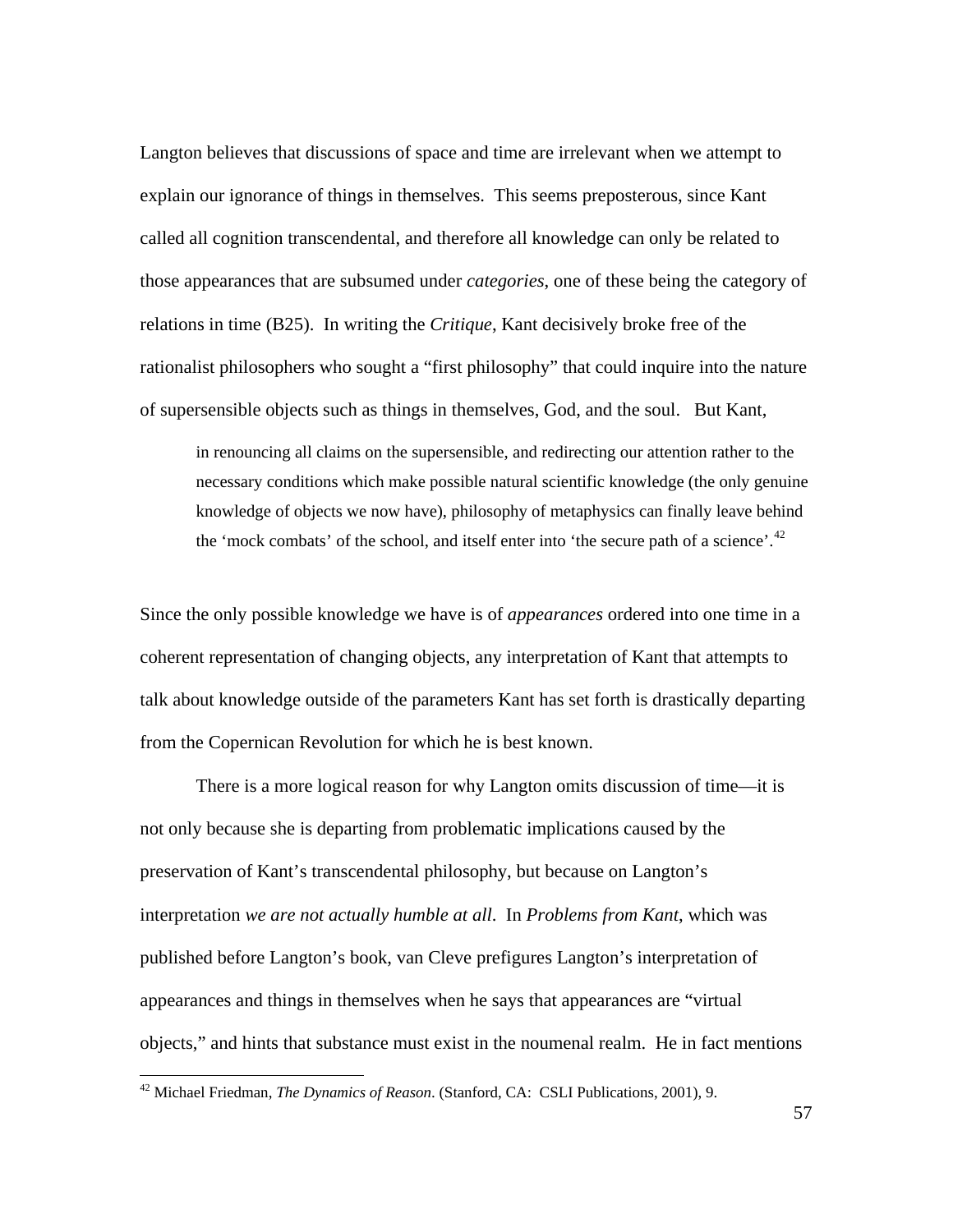*phaenomena substantiata*, that all phenomena is taken as substance (van Cleve 120). In discussing the Analogies in particular, he says

it could be that the schema for a category is meant after all not to enrich its meaning but to replace it. . .In that case, we should drop the requirement that a phenomenal substance be a substance1, or a nonadjectival being; it need only be a permanent being or substance2 (van Cleve 120).

For Langton, appearances are certainly not virtual, but are the properties of things in themselves and are thus adjectival upon things in themselves. But schemata do not replace their categories—they combine them with empirical intuitions, and in doing so they indeed aid the representation of nonadjectival things. Empirical objects are nonadjectival because we have no idea what might exist beyond them—we can imagine such things in abstraction from empirical relations, but this imagining will never constitute *knowledge* of things in themselves. Consider the following from A285/B341:

The fact that if I abstract from these relations I have nothing further to think at all does not cancel out the concept of a thing as appearance, nor the concept of an object *in abstracto*, but does cancel all possibility of such an object determinable in accordance with mere concepts, i.e., a concept of a noumenon.

When Kant uses the phrase "external relations," Langton says that "what Kant may sometimes mean is that appearance is external to the substance, the thing in itself" (Langton 37). While Kant does state that "[d]oubtless indeed there are intelligible entities corresponding to the sensible entities" (B309), it is not clear to me that these intelligible entities are things in themselves as they are depicted by Langton, nor that we have any access to them whatsoever either through phenomenal relations or the use of pure concepts themselves. Considering a transcendental object in abstraction from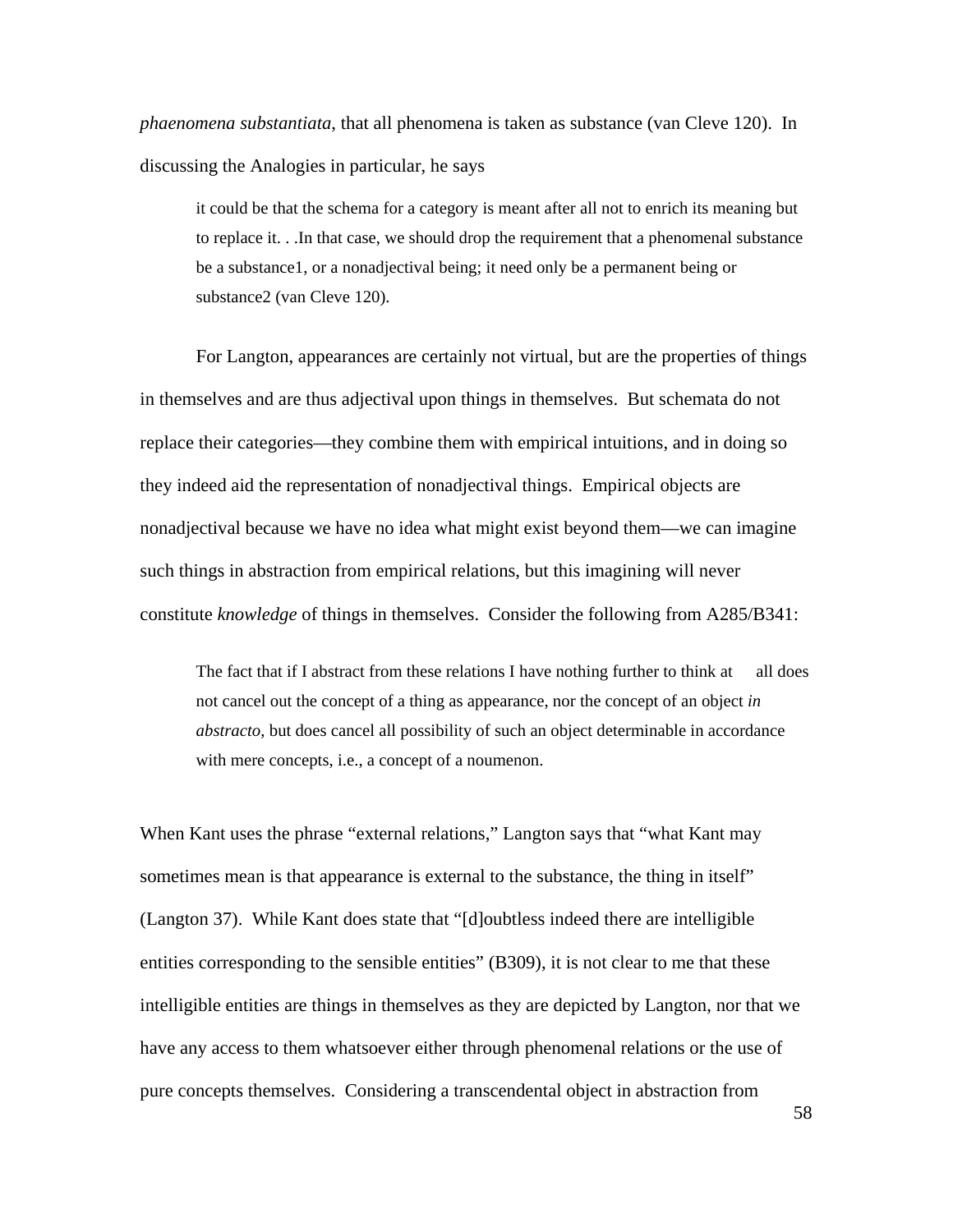phenomenal appearances is very different from *determining* a noumenal object with distinct properties. In drawing for the reader quite a detailed picture of such a noumenal object, Langton has very little need of the understanding and its concepts in general, and therefore very little need to articulate the relationship between substance in the appearances and time as the form of inner sense.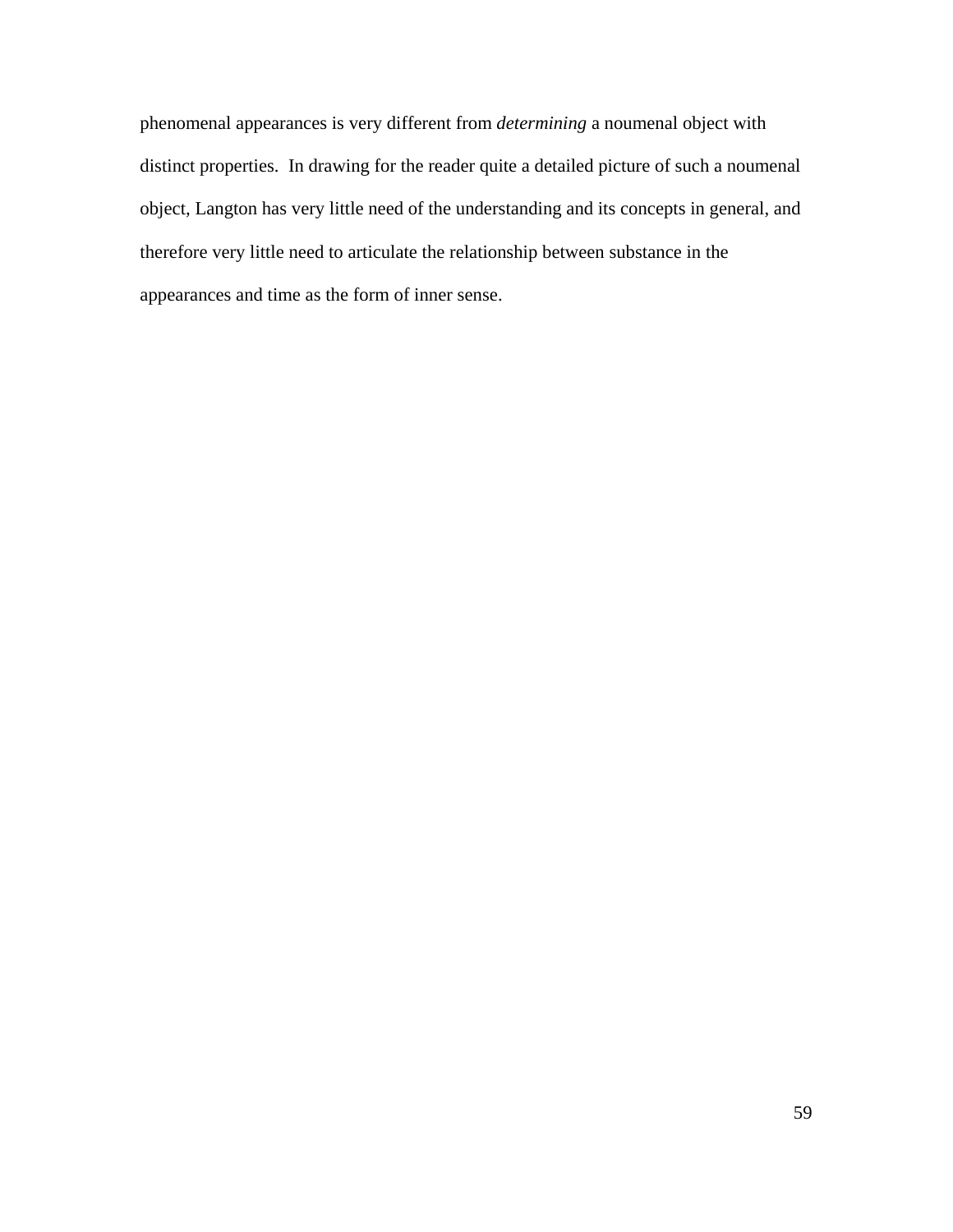#### **Conclusion**

Langton thinks that time and the categories are separable from the thesis about our ignorance of things in themselves. On her interpretation, Kant still expresses humility because we do not know the intrinsic properties, or substances, of things:

Kant thinks we have no knowledge of things in themselves. But here that does not express idealism, but something else—the second of the three Kantian theses. Humility: We have no knowledge of the intrinsic properties of substances (Langton  $20-21$ ).<sup>[43](#page-62-0)</sup>

Langton believes that her Humility thesis follows from the Receptivity thesis, which states that we are only affected by the relational properties of substances. She supports the Receptivity thesis by appealing to Kant's notion of irreducibility: relational properties are not reducible to intrinsic properties, so we can have no knowledge of intrinsic properties. Intrinsic properties are inert and have no causal powers, so things can only affect us through their relational properties.

I have argued in this thesis that Langton's interpretation of Kant's distinction between phenomena and things in themselves, while initially attractive, distorts Kant's use of the pure concept of substance, which is only useful in relation to the appearances. While we might be ignorant about things in themselves, we are not ignorant because we are only affected by them in a certain way; rather, we "cannot understand anything except that which has something corresponding to our words in intuition" (A278). The concepts of the understanding cannot be employed in a transcendentally real manner.

<span id="page-62-0"></span><sup>&</sup>lt;sup>43</sup> Langton must mean by "substances" here "things," since she thinks that "substances" just are "things in themselves," or the intrinsic properties of things. Therefore, saying "the intrinsic properties of substances" must be referring to phenomenal substances.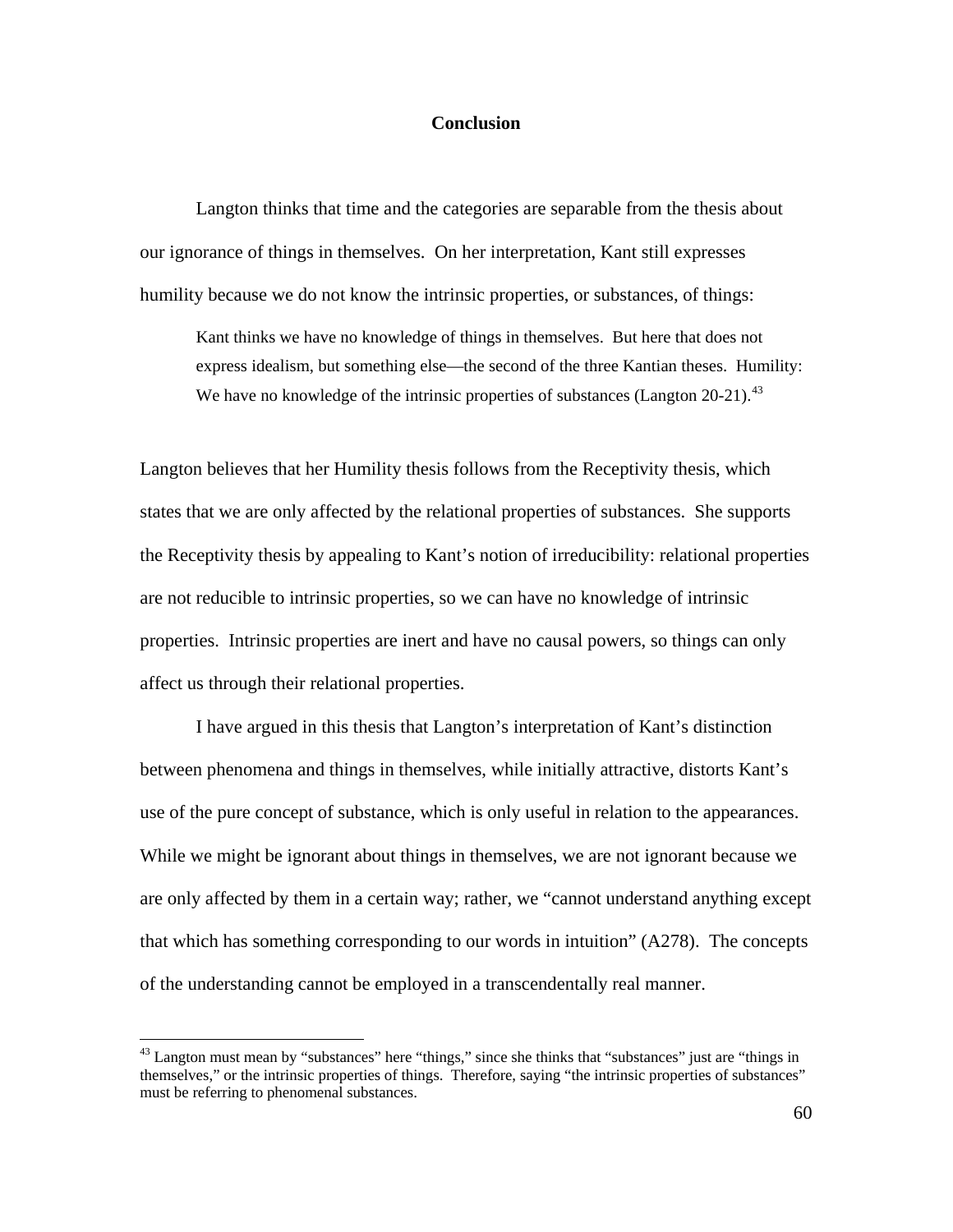Kant is *not* an idealist because he thinks that we are entirely barred from the intrinsic nature of substances, but because knowledge cannot be warranted outside of the categories, which govern sensible intuition. Kant says that, "If the complaints 'That we have no insight into the inner in things' are to mean that we do not understand through pure reason what the things that appear to us might be in themselves, then they are entirely improper and irrational" (A278). The heart of Langton's interpretation lies in such a complaint: while her use of "substance" to refer to the thing in itself falls short of the determination of the intrinsic properties themselves, I agree with Allison that she is engaging in a "'transcendental misemployment' of the categories," namely in her discussion of substance (Allison 11).

Kant's Transcendental Idealism consists of three major claims, and that any interpretation of his metaphysics must accommodate them (Allais, "One World" 656). The three claims are:

T1. Things as they appear to us and things as they are in themselves must be distinguished from each other.

T2. We do not and cannot have knowledge of things as they are in themselves (Kant's humility as articulated by Langton)

T3. Things as they appear to us are mind-dependent, in some sense and to some extent.

I have already articulated the problems with Langton's distinction between phenomenal substance (matter and bodies) and pure substance (the intrinsic properties of things), namely that (1) substance is a concept, and concepts are only applicable to intuitions; (2) matter cannot be merely an instance of phenomenal substance because it is intimately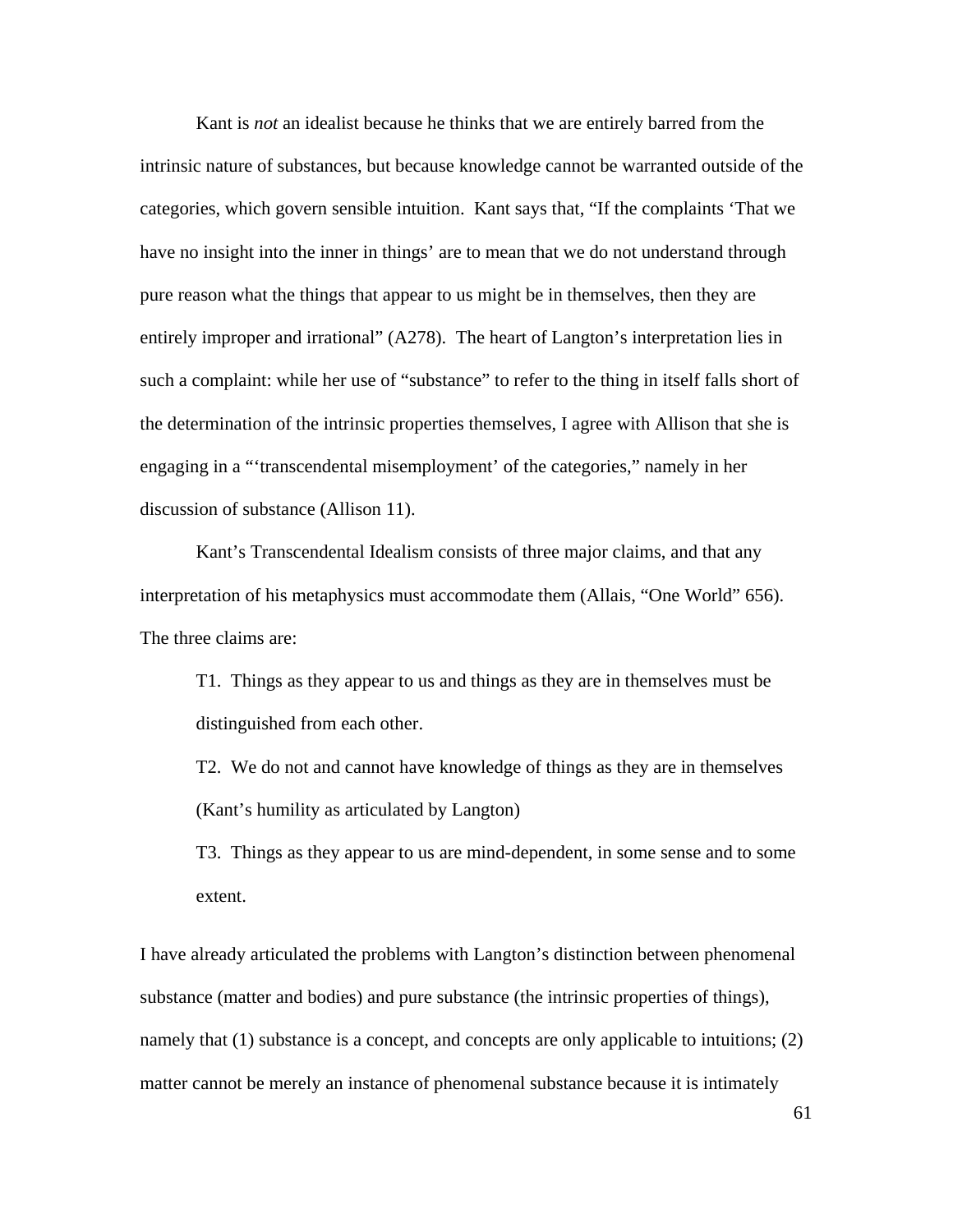related to the categories and it *endures*. As such, matter, once recognized by the schema of persistence, unites appearances in one time (time as the form of inner sense); (3) the thing in itself does not satisfy the criteria of substance. While I cannot go too deeply into her interpretation of the distinction here, Allais does not conflate things in themselves with substances, and therefore I find her interpretation of the distinction decidedly more favorable.

In short, Allais thinks that things in themselves are everyday empirically objects viewed opaquely, whereas phenomena are those same objects viewed transparently: "Rather than distinguishing between two kinds of properties. . .I way to distinguish between two ways of knowing things."<sup>[44](#page-64-0)</sup> For example, imagine that we you know there is a triangular-shaped piece of paper in an envelope in a book in the library: you can characterize the piece of paper as having three sides, as being inside the envelope, etc. You know many of its properties, but to know it transparently you would have to know whether it is isosceles, whether the paper is cardstock or computer paper, whether the envelope is quite large, etc. According to Allais, this interpretation of the distinction is favorable over Langton's because it allows us to know a thing's powers and relational properties "without thinking that powers are distinct properties which do not flow from things' intrinsic natures" (Allais "Intrinsic Natures" 160).

For Allais, the main problem with Langton's distinction between intrinsic and extrinsic properties is that there is no causal connection from the former to the latter extrinsic properties must be superadded to things in themselves, and we have no idea

<span id="page-64-0"></span><sup>44</sup> Lucy Allais, "Intrinsic Natures: A Critique of Langton on Kant" in *Philosophy and Phenomenological Research* 23 (1) 2006:143-169. This is from pg. 159. Hereafter referenced parenthetically.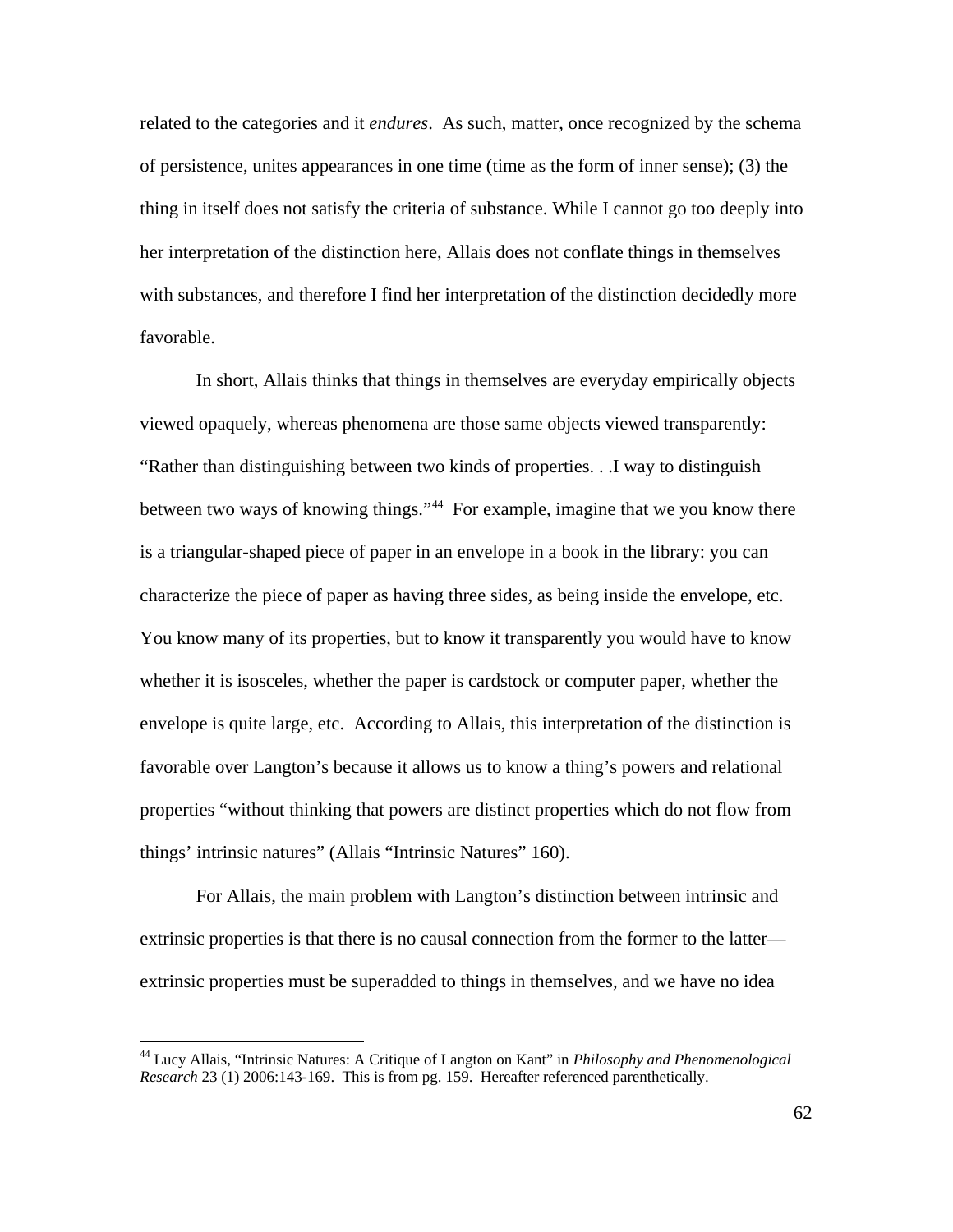what is the exact relationship between the two sets of properties. Yet Allais still distinguishes between intrinsic natures and extrinsic natures—and thus maintains T2, the humility thesis, without the further positing of causally inert intrinsic properties. Allais also attempts to provide a plausible account of how phenomena are mind-dependent entities, without resorting to phenomenalism. Nevertheless, while I think that both Allais' and Langton's interpretations of Kant's distinction do give a "nontrivial account of humility on a one-world view," I do not think this is a considerable advantage over Allison's interpretation of the distinction (Allais, "Intrinsic Natures" 147).

There are two main concerns Langton and Allais both express for Allison's particular brand of transcendental idealism: the first being that on Allison's interpretation, we do not seem to be lacking a substantial amount of knowledge, and the second being that "'the human point of view is just the human point of view'" is tautological and cannot be what Kant meant by transcendental idealism. While I cannot answer this concern, the discussion of substance I have presented may help to illuminate that Kant both felt a sense of loss in relegating knowledge to phenomena, and that at the same time this does not have to mean that we cannot assume something about things in themselves—namely their existence.

It is not clear to me that Kant's discussion of time and the categories (which indeed make up over half of Kant's text) are separable from the conclusion about our ignorance. Whether Kant intended to articulate a one-world or two-world view is unimportant to my discussion, but it does seem clear to me that he did intend to provide a more thorough account of experience—and more specifically, of relations in time—than Hume had offered before him. On Langton's interpretation, it is entirely mysterious how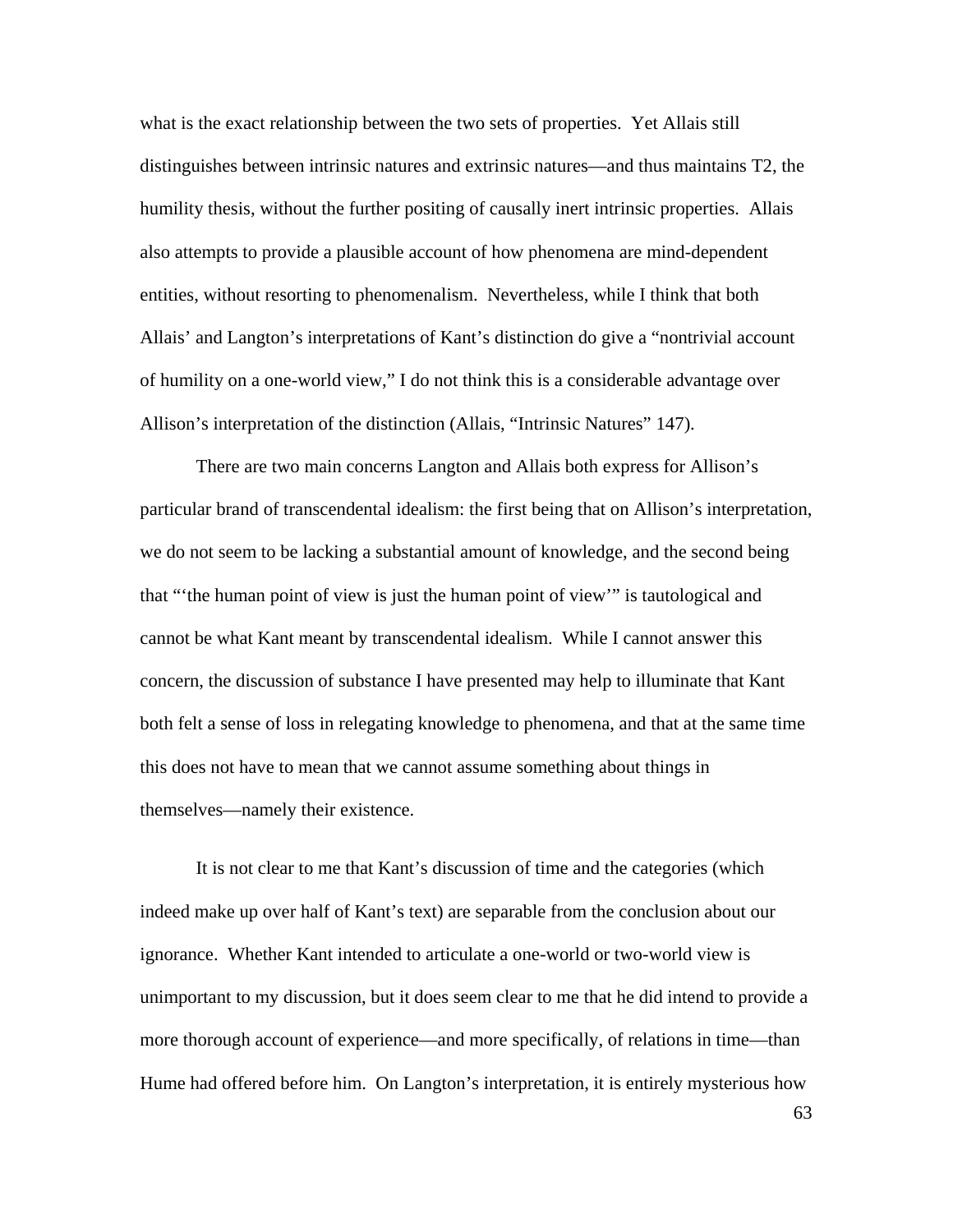Kant made any improvement on Hume at all, and her discussion of substance makes it abundantly clear that both phenomena and things in themselves are entirely independent of the mind's strictures. Even if we grant that the thing in itself is an absolute subject and is composed of intrinsic properties, and even if we go further and grant that phenomena are the relational properties of the thing in itself, we still cannot say that the thing in itself is substance. Consider the following passage:

If we abstract from our way of internally intuiting ourselves and by means of this intuition also dealing with all outer intuitions in the power of representations, and thus take objects as they may be in themselves, then time is nothing (A34/B51).

If time is nothing outside of phenomenal appearances, then it is difficult to see how substance—which is always instantiated in time—could be the thing in itself.

I will close with a consideration of what Kant thinks happens when we attempt to apply the concept of substance outside of experience. Kant did in fact address how something that cannot be determined to endure could be substance, although his account of this hardly makes Langton's intricately developed notion of the thing in itself any more plausible. I am referring to his discussion of the soul as substance in the "First Paralogism of substantiality," which is an exercise in determining that "I, as a thinking being, am the absolute subject of all my possible judgments," or that the thinking self the soul—is substance (A348/B406). In his criticism of this paralogism, Kant acknowledges that thinking of the self as a substance is necessary (perhaps in order to have a unified consciousness), but that the soul "signifies a substance only in the idea but not in reality" (A351). To see why this is the case, we must realize that the thinking thing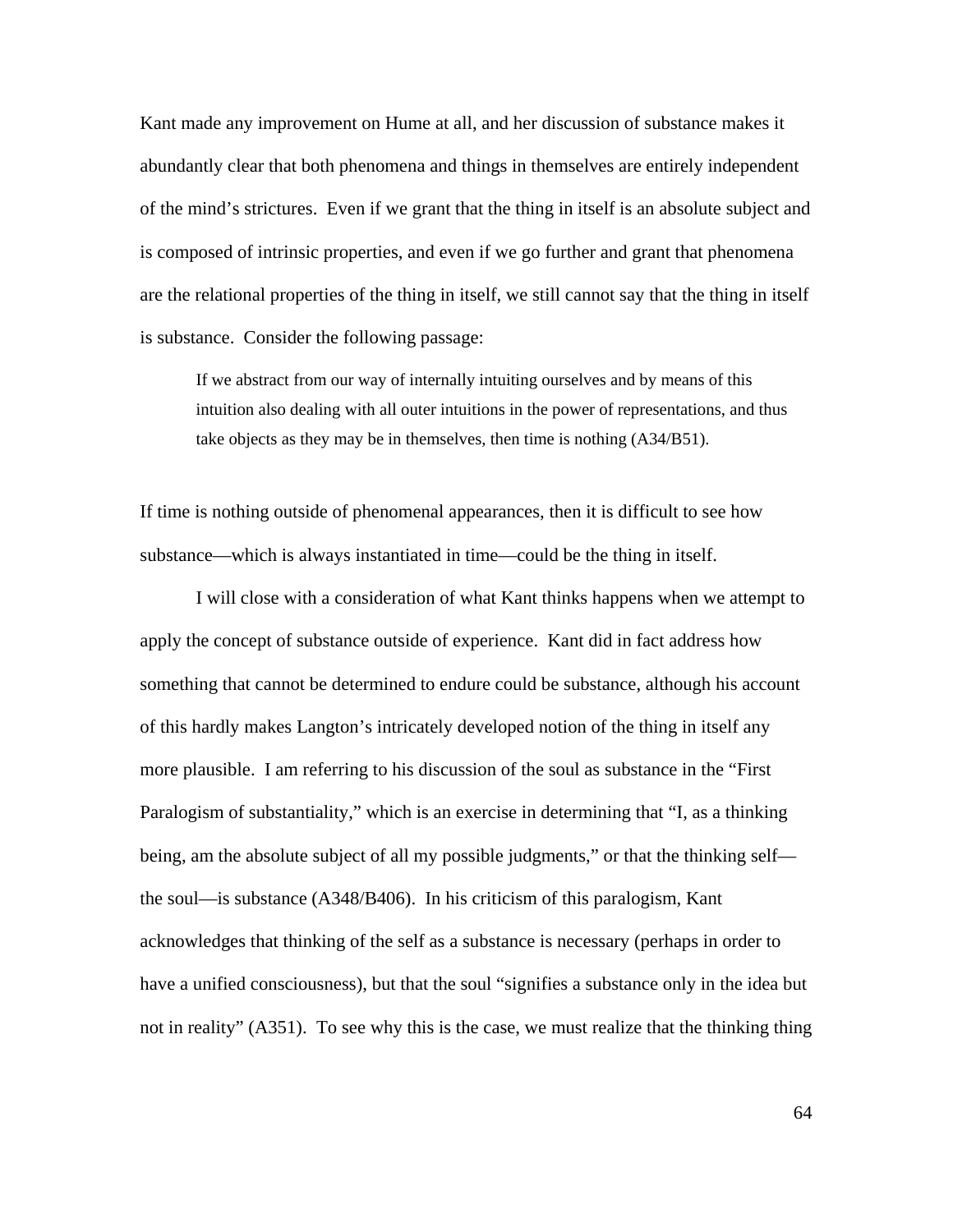cannot be proven as existing in time since we do not order the thinking self under the category of relation in one time:

But now what sort of use am I to make of this concept of a substance? That I, as a thinking being, endure for myself, that naturally I neither arise nor perish—this I can be no means infer, and yet it is for that alone that the concept of the substantiality of my thinking subject can be useful to me; without that *I could very well dispense with it altogether* (A349, my emphasis).

Thinking of the self as substance has a very psychological advantage, in that were I not to assert that "I think" and am the subject of all my representations, *I* could not have these representations because they would not inhere in anything.

Nevertheless, Kant says that this extension of the conditions of rationality, the "I think," is possible cognition's "merely subjective condition" and is not an experience itself. For the unity of consciousness is nowhere encountered in experience, and therefore can only be the necessary ground for cognition of objects, but is not therefore substance in a real sense. Substance must necessarily be that which persists in the appearance, and since the soul can never come before us as an appearance, it can only be an idea of substance but never real substance. It is interesting that Langton calls the thing in itself substance proper, for it seems that were the thing in itself to be called a substance, it would be so in such a weak sense as to almost seem irrelevant.

Of the self, Kant says that it "signifies only Something in general (a transcendental subject), the representation of which must of course be simple, just because one determines nothing at all about it" (A355). In making an analogy of sorts to the thinking self, we can see that it is not a real substance because it does not persist in time. As I noted above, Kant says once again that the soul "signifies substance only in